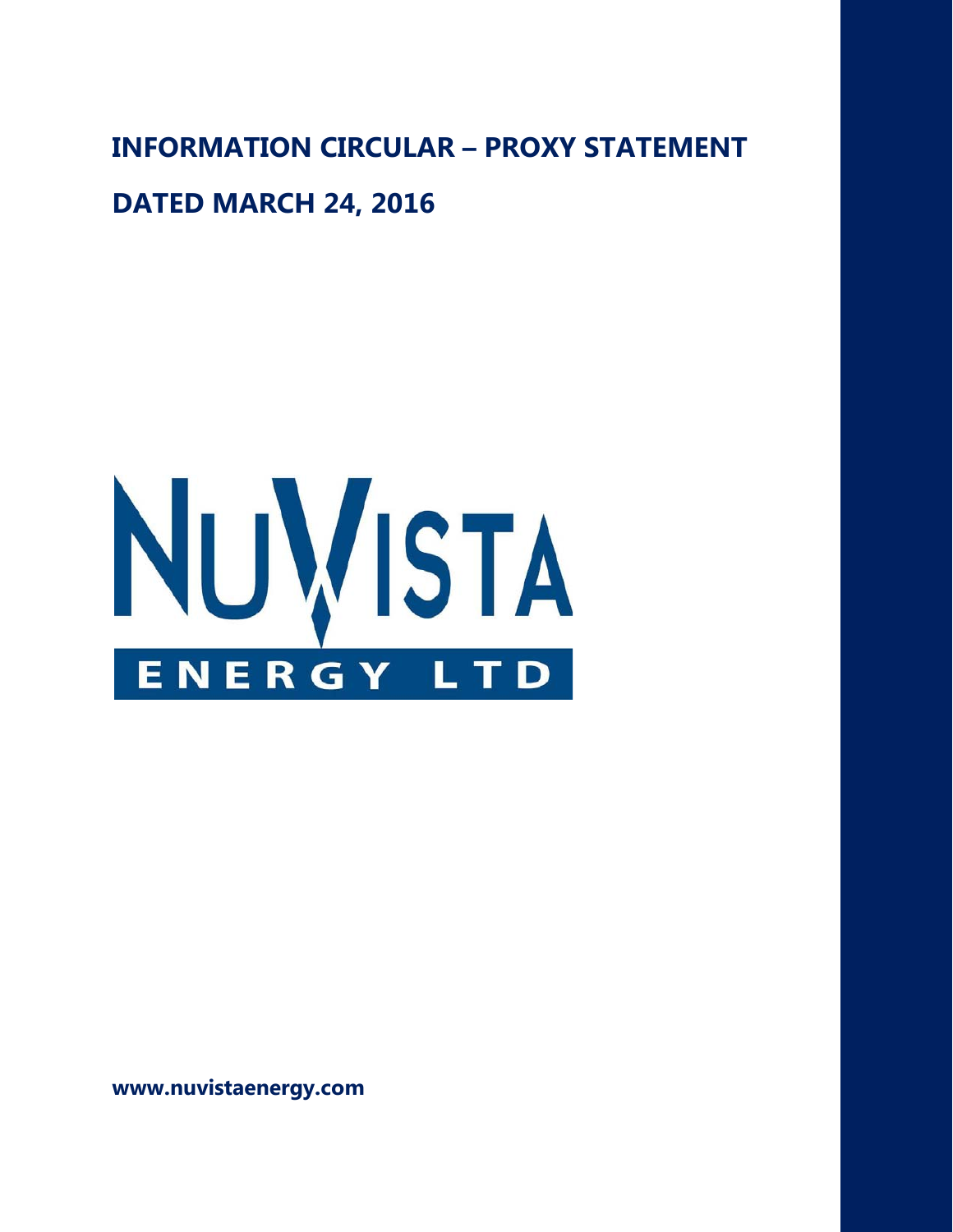

**NuVista is an oil and natural gas company actively engaged in the exploration for, and the development and production of, oil and natural gas reserves in Western Canadian Sedimentary Basin. Our primary focus is on the scalable and repeatable condensate-rich Montney formation in the Wapiti area of the Alberta Deep Basin.** 

**We are publicly traded on the Toronto Stock Exchange (TSX: NVA). Find out more on our website [www.nuvistaenergy.com](http://www.nuvistaenergy.com/) , or contact us at [inv\\_rel@nuvistaenergy.com.](mailto:inv_rel@nuvistaenergy.com)**

# **WHO WE ARE WHAT'S INSIDE**

| Letter to Shareholders                   | 1  |
|------------------------------------------|----|
| Notice of Annual and Special Meeting     | 4  |
| <b>Voting Matters</b>                    | 6  |
| Matters to be Acted Upon at the Meeting  | 9  |
| <b>Board of Directors</b>                | 21 |
| <b>Executive Compensation</b>            | 37 |
| <b>Equity Ownership</b>                  | 65 |
| <b>Ownership Guidelines</b>              | 66 |
| Indebtedness of Directors and Executive  | 68 |
| Officers                                 |    |
| Interest of Informed Persons in Material | 68 |
| Transactions                             |    |
| Interest of Certain Persons<br>– and     | 68 |
| Companies In Matters To Be Acted Upon    |    |
| Additional Information                   | 69 |
| Other Information                        | 69 |

## **PROXY SUMMARY**

The following summary highlights some of the important information you will find in this information circular – proxy statement. We recommend you read the entire information circular before voting.

| <b>Voting Matters</b>                            | <b>Board Vote</b><br><b>Recommendation</b> | <b>For More</b><br><b>Information</b><br><b>See Pages</b> |
|--------------------------------------------------|--------------------------------------------|-----------------------------------------------------------|
| Election of 9 Directors                          | FOR each nominee                           | 9                                                         |
| Appointment of KPMG LLP as Auditors              | <b>FOR</b>                                 | 16                                                        |
| Approach to Executive Compensation Advisory Vote | <b>FOR</b>                                 | 16                                                        |
| Amendment to Stock Option Plan                   | <b>FOR</b>                                 | 17                                                        |
| Approval of Deferred Share Unit Plan             | <b>FOR</b>                                 | 19                                                        |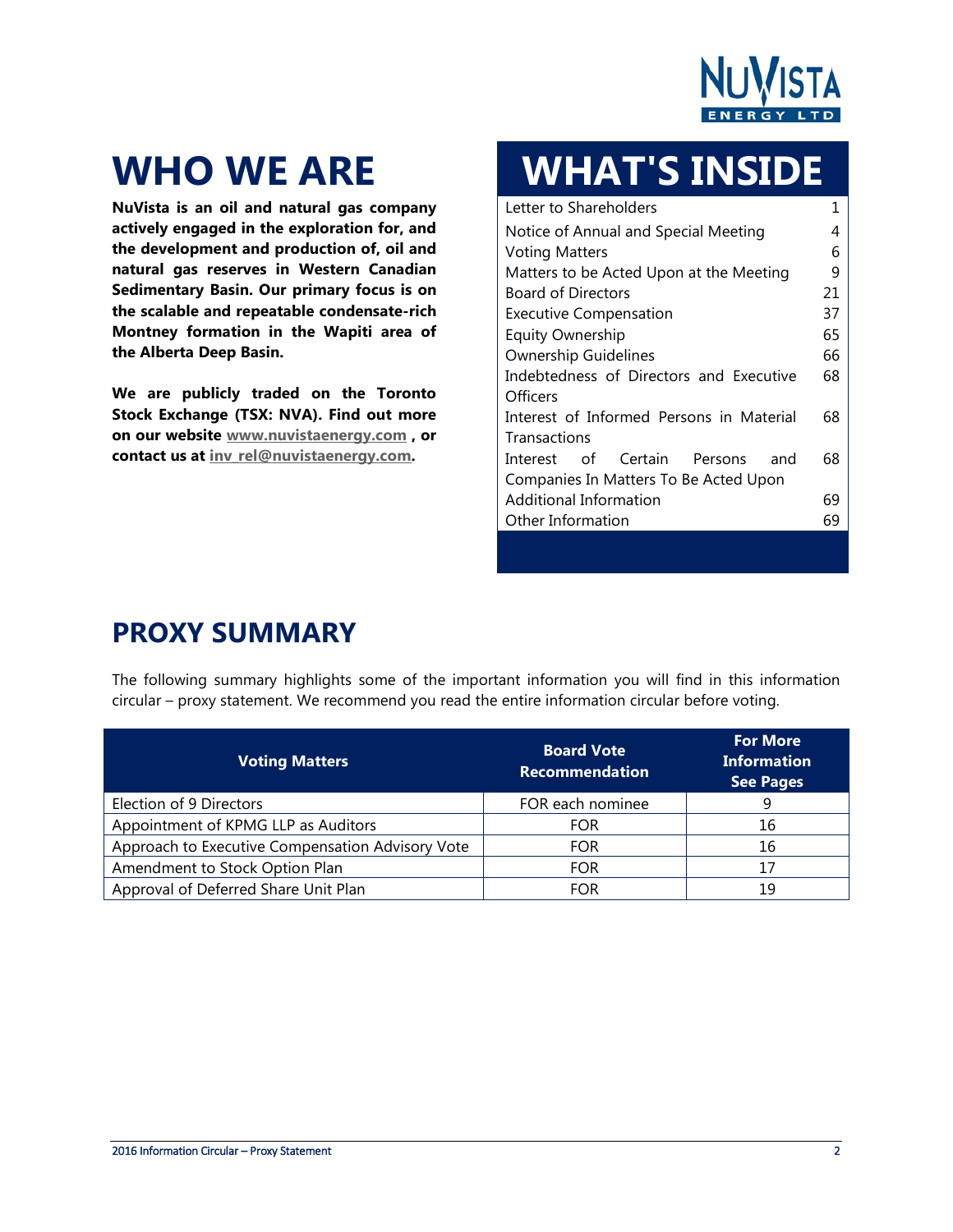

### **LETTER TO SHAREHOLDERS**

March 24, 2016

Dear Fellow Shareholder,

On behalf of the Board of Directors and management of NuVista Energy Ltd., we hope you will join us at the Hyatt Regency Hotel on Wednesday, May 11, 2016 at 3:00 p.m. (Calgary time) for our annual and special shareholders meeting.

This meeting provides an opportunity for you to vote on the items of business, hear about our performance over the past year and learn more about our plans for tomorrow. The meeting also provides you with the opportunity to meet our board and staff.

The accompanying information circular – proxy statement describes the business that will be conducted at the meeting and provides information on our executive compensation and governance practices.

Your vote is important to us. If you are unable to attend the meeting, we encourage you to ensure your vote is recorded by returning the signed form of proxy or voting via our internet option. If your shares are not registered in your name and are held in the name of a nominee, you may wish to consult the information beginning on page 6 of the accompanying information circular – proxy statement for information on how to vote your shares.

We hope that you will join us at this year's meeting.

Sincerely,

(signed) "*Keith A. MacPhail*"

**Keith A. MacPhail Chair of the Board**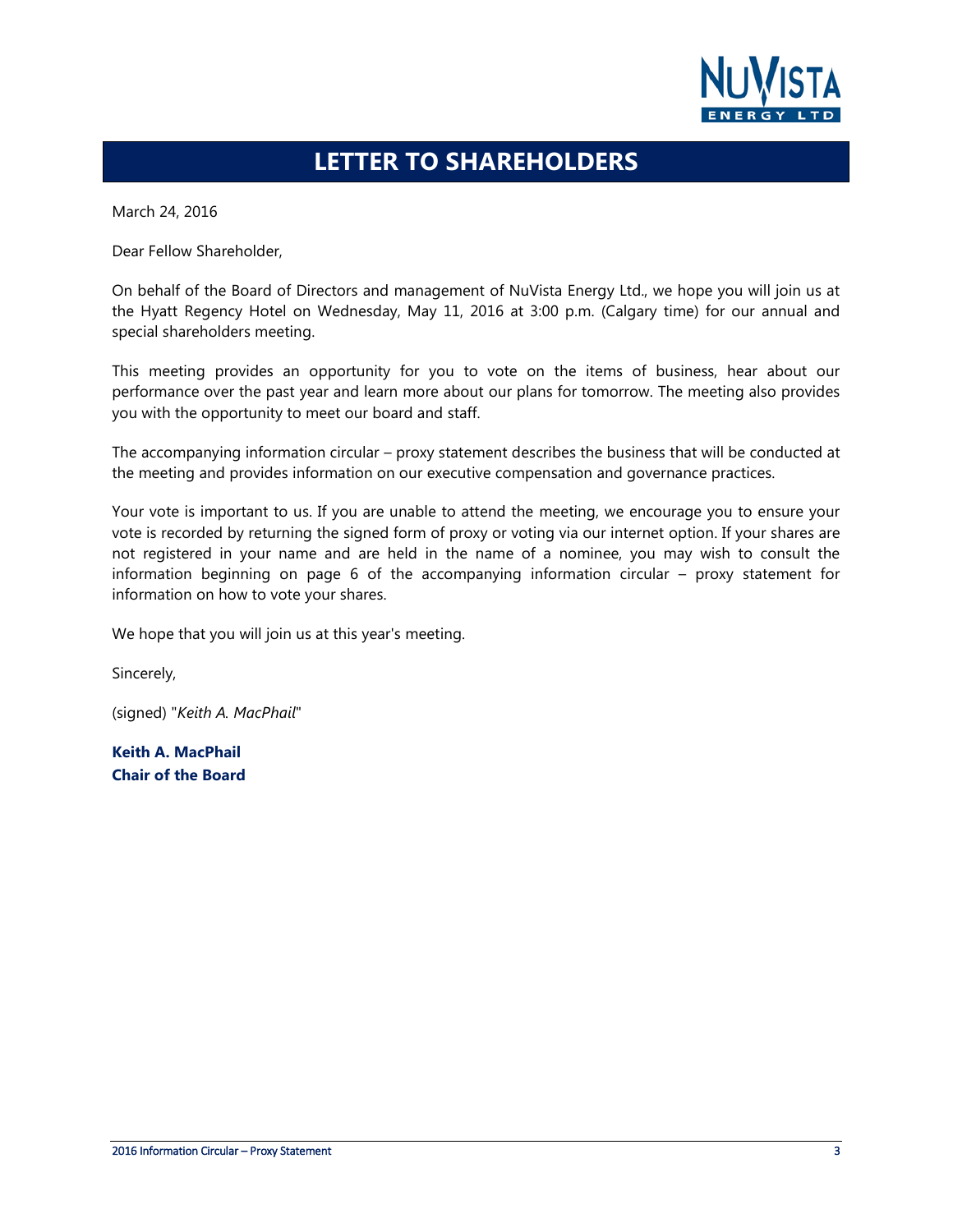

### **NOTICE OF ANNUAL AND SPECIAL MEETING**

<span id="page-3-0"></span>NOTICE is hereby given that the annual and special meeting of the shareholders of NuVista Energy Ltd. will be held in the Stephen Room at the Hyatt Regency Hotel, 700 Centre Street S.E., Calgary, Alberta on Wednesday, May 11, 2016 at 3:00 p.m. (Calgary time) to:

- 1. receive and consider our financial statements for the year ended December 31, 2015, together with the report of the auditors;
- 2. fix the number of directors to be elected at the meeting at nine (9) members;
- 3. elect nine (9) directors of NuVista Energy Ltd.;
- 4. appoint the auditors and authorize our directors to fix their remuneration as such;
- 5. consider a non-binding advisory resolution on our approach to executive compensation;
- 6. consider and, if thought fit, approve an ordinary resolution to approve certain amendments to our stock option plan;
- 7. consider and, if thought fit, approve an ordinary resolution to approve our directors' deferred share unit plan; and
- 8. transact such other business as may properly be brought before the meeting or any adjournment thereof.

The specific details of the matters proposed to be put before the meeting are set forth in the information circular – proxy statement accompanying this notice.

If you are a registered shareholder and are unable to attend the meeting in person, please exercise your right to vote by dating, signing and returning the accompanying form of proxy to Computershare Trust Company of Canada, our transfer agent. To be valid, completed proxy forms must be dated, completed, signed and deposited with Computershare Trust Company of Canada, (i) by mail using the enclosed return envelope or one addressed to Computershare Trust Company of Canada, Proxy Department, 135 West Beaver Creek, P.O. Box 300, Richmond Hill, Ontario, L4B 4R5, (ii) by hand delivery to Computershare Trust Company of Canada, 8th Floor, 100 University Avenue, Toronto, Ontario, M5J 2Y1, or (iii) by facsimile to (416) 263-9524 or 1-866-249-7775. If you vote through the internet, you may also appoint another person to be your proxyholder. Please go to *www.investorvote.com* and follow the instructions. You will require your 15-digit control number found on your proxy form. Your proxy or voting instructions must be received in each case no later than 3:00 p.m. (Calgary time) on May 10, 2016 or, if the meeting is adjourned, 24 hours (excluding Saturdays, Sundays and holidays) before the beginning of any adjourned meeting. If you receive more than one proxy form because you own our common shares registered in different names or addresses, each proxy form should be completed and returned.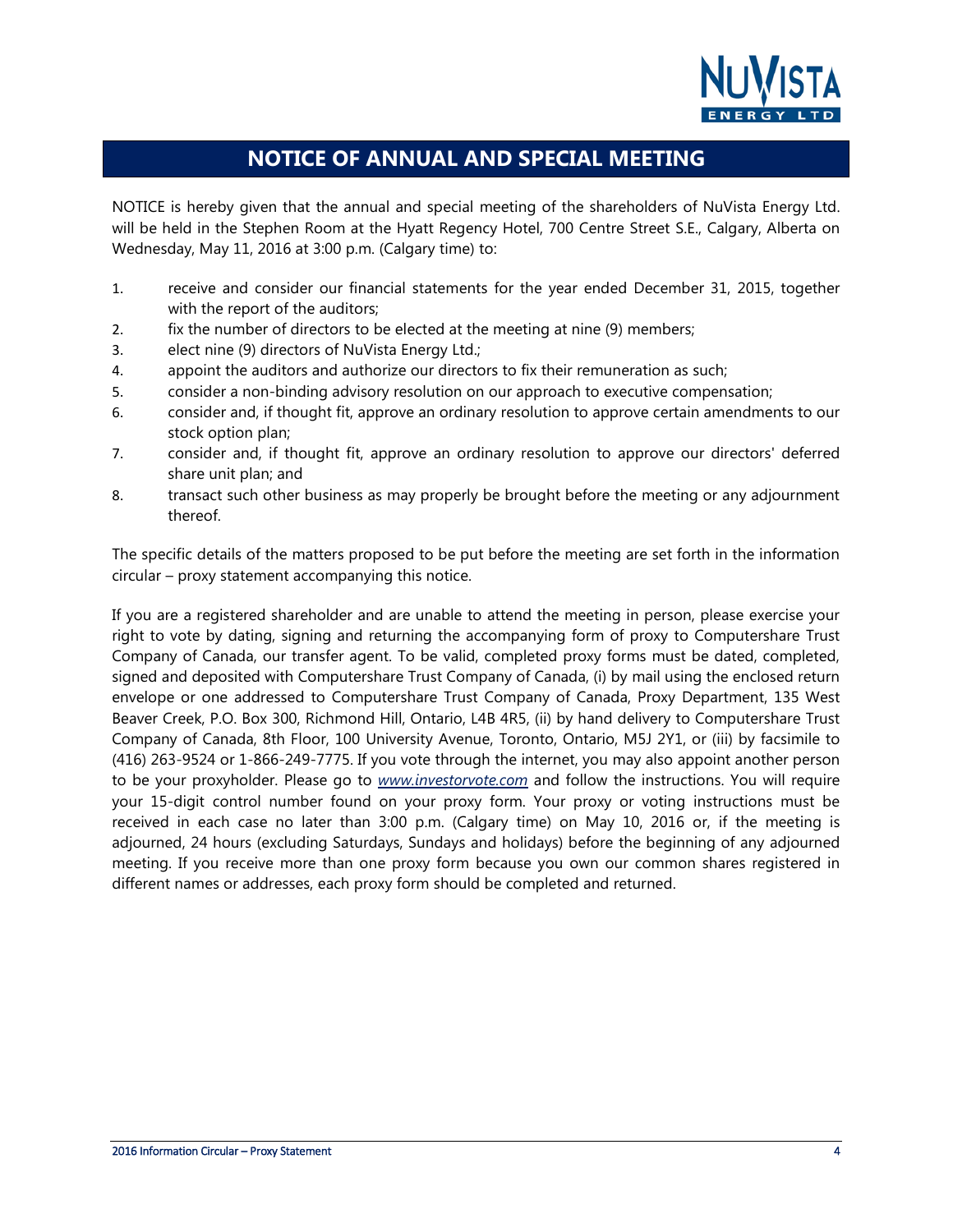

Only shareholders of record at the close of business on April 1, 2016, will be entitled to vote at the meeting, unless that shareholder has transferred any shares subsequent to that date and the transferee shareholder, not later than 10 days before the meeting, establishes ownership of the shares and demands that the transferee's name be included on the list of shareholders entitled to vote at the meeting.

DATED at Calgary, Alberta this 24th day of March, 2016.

By order of the Board of Directors of NuVista Energy Ltd.

(signed) "*Ross Andreachuk"* Vice President, Finance, Chief Financial Officer and Corporate Secretary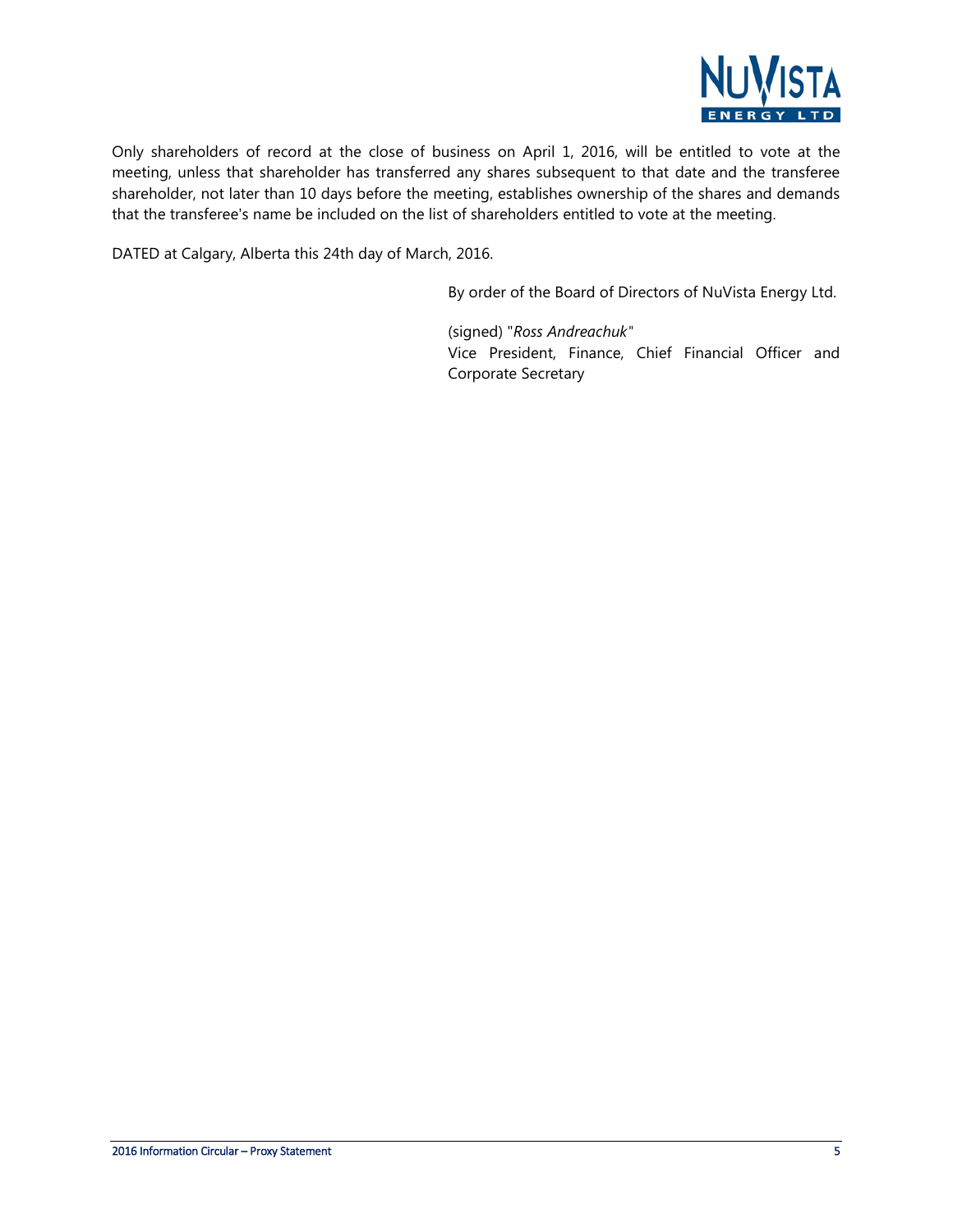

### **INFORMATION CIRCULAR - PROXY STATEMENT DATED MARCH 24, 2016 FOR THE ANNUAL AND SPECIAL MEETING OF SHAREHOLDERS OF NUVISTA ENERGY LTD. TO BE HELD ON WEDNESDAY, MAY 11, 2016**

### **VOTING MATTERS**

#### <span id="page-5-0"></span>**Solicitation of Proxies**

This information circular - proxy statement is furnished in connection with the solicitation of proxies for use at the annual and special meeting of the shareholders of NuVista Energy Ltd. to be held at 3:00 p.m. (Calgary time) on Wednesday, May 11, 2016, in the Stephen Room at the Hyatt Regency Hotel, 700 Centre Street S.E., Calgary, Alberta.

If you are a registered shareholder and are unable to attend the meeting in person, please exercise your right to vote by dating, signing and returning the accompanying form of proxy to Computershare Trust Company of Canada, our transfer agent. To be valid, completed proxy forms must be dated, completed, signed and deposited with Computershare Trust Company of Canada, (i) by mail using the enclosed return envelope or one addressed to Computershare Trust Company of Canada, Proxy Department, 135 West Beaver Creek, P.O. Box 300, Richmond Hill, Ontario, L4B 4R5, (ii) by hand delivery to Computershare Trust Company of Canada, 8th Floor, 100 University Avenue, Toronto, Ontario, M5J 2Y1, or (iii) by facsimile to (416) 263-9524 or 1-866-249-7775. If you vote through the Internet, you may also appoint another person to be your proxyholder. Please go to *www.investorvote.com* and follow the instructions. You will require your 15-digit control number found on your proxy form. Your proxy or voting instructions must be received in each case no later than 3:00 p.m. (Calgary time) on May 10, 2016 or, if the meeting is adjourned, 24 hours (excluding Saturdays, Sundays and holidays) before the beginning of any adjourned meeting.

The instrument appointing a proxy must be in writing and must be executed by you or your attorney authorized in writing or, if you are a corporation, under your corporate seal or by a duly authorized officer or attorney of the corporation.

The persons named in the enclosed form of proxy are our officers. **As a shareholder you have the right to appoint a person or company, who need not be a shareholder, to represent you at the meeting**. To exercise this right you should insert the name of the desired representative in the blank space provided on the form of proxy and strike out the other names or submit another appropriate proxy.

Only shareholders of record at the close of business on April 1, 2016, will be entitled to vote at the meeting, unless that shareholder has transferred any shares subsequent to that date and the transferee shareholder, not later than 10 days before the meeting, establishes ownership of the shares and demands that the transferee's name be included on the list of shareholders entitled to vote at the meeting.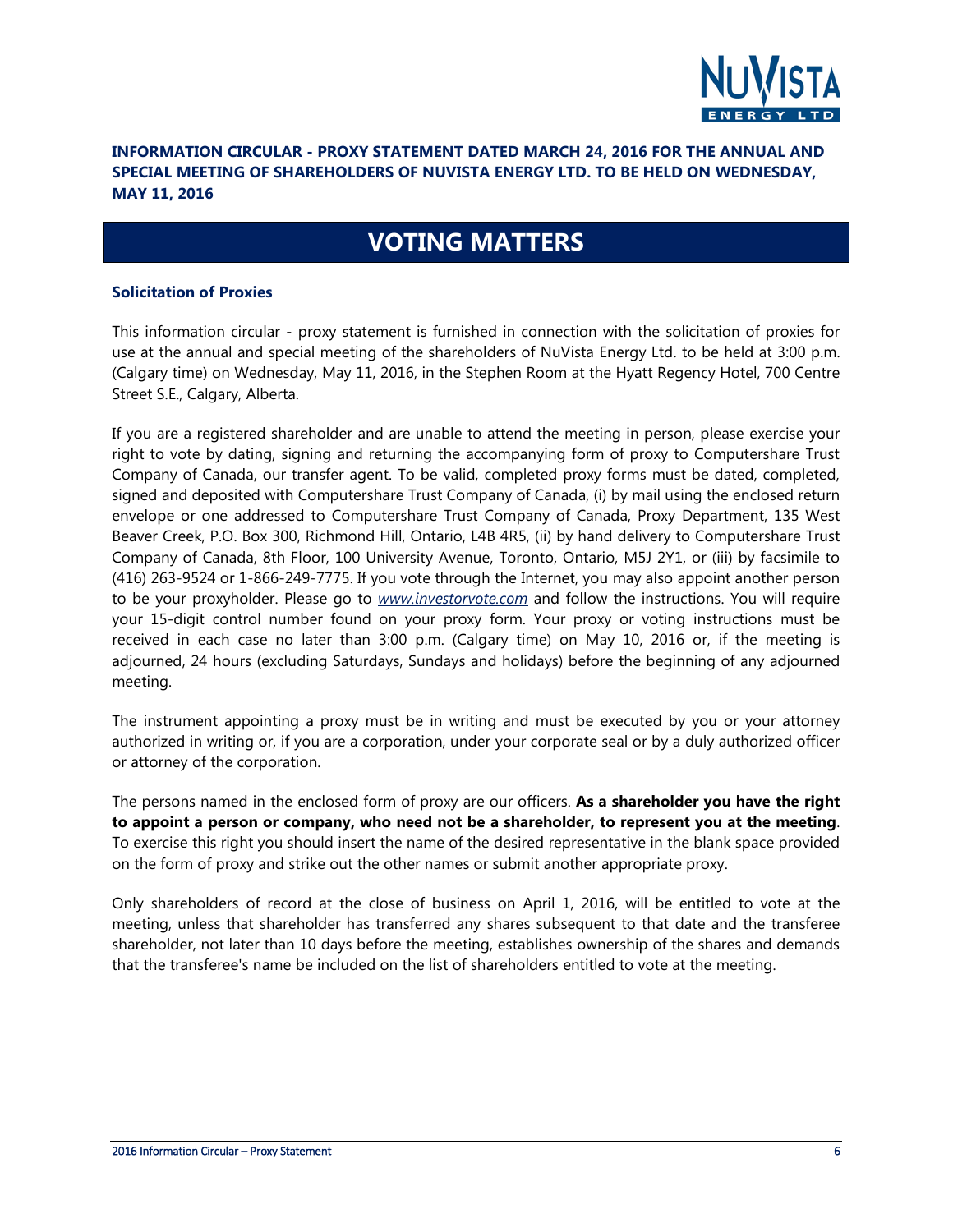

#### **Advice to Beneficial Holders of Common Shares**

The information set forth in this section is of significant importance to you if you do not hold your common shares in your own name. Only proxies deposited by shareholders whose names appear on our records as the registered holders of common shares can be recognized and acted upon at the meeting. If your common shares are listed in your account statement provided by your broker, then, in almost all cases, those common shares will not be registered in your name on our records. Such common shares will likely be registered under the name of your broker or an agent of that broker. In Canada, the vast majority of such shares are registered under the name of CDS & Co., the registration name for The CDS Clearing and Depository Services Inc., which acts as nominee for many Canadian brokerage firms. Common shares held by your broker or their nominee can only be voted upon your instructions. Without specific instructions, your broker or their nominee is prohibited from voting your shares.

Applicable regulatory policy requires your broker to seek voting instructions from you in advance of the meeting. Every broker has its own mailing procedures and provides its own return instructions, which you should carefully follow in order to ensure that your shares are voted at the meeting. Often, the form of proxy supplied by your broker is identical to the form of proxy provided to registered shareholders. However, its purpose is limited to instructing the registered shareholder how to vote on your behalf. The majority of brokers now delegate responsibility for obtaining instructions from clients to a mailing/tabulating agent who mails a scannable voting instruction form in lieu of the form of proxy. You are asked to complete and return the voting instruction form to them by mail or facsimile. Alternatively, you can use their website or call their toll-free telephone number to instruct them how to vote your shares. They then tabulate the results of all instructions received and provide appropriate instructions respecting the voting of shares to be represented at the meeting. **If you receive a voting instruction form from a mailing/tabulating agent, it cannot be used as a proxy to vote shares directly at the meeting as it must be returned to the mailing/tabulating agent well in advance of the meeting in order to have the shares voted.**

#### **Revocability of Proxy**

You may revoke your proxy at any time prior to a vote. If you or the person you give your proxy attends personally at the meeting, you or such person may revoke the proxy and vote in person. In addition to revocation in any other manner permitted by law, a proxy may be revoked by an instrument in writing executed by you or your attorney authorized in writing or, if you are a corporation, under your corporate seal or by a duly authorized officer or attorney of the corporation. To be effective the instrument in writing must be deposited either at our head office at any time up to and including the last business day before the day of the meeting, or any adjournment thereof, at which the proxy is to be used, or with the chairman of the meeting on the day of the meeting, or any adjournment thereof.

#### **Persons Making the Solicitation**

**This solicitation is made on behalf of our management**. We will bear the costs incurred in the preparation and mailing of the form of proxy, notice of annual and special meeting and this information circular - proxy statement. In addition to mailing forms of proxy, proxies may be solicited by personal interviews, or by other means of communication, by our directors, officers and employees who will not be remunerated therefor.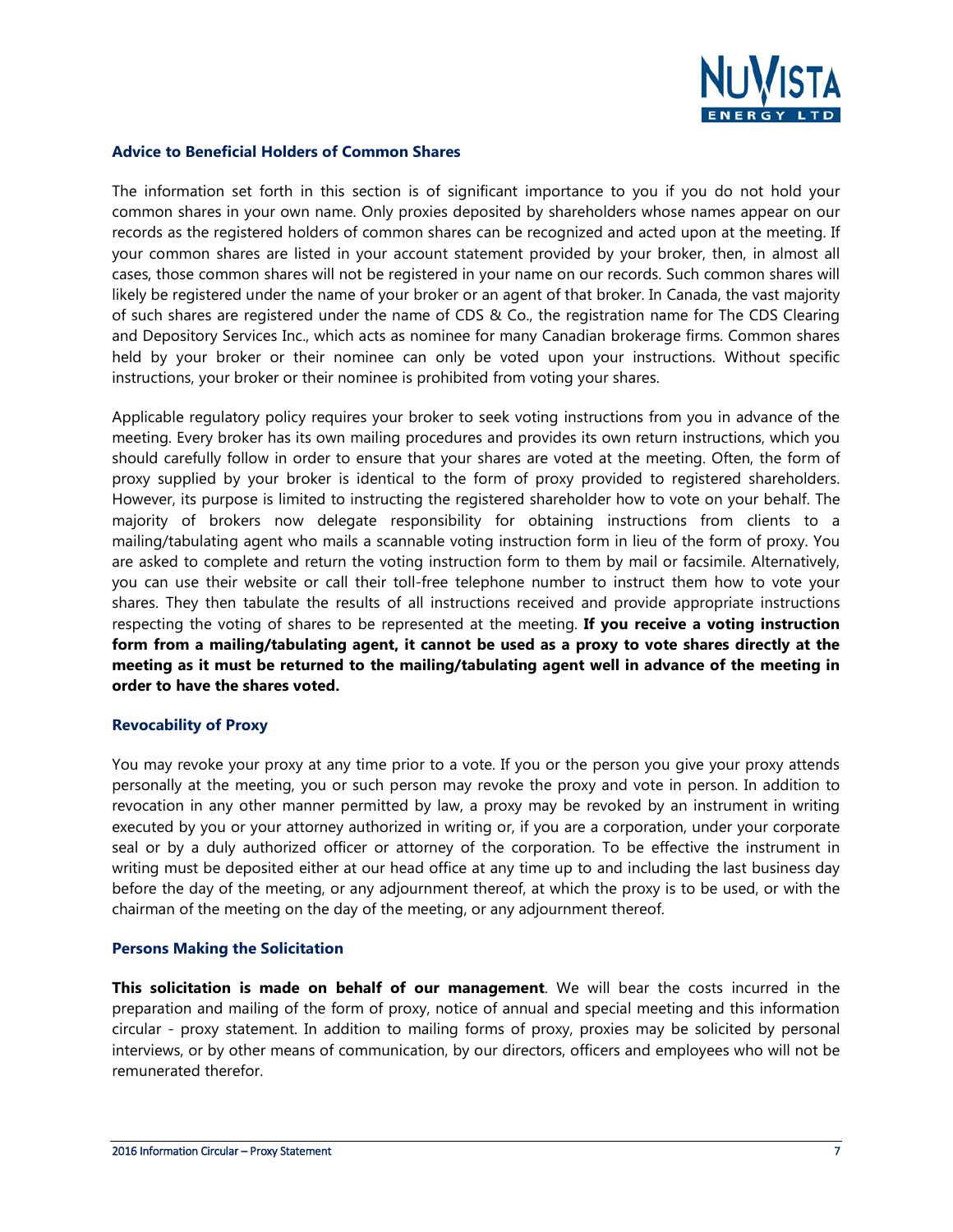

#### **Exercise of Discretion by Proxy**

The common shares represented by proxy in favour of management nominees will be voted or withheld from voting on any matter at the meeting. Where you specify a choice with respect to any matter to be acted upon, the shares will be voted on the matter in accordance with the specification so made. If you do not provide instructions, your shares will be voted in favour of the matters to be acted upon as set out herein. The persons appointed under the form of proxy, which we have furnished, are conferred with discretionary authority with respect to amendments or variations of those matters specified in the form of proxy and notice of annual and special meeting and with respect to any other matters which may properly be brought before the meeting or any adjournment thereof. At the time of printing this information circular – proxy statement, we know of no such amendment, variation or other matter.

#### **Notice-and-Access**

We have elected to use the "notice-and-access" provisions under National Instrument 54-101 - *Communications with Beneficial Owners of Securities of a Reporting Issuer* for the meeting to those of you who do not hold your common shares in your own name. The notice-and-access provisions are a set of rules developed by the Canadian Securities Administrators that reduce the volume of materials that must be physically mailed to shareholders by allowing us to post our information circular in respect of our meeting and related materials online.

We have also elected to use procedures known as "stratification" in relation to our use of the notice-andaccess provisions. Stratification occurs when we, while using the notice-and-access provisions, provide a paper copy of our notice of meeting and information circular and, if applicable, a paper copy of our financial statements and related management's discussion and analysis, to some but not all of our shareholders. In relation to the meeting, our registered shareholders will receive a paper copy of the notice of the meeting, this information circular, a form of proxy and our financial statements and related management's discussion and analysis whereas non-registered holders of our common shares will receive a notice-and-access notification and a voting instruction form. In addition, a paper copy of the notice of the meeting, this information circular, a form of proxy and our financial statements and related management's discussion and analysis will be mailed to those shareholders who do not hold their common shares in their own name but who have previously requested to receive paper copies of these materials.

We will be delivering proxy-related materials to non-objecting beneficial owners of our common shares directly with the assistance of Broadridge Investor Communications Solutions. We intend to pay for intermediaries to deliver proxy-related materials to objecting beneficial owners of our common shares.

#### **Voting Shares and Principal Holders**

We are authorized to issue an unlimited number of common shares without nominal or par value. As at March 24, 2016, there were 153,343,430 common shares issued and outstanding. As a holder of common shares you are entitled to one vote for each share you own.

To the knowledge of our directors and officers, as at March 24, 2016 no person or company beneficially owned, or controlled or directed, directly or indirectly, more than 10% of our common shares, other than as set forth below: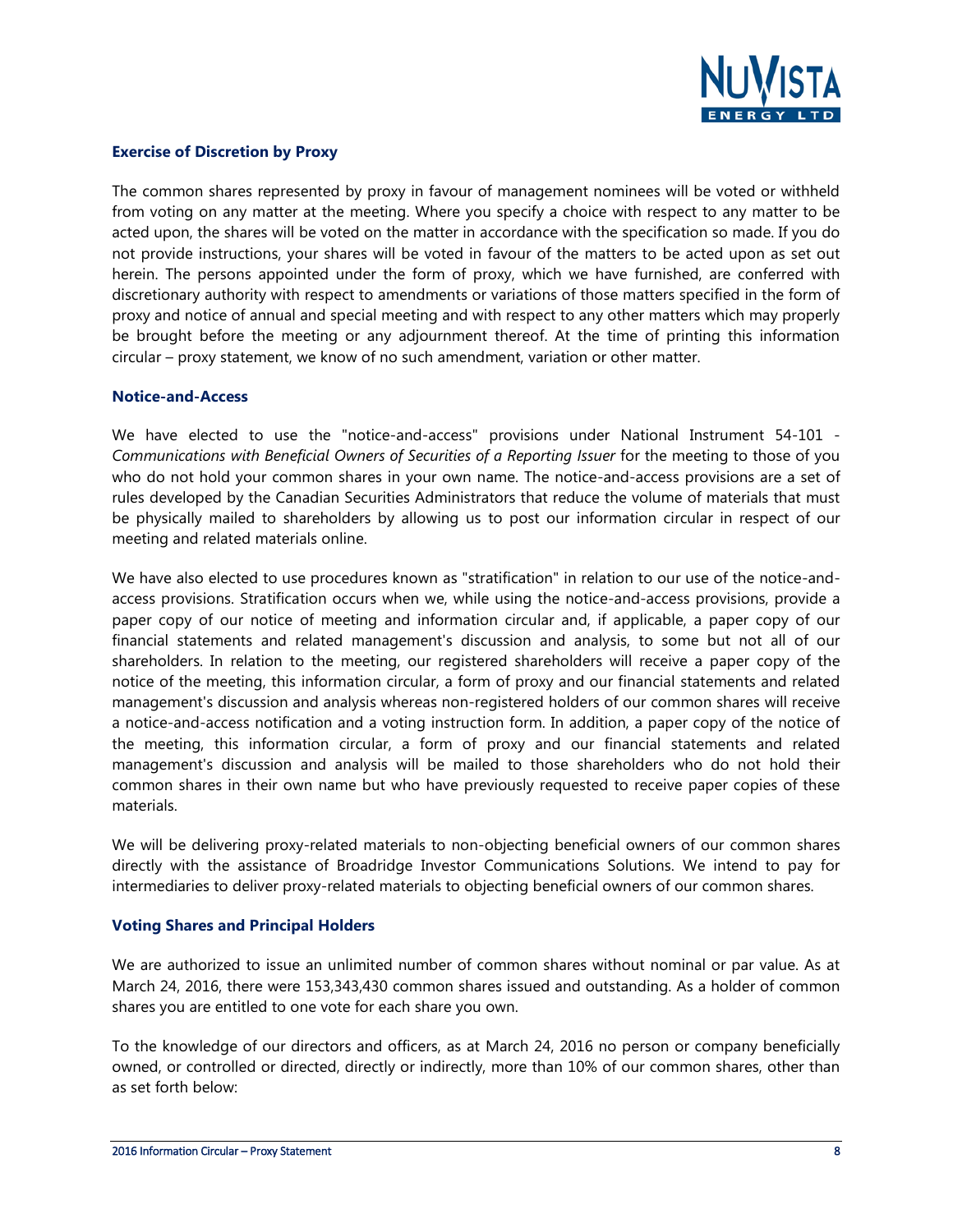

| <b>Name</b>                                                                                                                   | <b>Number of Common</b><br><b>Shares Beneficially</b><br><b>Owned, or Controlled or</b><br><b>Directed, Directly or</b><br><b>Indirectly</b> | <b>Percentage of Our</b><br><b>Issued and</b><br>Outstanding<br><b>Common Shares</b> |
|-------------------------------------------------------------------------------------------------------------------------------|----------------------------------------------------------------------------------------------------------------------------------------------|--------------------------------------------------------------------------------------|
| Franklin Templeton Investments Corp., on behalf of<br>its operating division, Bissett Investment<br>Management <sup>(1)</sup> | 17,853,079                                                                                                                                   | 12%                                                                                  |
| Ontario Teachers' Pension Plan <sup>(2)</sup>                                                                                 | 21,466,249                                                                                                                                   | 14%                                                                                  |

Notes:

(1) Based on information provided to us from Bissett Investment Management as of February 19, 2016.

<span id="page-8-0"></span>(2) Based on information provided to us from the Ontario Teachers' Pension Plan as of March 3, 2016.

### **MATTERS TO BE ACTED UPON AT THE MEETING**

#### <span id="page-8-1"></span>**Election of Directors**

Management is soliciting proxies, in the accompanying form of proxy, for an ordinary resolution in favour of fixing the board of directors at nine (9) members, and in favour of the election as directors of the nine (9) nominees set forth below:

| Keith A. MacPhail    | Brian G. Shaw      |
|----------------------|--------------------|
| W. Peter Comber      | Sheldon B. Steeves |
| Ronald J. Eckhardt   | Jonathan A. Wright |
| Pentti O. Karkkainen | Grant A. Zawalsky  |
| Ronald J. Poelzer    |                    |

Each director will hold office until the next annual meeting of our shareholders or his successor is duly elected or appointed, unless his office is earlier vacated.

In the event that a vacancy among such nominees occurs because of death or for any reason prior to the meeting, the proxy will not be voted with respect to such vacancy.

#### *Voting for Election of Directors*

Our board has adopted an individual director voting policy which allows you to vote with respect to each individual director. The individual voting results will be published by news release and on *www.sedar.com* after the meeting. The individual voting results will be reviewed by our Governance and Nominating Committee and will be considered as part of the committee's overall review and assessment of the nominees recommended to shareholders at our next annual meeting of shareholders.

Our board of directors has also adopted a majority voting policy, which provides that if a nominee for election as a director receives a greater number of votes "withheld" than votes "for" at a meeting of our shareholders, such nominee will offer his or her resignation as a director to our board of directors promptly following the meeting of shareholders at which the director was elected. The Governance and Nominating Committee will make a recommendation to the board after reviewing the matter, and the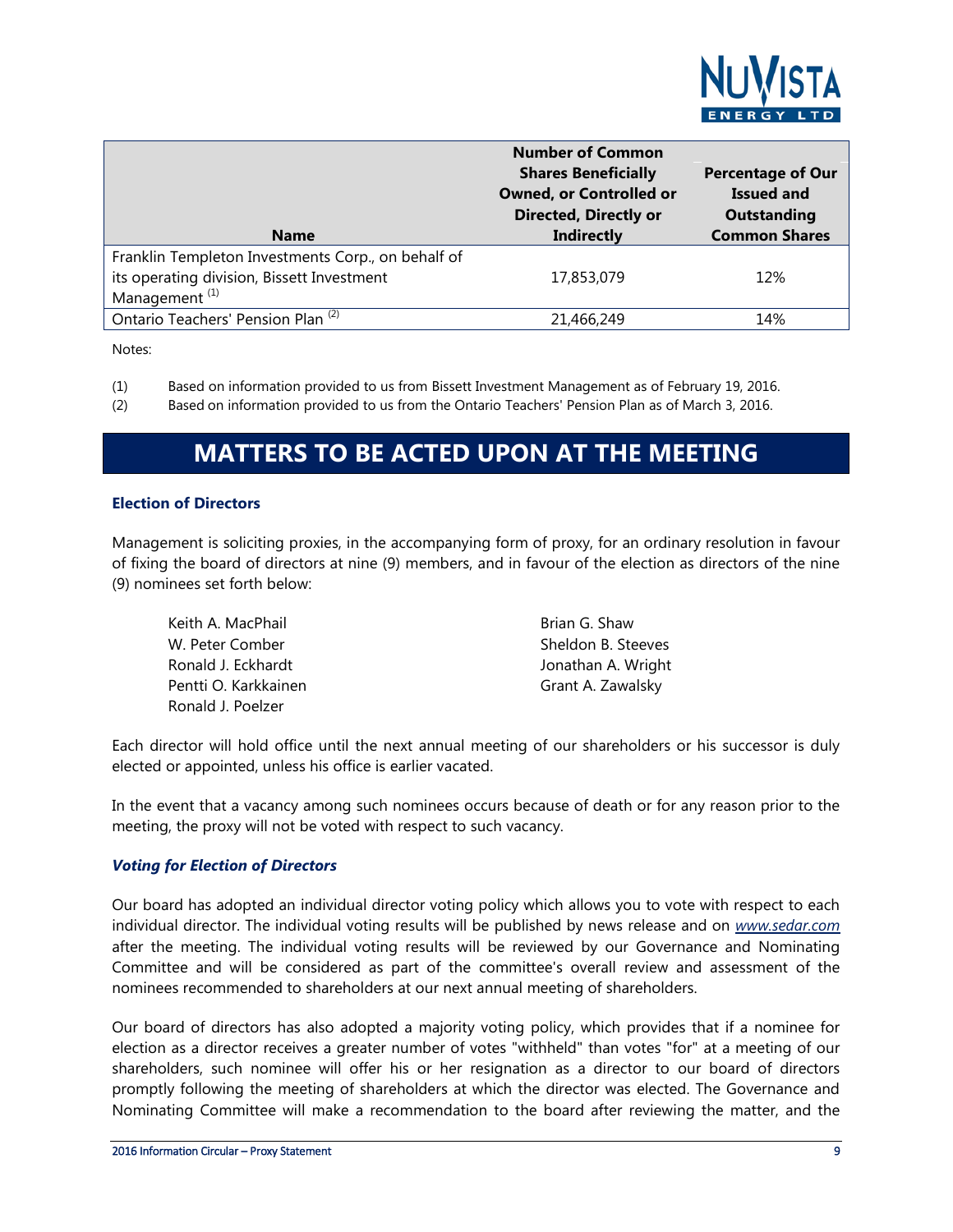

board's decision to accept or reject the resignation offer will be disclosed to the public within 90 days of the applicable shareholders' meeting. Resignations are expected to be accepted except in situations where extenuating circumstances would warrant the applicable director to continue to serve as a board member. The nominee will not participate in any committee or board deliberations on the resignation offer. The policy does not apply in circumstances involving contested director elections.

**Management recommends that shareholders vote FOR the election of each of these nominees. The persons named in the enclosed form of proxy intend to vote FOR the election of each of these nominees unless the shareholder specifies authority to do so is withheld.**

#### *Biographies of our Directors*

The following information relating to the director nominees is based partly on our records and partly on information received by us from the nominees, and sets forth the names, ages and cities of residence of the nominees, their committee memberships, the year each became a director of us (or a predecessor of us), the present occupations and brief biographies of such persons, and the number of our common shares beneficially owned, or controlled or directed, directly or indirectly by each and the number of stock options held:

|                                                   |     |                          |                                            | <b>Common Shares</b><br><b>Owned, Controlled or</b><br><b>Directed</b> |        | <b>Stock Options</b> |                                                                                                                                                                                                                                                                                                                                                                                                                                                                                                                  | <b>Total Market Value of Common</b><br>Shares and Stock Options <sup>(1)</sup> |
|---------------------------------------------------|-----|--------------------------|--------------------------------------------|------------------------------------------------------------------------|--------|----------------------|------------------------------------------------------------------------------------------------------------------------------------------------------------------------------------------------------------------------------------------------------------------------------------------------------------------------------------------------------------------------------------------------------------------------------------------------------------------------------------------------------------------|--------------------------------------------------------------------------------|
| <b>Nominee for</b><br><b>Election as Director</b> | Age | <b>Director</b><br>Since | 2015                                       | 2014                                                                   | 2015   | 2014                 | 2015                                                                                                                                                                                                                                                                                                                                                                                                                                                                                                             | 2014                                                                           |
|                                                   | 59  | 2003<br>Petroleums Ltd.  | 2,603,274                                  | 2,557,820                                                              | 31,000 | 39,000               | 10,595,325<br>Mr. MacPhail has 36 years of experience in the oil and gas industry and is currently Executive<br>Chairman of Bonavista Energy Corporation. Prior thereto, Mr. MacPhail was the Chairman and CEO<br>of Bonavista. Prior to joining Bonavista in 1997, Mr. MacPhail held progressively more responsible<br>positions with Canadian Natural Resources Limited with his final position being Executive Vice<br>President and COO. Prior thereto, he held the position of Production Manager with Poco | 19,011,509                                                                     |
| Keith A. MacPhail<br>Calgary, Alberta,<br>Canada  |     |                          |                                            |                                                                        |        |                      | Mr. MacPhail holds a Bachelor of Science (Honours) degree in Petroleum Engineering from the<br>Montana College of Mineral Science, a diploma in Petroleum Technology (Honours) from SAIT and<br>is a member of the Association of Professional Engineers, Geologists & Geophysicists of Alberta.                                                                                                                                                                                                                 |                                                                                |
| Chairman of the Board<br>and member of:           |     |                          | the Board of Governors of SAIT Polytechic. |                                                                        |        |                      | Mr. MacPhail also serves on the board of directors of two other private companies and serves on                                                                                                                                                                                                                                                                                                                                                                                                                  |                                                                                |

- Reserves Committee
- Compensation
- Committee
- Executive Committee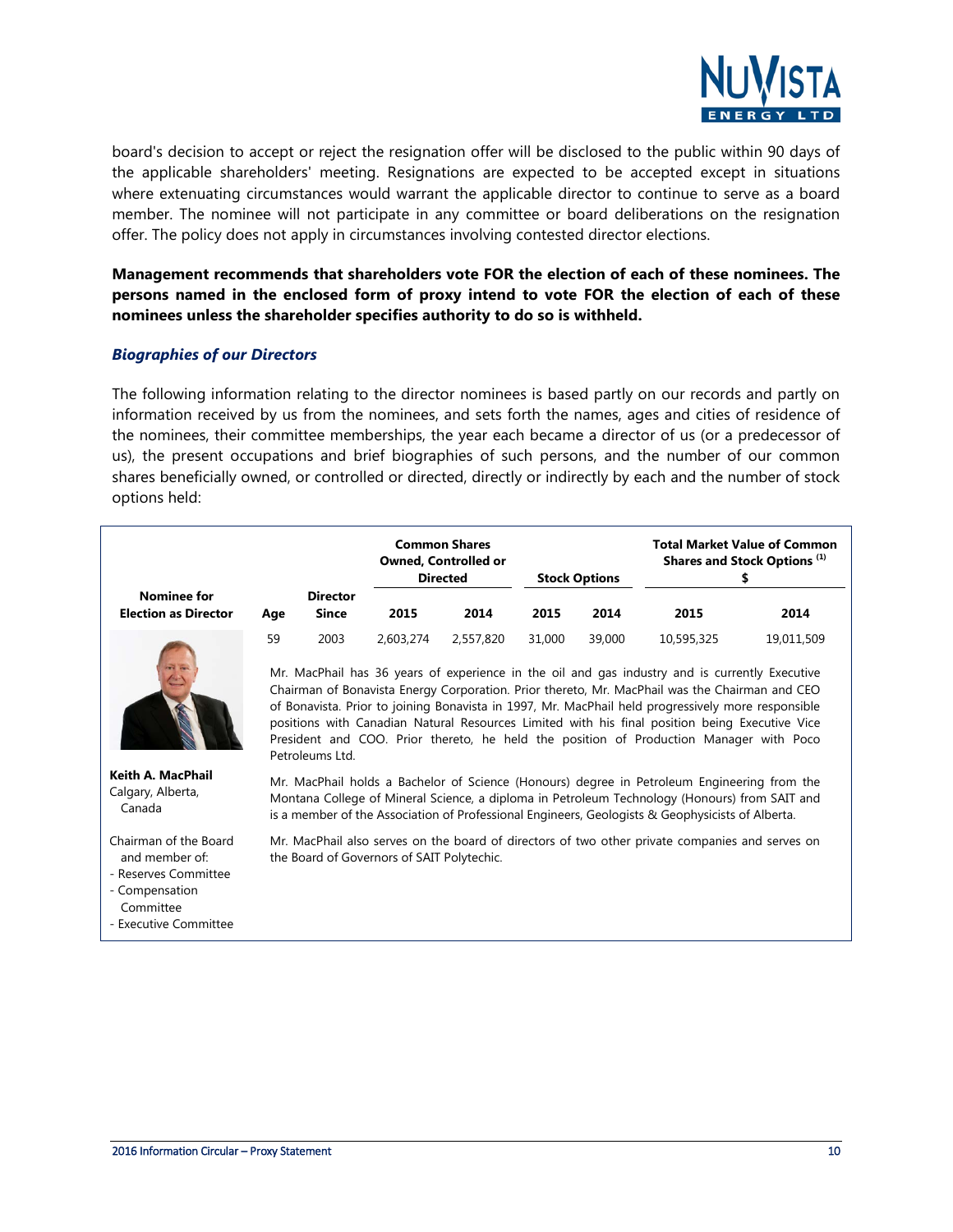

|                                         |     |                                 |        | <b>Common Shares</b><br><b>Owned, Controlled or</b><br><b>Directed</b> |        | <b>Stock Options</b> | <b>Total Market Value of Common</b><br>Shares and Stock Options <sup>(1)</sup> |         |  |
|-----------------------------------------|-----|---------------------------------|--------|------------------------------------------------------------------------|--------|----------------------|--------------------------------------------------------------------------------|---------|--|
| <b>Nominee for</b><br>ction as Director | Age | <b>Director</b><br><b>Since</b> | 2015   | 2014                                                                   | 2015   | 2014                 | 2015                                                                           | 2014    |  |
|                                         | 73  | 2004                            | 23,400 | 11,400                                                                 | 23,000 | 31,000               | 95.238                                                                         | 123,034 |  |



**W. Peter Comber** Toronto, Ontario, Canada

Ontario.

Member of:

**Election** 

- Audit Committee (Chair) - Compensation

Committee

Mr. Comber is a Chartered Accountant and holds a Bachelor of Arts degree from the University of Toronto and a Masters of Business Administration from York University.

Mr. Comber has more than 40 years experience in various aspects of the financial services industry. Mr. Comber is a Chartered Accountant and has worked in corporate finance and investment management both in Toronto and Calgary. From August 1999 until his retirement in May of 2015, Mr. Comber was a managing director of Barrantagh Investment Management Inc., investment counsellors based in Toronto, Ontario. Mr. Comber was the President of Newtonhouse Investment Management Ltd., investment counsellors located in Toronto, Ontario from May 1993 to August 1999. Between June 1989 and December 1991, Mr. Comber was Senior Vice-President, Thornmark Capital Corporation, an investment holding company, and principal officer of Thornmark Capital Funding Corporation, merchant bank. Prior thereto, Mr. Comber was Senior Vice-President and Managing Director of Prudential-Bache Securities Canada Limited, an investment dealer in Toronto,

|                                            |     |                                 |              | <b>Common Shares</b><br><b>Owned, Controlled or</b><br><b>Directed</b> |        | <b>Stock Options</b> |         | <b>Total Market Value of Common</b><br>Shares and Stock Options <sup>(1)</sup> |
|--------------------------------------------|-----|---------------------------------|--------------|------------------------------------------------------------------------|--------|----------------------|---------|--------------------------------------------------------------------------------|
| Nominee for<br><b>Election as Director</b> | Age | <b>Director</b><br><b>Since</b> | 2015<br>2014 |                                                                        | 2015   | 2014                 | 2015    | 2014                                                                           |
|                                            | 61  | 2013                            | 145,649      | 133,500                                                                | 39,000 | 39.000               | 592.791 | 1,035,555                                                                      |

Mr. Eckhardt has more than 36 years experience in the oil and gas industry. Most recently, Mr. Eckhardt was the Executive Vice-President, North American Operations for Talisman Energy Inc., a public oil and gas company from 2003 to 2009. Mr. Eckhardt joined Talisman (then BP Canada) in 1986 as Chief Drilling Engineer and held positions of increasing responsibility in domestic operations until his retirement in 2009.

Mr. Eckhardt holds a Bachelor of Science degree from the University of Manitoba.

Mr. Eckhardt is also a member of the board of directors of Athabasca Oil Corporation.

**Ronald J. Eckhardt** Calgary, Alberta, Canada

#### Member of:

- Reserves Committee

(Chair)

2016 Information Circular – Proxy Statement 11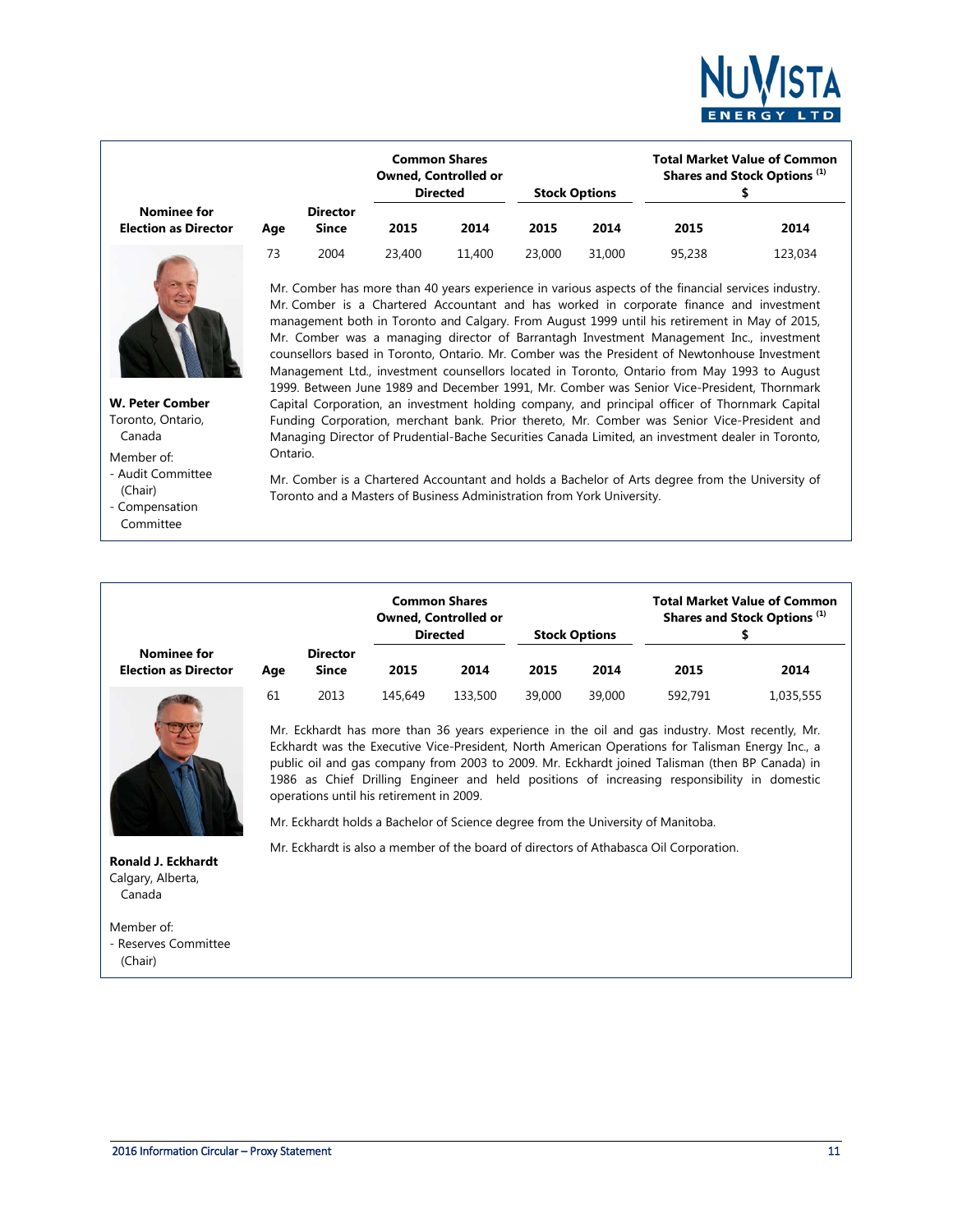

|                                            |     |                          |        | <b>Common Shares</b><br><b>Owned, Controlled or</b><br><b>Directed</b> |        | <b>Stock Options</b> |         | <b>Total Market Value of Common</b><br>Shares and Stock Options <sup>(1)</sup> |
|--------------------------------------------|-----|--------------------------|--------|------------------------------------------------------------------------|--------|----------------------|---------|--------------------------------------------------------------------------------|
| Nominee for<br><b>Election as Director</b> | Age | <b>Director</b><br>Since | 2015   | 2014                                                                   | 2015   | 2014                 | 2015    | 2014                                                                           |
|                                            | 61  | 2003                     | 68,000 | 45,000                                                                 | 31,000 | 39,000               | 276,760 | 391,290                                                                        |



Mr. Karkkainen has over 30 years of investment management, energy sector research and investment banking experience, as well as four years of industry experience with Gulf Canada Resources. Mr. Karkkainen was a Co-Founder and General Partner of KERN Partners, a leading Canadian based energy focused capital markets and private equity firm, from September 2000 to July 2014 and was the firm's Senior Strategy Advisor from July, 2014 until his retirement from the firm in August, 2015. Prior to establishing KERN Partners, Mr. Karkkainen was Managing Director and Head of Oil and Gas Equity Research at RBC Capital Markets.

Mr. Karkkainen holds a Bachelor of Science (Honours) degree in Geology from Carleton University in Ottawa and a Masters of Business Administration degree from Queen's University in Kingston.

**Pentti O. Karkkainen** Calgary, Alberta, Canada

#### Member of:

- Audit Committee
- Compensation
- Committee (Chair)
- Lead Director

|                                            |     |                                 |              | <b>Common Shares</b><br><b>Owned, Controlled or</b><br><b>Directed</b> |        | <b>Stock Options</b> |            | <b>Total Market Value of Common</b><br>Shares and Stock Options <sup>(1)</sup> |
|--------------------------------------------|-----|---------------------------------|--------------|------------------------------------------------------------------------|--------|----------------------|------------|--------------------------------------------------------------------------------|
| Nominee for<br><b>Election as Director</b> | Age | <b>Director</b><br><b>Since</b> | 2014<br>2015 |                                                                        | 2015   | 2014                 | 2015       | 2014                                                                           |
|                                            | 54  | 2003                            | 3,486,277    | 3.006.277                                                              | 31,000 | 39,000               | 14,189,147 | 22,334,353                                                                     |

Mr. Poelzer has more than 30 years of experience in the oil and gas industry and is currently Executive Vice Chairman of Bonavista Energy Corporation. Prior thereto, Mr. Poelzer was Executive Vice President and Vice Chairman of Bonavista responsible for various strategic planning, business development, financial and capital market roles. Prior to joining Bonavista in 1997, Mr. Poelzer was with Poco Petroleum Ltd. as Vice President, Business Development. Prior thereto, Mr. Poelzer was in public accounting practice.

Mr. Poelzer is a Chartered Accountant and holds a Bachelor of Commerce (Distinction) degree from the University of Saskatchewan.

Mr. Poelzer is also a member of the board of directors of various private companies and a charitable foundation.



**Ronald J. Poelzer** Calgary, Alberta, Canada

#### Member of:

- Audit Committee
- Governance and
- Nominating
- Committee
- Executive Committee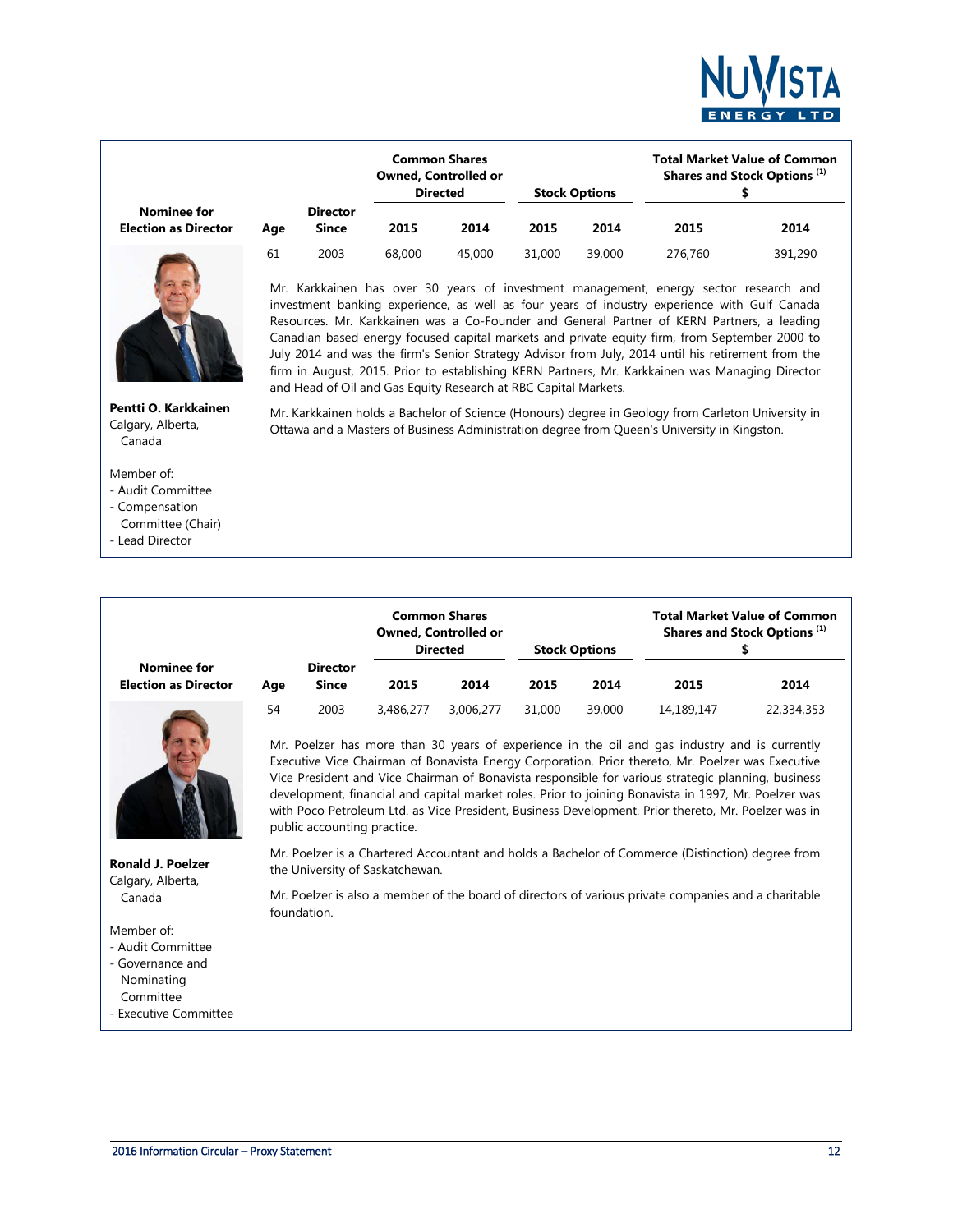

|                                            |     |                          |        | <b>Common Shares</b><br><b>Owned, Controlled or</b><br><b>Directed</b> |        | <b>Stock Options</b> |         | <b>Total Market Value of Common</b><br>Shares and Stock Options <sup>(1)</sup> |
|--------------------------------------------|-----|--------------------------|--------|------------------------------------------------------------------------|--------|----------------------|---------|--------------------------------------------------------------------------------|
| Nominee for<br><b>Election as Director</b> | Age | <b>Director</b><br>Since | 2015   | 2014                                                                   | 2015   | 2014                 | 2015    | 2014                                                                           |
|                                            | 62  | 2014                     | 64,301 | 31.180                                                                 | 15,000 | 15,000               | 261,705 | 231,044                                                                        |

Mr. Shaw is an experienced financial industry executive with particular expertise in capital markets and investing activities. He is currently a director of Encana Corp., Manulife Bank of Canada and Manulife Trust Company.

Mr. Shaw is an alumni of CIBC World Markets Inc. (and its predecessor firm Wood Gundy) where he was employed for 23 years. He was Chairman and Chief Executive Officer of CIBC World Markets Inc. from 2005 through 2008 and prior to that managed the Global Equities Division for a number of years. Mr. Shaw is a Chartered Financial Analyst and holds a Masters of Business Administration from the University of Alberta and a Bachelor of Commerce from the University of Alberta.

**Brian G. Shaw** Toronto, Ontario, Canada

Member of: - Audit Committe

**Election** as

|                                         |     |                                 |        | <b>Common Shares</b><br><b>Owned, Controlled or</b><br><b>Directed</b> |        | <b>Stock Options</b> |        | <b>Total Market Value of Common</b><br>Shares and Stock Options <sup>(1)</sup> |
|-----------------------------------------|-----|---------------------------------|--------|------------------------------------------------------------------------|--------|----------------------|--------|--------------------------------------------------------------------------------|
| <b>Nominee for</b><br>ction as Director | Aae | <b>Director</b><br><b>Since</b> | 2015   | 2014                                                                   | 2015   | 2014                 | 2015   | 2014                                                                           |
|                                         | 62  | 2013                            | 20,500 | 12.165                                                                 | 39.000 | 39,000               | 83,435 | 136,463                                                                        |

Mr. Steeves has more than 35 years of experience in the North American oil and natural gas business. Mr. Steeves was most recently the CEO and Chairman of Echoex Ltd., a private oil and natural gas exploration and production company. Mr. Steeves started Echoex Ltd. in January of 2001 and monetized the company in April 2012. Prior to Echoex, Mr. Steeves was the Chief Operating Officer of Renaissance Energy Ltd.

Mr. Steeves holds a Bachelor of Science degree in Geology from the University of Calgary and is a member of the Association of Professional Engineers, Geologists and Geophysicists of Alberta, the Canadian Society of Petroleum Geologists and the American Association of Petroleum Geologists.

Mr. Steeves is also a member of the board of directors of Enerplus Corporation and PrairieSky Royalty Ltd.

Member of:

- Reserves Committee
- Governance and

**Sheldon B. Steeves** Calgary, Alberta, Canada

- Nominating
- Committee

| <b>Common Shares</b> | <b>Total Market Value of Common</b> |
|----------------------|-------------------------------------|
|                      |                                     |
|                      |                                     |
| ee                   |                                     |
|                      |                                     |
|                      |                                     |
|                      |                                     |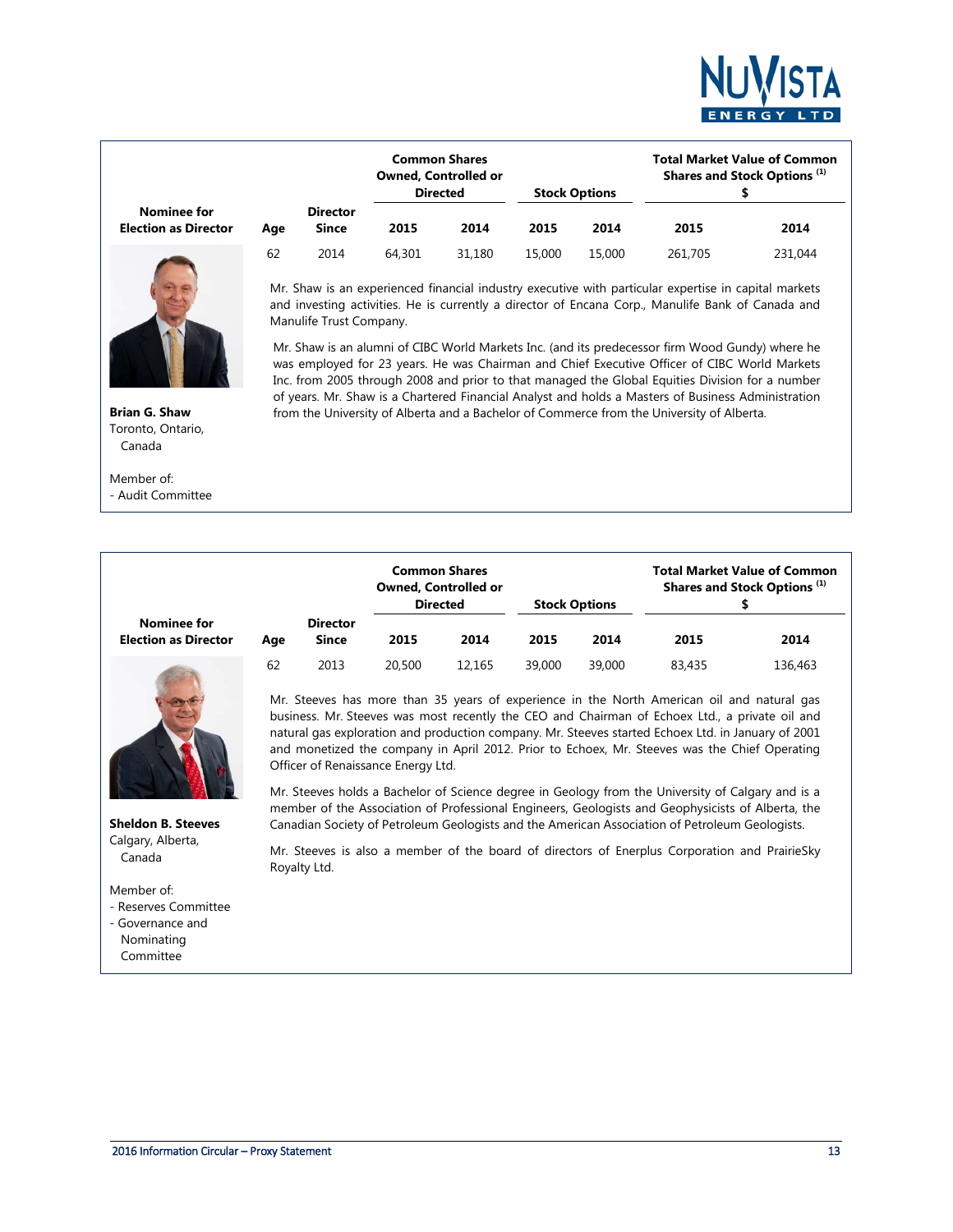

|                                            |     |                                 | <b>Common Shares</b><br><b>Owned, Controlled or</b><br><b>Directed</b><br><b>Stock Options</b> |         |         | <b>Total Market Value of</b><br><b>Common Shares and Stock</b><br>Options <sup>(1)(2)</sup> |           |           |
|--------------------------------------------|-----|---------------------------------|------------------------------------------------------------------------------------------------|---------|---------|---------------------------------------------------------------------------------------------|-----------|-----------|
| Nominee for<br><b>Election as Director</b> | Age | <b>Director</b><br><b>Since</b> | 2015                                                                                           | 2014    | 2015    | 2014                                                                                        | 2015      | 2014      |
|                                            | 50  | 2011                            | 238.197                                                                                        | 205,148 | 876.164 | 933,579                                                                                     | 1.108.424 | 2,612,059 |



Mr. Wright has been our President and Chief Executive Officer since May 9, 2011. Mr. Wright has more than 27 years experience in the oil and gas industry.

Prior to joining NuVista, Mr. Wright has held progressively more responsible roles both domestically and abroad with Talisman Energy Ltd., most recently as Senior Vice-President of Talisman's North American Conventional Production Division which produced approximately one-half of Talisman's North American production at the time. Prior to joining Talisman in 1995, Mr. Wright spent six years with Shell Canada Ltd. in various operations and business development roles.

Mr. Wright possesses both a Masters and a Bachelor of Science Degree in Mechanical Engineering

**Jonathan A. Wright**  Calgary, Alberta, Canada

- Executive Committee

Member of:

President & Chief Executive Officer (with great distinction) from the University of Saskatchewan, where he earned, among other awards, the Canadian Governor General's Gold Medal for being the Outstanding University Post-Graduate for his pursuit in hydraulics and computer controls.

In addition, Mr. Wright serves on the Board of Governors for CAPP, the Canadian Association of Petroleum Producers.

|                                            |     |                                 |         | <b>Common Shares</b><br><b>Owned, Controlled</b><br>or Directed<br><b>Stock Options</b> |        |        | <b>Total Market Value of</b><br><b>Common Shares and Stock</b><br>Options <sup>(1)</sup> |           |  |
|--------------------------------------------|-----|---------------------------------|---------|-----------------------------------------------------------------------------------------|--------|--------|------------------------------------------------------------------------------------------|-----------|--|
| Nominee for<br><b>Election as Director</b> | Age | <b>Director</b><br><b>Since</b> | 2015    | 2014                                                                                    | 2015   | 2014   | 2015                                                                                     | 2014      |  |
|                                            | 56  | 2003                            | 161,556 | 134,382                                                                                 | 31,000 | 39,000 | 657,533                                                                                  | 1,053,611 |  |



**Grant A. Zawalsky** Calgary, Alberta, Canada

Member of:

- Governance
- Committee (Chair)
- Executive Committee

Mr. Zawalsky is the Managing Partner of Burnet, Duckworth & Palmer LLP (Barristers and Solicitors) where he has been a Partner since 1994.

Mr. Zawalsky holds a B.Comm and LL.B. from the University of Alberta and is a member of the Law Society of Alberta.

Mr. Zawalsky currently sits on the board of directors of a number of private and public companies including PrairieSky Royalty Ltd., Whitecap Resources Inc. and Zargon Oil & Gas Ltd., and is Corporate Secretary of ARC Resources Ltd., Bonavista Energy Corporation and RMP Energy Inc. Mr. Zawalsky is also a Governor of the Calgary Petroleum Club.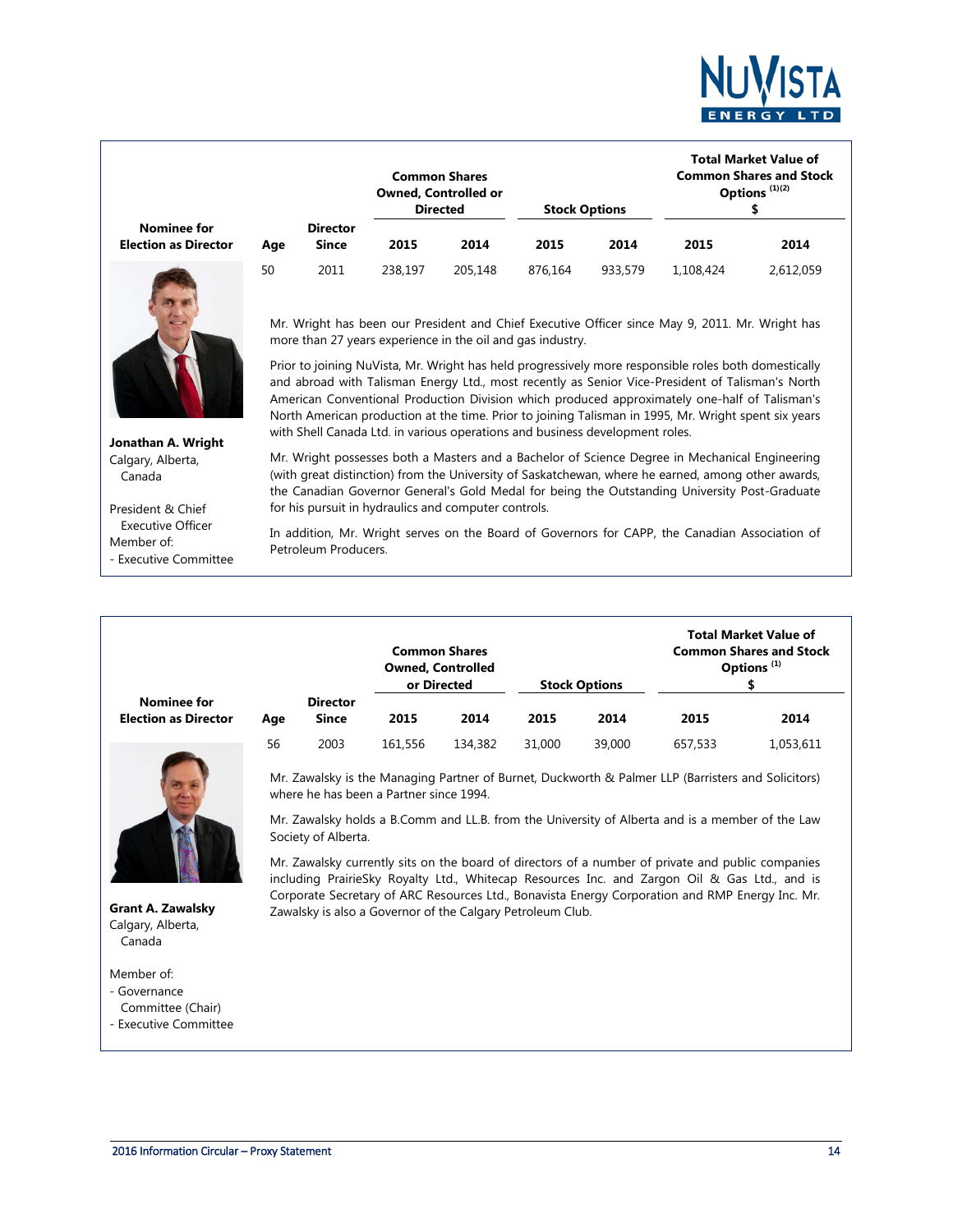

Notes:

- (1) The "Total Market Value of Common Shares and Stock Options" is the sum of: (i) the number of common shares held by each nominee as of December 31, 2015, in respect of 2015 and as of December 31, 2014 in respect of 2014 multiplied by the closing price of our common shares on the Toronto Stock Exchange on each such date (\$4.07 and \$7.41 respectively); and (ii) the value of unexercised in-the-money options of each nominee based on the number of common shares issuable upon exercise of the stock options held by the nominee as of December 31, 2015, in respect of 2015 and as of December 31, 2014, in respect of 2014 multiplied by the difference between the closing price of our common shares on the Toronto Stock Exchange on each such date (\$4.07 and \$7.41 respectively) and the exercise price of the applicable stock option.
- (2) Mr. Wright's value includes the number of restricted share awards held by Mr. Wright as of December 31, 2015, in respect of 2014 and as of December 31, 2014 in respect of 2014 multiplied by the closing price of our common shares on the Toronto Stock Exchange on each such date (\$4.07 and \$7.41, respectively).
- (3) We have imposed share ownership guidelines for all of our directors and officers. See "*Ownership Guidelines*".

#### *Additional Disclosure Relating to Proposed Directors*

Except as otherwise disclosed herein, none of our directors (nor any personal holding company of any of such persons) is, as of the date hereof, or was within ten years before the date hereof, a director, chief executive officer or chief financial officer of any company (including us), that was subject to a cease trade order (including a management cease trade order), an order similar to a cease trade order or an order that denied the relevant company access to any exemption under securities legislation, in each case that was in effect for a period of more than 30 consecutive days (collectively, an "Order") that was issued while the director was acting in the capacity as director, chief executive officer or chief financial officer; or was subject to an Order that was issued after the director ceased to be a director, chief executive officer or chief financial officer and which resulted from an event that occurred while that person was acting in the capacity as director, chief executive officer or chief financial officer.

Except as otherwise disclosed herein, none of our directors (nor any personal holding company of any of such persons) is, as of the date hereof, or has been within the ten years before the date hereof, a director or executive officer of any company (including us) that, while that person was acting in that capacity, or within a year of that person ceasing to act in that capacity, became bankrupt, made a proposal under any legislation relating to bankruptcy or insolvency or was subject to or instituted any proceedings, arrangement or compromise with creditors or had a receiver, receiver manager or trustee appointed to hold its assets, other than Mr. MacPhail who was formerly a director of The Resort at Copper Point Ltd. (a private real estate development company) which was placed in receivership in 2009. In addition, none of our directors (nor any personal holding company) or any such person has, within the ten years before the date hereof, become bankrupt, made a proposal under any legislation relating to bankruptcy or insolvency, or become subject to or instituted any proceedings, arrangement or compromise with creditors, or had a receiver, receiver manager or trustee appointed to hold the assets of the director.

None of our directors (nor any personal holding company of any of such persons) has been subject to any penalties or sanctions imposed by a court relating to securities legislation or by a securities regulatory authority or has entered into a settlement agreement with a securities regulatory authority or any other penalties or sanctions imposed by a court or regulatory body that would likely be considered important to a reasonable investor in making an investment decision.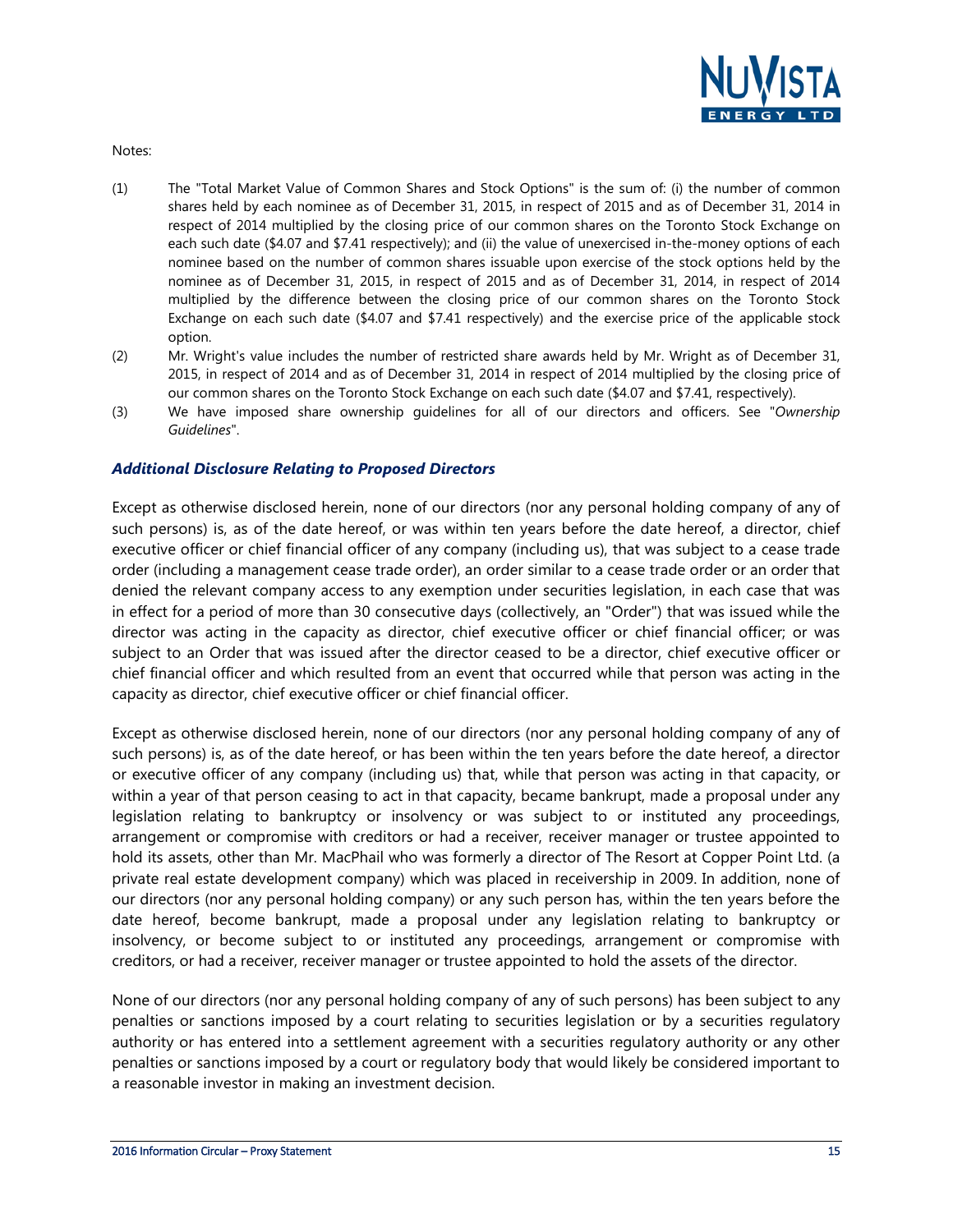

#### <span id="page-15-0"></span>**Appointment of Auditors**

Management is soliciting proxies, in the accompanying form of proxy, in favour of the appointment of the firm of KPMG LLP, Chartered Accountants, as our auditors, to hold office until the next annual meeting of our shareholders and to authorize the directors to fix their remuneration as such. See "*Audit Committee Information*" in our annual information form for the year ended December 31, 2015, for additional information including a description of fees we paid to KPMG LLP during the past two years.

#### <span id="page-15-1"></span>**Advisory Vote on Executive Compensation**

The underlying principle for executive compensation throughout NuVista is "pay-for-performance". We believe that this philosophy achieves the goal of attracting and retaining excellent employees and executive officers, while rewarding the demonstrated behaviors that reinforce our values and help us to deliver on our corporate objectives.

Our board believes that shareholders should have the opportunity to fully understand the objectives, philosophy and principles that guide the executive compensation-related decisions made by our Compensation Committee. Shareholders are encouraged to review the "Executive Compensation" section of this information circular - proxy statement, which discusses our compensation philosophy and approach to executive compensation, what our named executive officers are paid, and how their respective levels of compensation are determined.

As part of our ongoing commitment to corporate governance, our board of directors has approved a nonbinding advisory vote on executive compensation at the meeting with the intention that this shareholder advisory vote will form an integral part of our ongoing process of engagement between our shareholders and our board of directors relating to executive compensation. We will disclose the results of the shareholder advisory vote as a part of our report on voting results for the meeting.

As this is an advisory vote, the results will not be binding upon our board of directors. Our board, and specifically the Compensation Committee, will not be obligated to take any compensation actions, or make any adjustments to executive compensation programs or plans, as a result of the vote. However, the Compensation Committee and our board of directors will take into account the results of the vote, together with feedback received from our shareholders, in considering our approach to compensation in the future.

In the event that the advisory resolution is not approved by a majority of the votes cast at the meeting, our board of directors will consult with shareholders (particularly those who are known to have voted against it) to understand their concerns and will review our approach to compensation in the context of those concerns. Results from this review, if necessary, will be discussed in our information circular - proxy statement for the annual meeting of shareholders to be held in 2017. Shareholders may contact our Corporate Secretary by mail at our head office at Suite 3500, 700 – 2nd Street S.W., Calgary, Alberta, T2P 2W2, if they wish to share their view on executive compensation with our board of directors.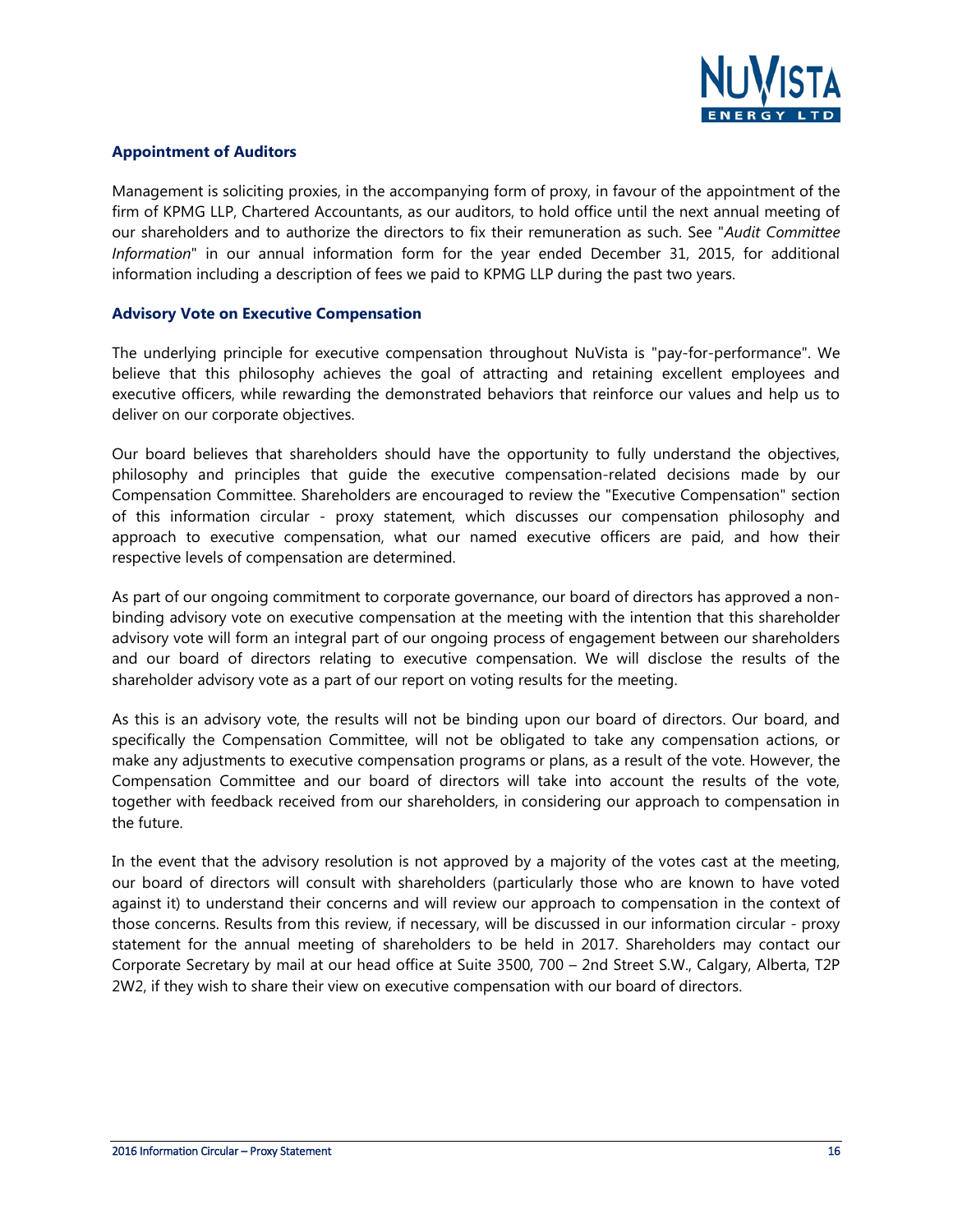

At the meeting, shareholders will be asked to vote on the following resolution:

"**BE IT RESOLVED**, on an advisory basis and not to diminish the role and responsibilities of the board of directors of NuVista Energy Ltd. (the "Corporation"), that the shareholders accept the approach to executive compensation disclosed in the information circular proxy statement of the Corporation dated March 24, 2016."

#### **The board of directors recommends that shareholders vote FOR the non-binding advisory resolution regarding our approach to executive compensation.**

#### **Matters Respecting our Stock Option Plan**

#### <span id="page-16-0"></span>*Amendments to our Stock Option Plan*

At the meeting, shareholders will be asked to vote on an ordinary resolution to approve an amendment to our stock option plan to increase the maximum number of common shares reserved for issuance under the plan from 5,000,000 to 8,900,000. Our board has approved this amendment, as well as certain other amendments which do not require shareholder approval.

Assuming approval of the 3,900,000 increase in the number of common shares available for stock option grants, the total number of common shares that will be available for stock option grants following the meeting will be 4,815,339 common shares (3.1% of our issued and outstanding common shares as at March 11, 2016).

|                         | <b>Stock Options</b><br><b>Outstanding</b> | <b>Stock Options available</b><br>for future grants | <b>Maximum number of</b><br><b>Common Shares Issuable</b> |
|-------------------------|--------------------------------------------|-----------------------------------------------------|-----------------------------------------------------------|
| Opening Balance         |                                            | 5,000,000                                           | 5,000,000                                                 |
| Grant Activity:         |                                            |                                                     |                                                           |
| Granted                 | 4,600,785                                  | (4,600,785)                                         |                                                           |
| Exercised               | (53,991)                                   |                                                     | (53,991)                                                  |
| Cancelled/Expired       | (516, 124)                                 | 516,124                                             |                                                           |
| Proposed Increase       |                                            | 3,900,000                                           | 3,900,000                                                 |
| Balance                 | 4,030,670                                  | 4,815,339                                           | 8,846,009                                                 |
| % of Shares Outstanding | 2.6%                                       | 3.1%                                                | 5.8%                                                      |

The following table summarizes the activity in our plan since it was implemented in 2013:

The amendments to the plan that have been approved by our board that do not require shareholder approval include certain amendments to give effect to changes in our retirement policies and various other housekeeping and clerical amendments. With respect to the retirement amendments, we have implemented a retirement policy to assist our employees in planning for their retirement and to facilitate effective succession planning within our organization. As part of that process, we have amended the definition of "retirement" in the plan so that a retiring employee must meet an age plus service requirement. In addition, retiring employees must provide 12 months written notice of their planned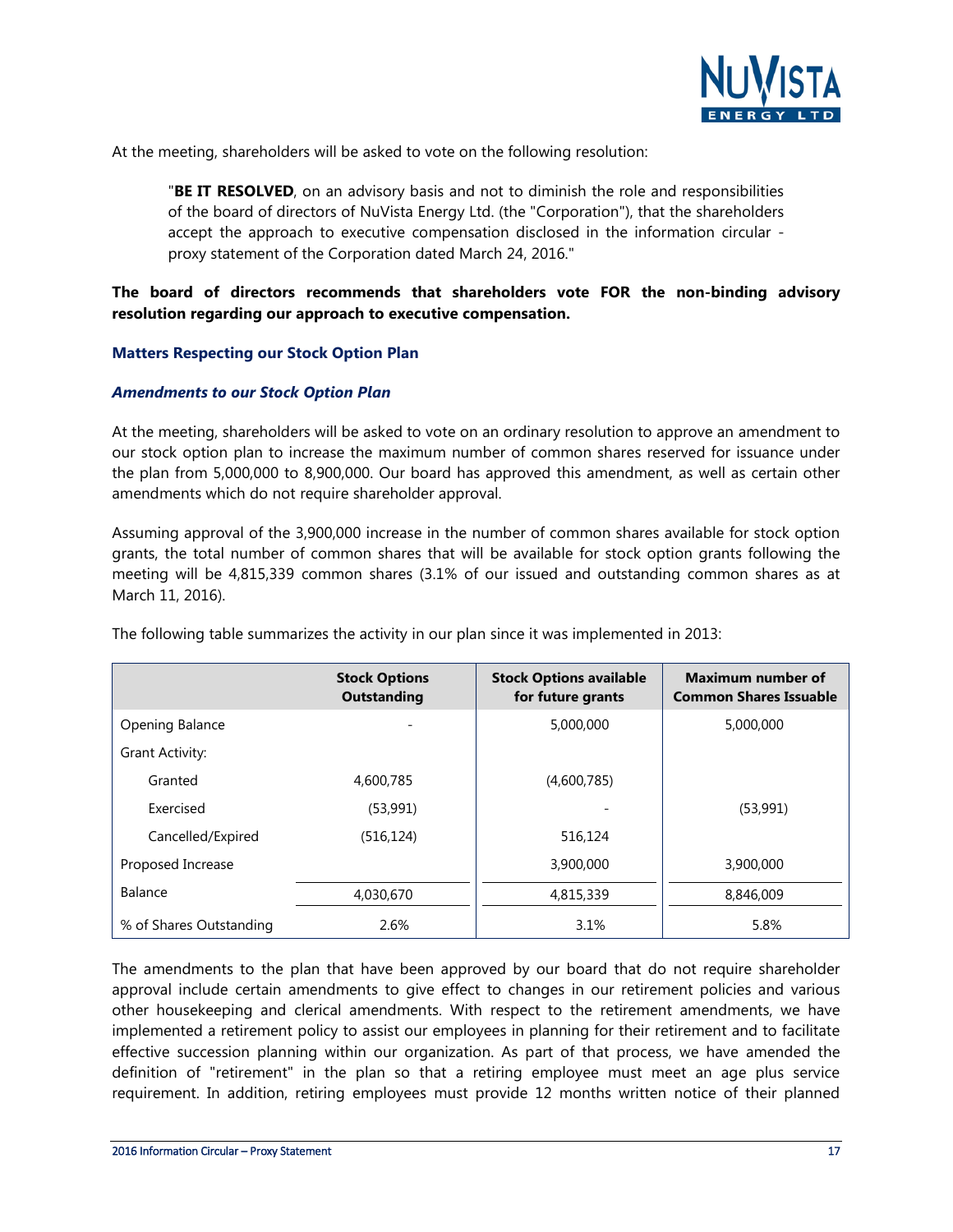

retirement date and must agree not to not work for a competitor or solicit personnel from us for two years from their retirement date. These requirements may be waived or varied at the discretion of our Chief Executive Officer.

We currently have 915,339 common shares available for grants of stock options under the stock option plan. If the resolution to approve the increase in the maximum number of common shares reserved for issuance under our stock option plan by 3,900,000 common shares is not passed by our shareholders, stock options previously granted under our plan will continue unaffected. In addition, after the 915,339 common shares available for grants have been granted, there can be no further grants under the plan except that previously granted stock options which are subsequently cancelled or terminated will be available for re-grant.

Our amended stock option plan has been approved by the Toronto Stock Exchange, subject to shareholder approval, as applicable. A summary of our amended stock option plan is provided below under "*Executive Compensation – Long-term Incentive Plans – Stock Option Plan*" and a copy of the plan will be filed on our profile on the SEDAR website at *www.sedar.com* on or about April 4, 2016 under the category "Other Securityholder Documents".

#### *Text of Resolution*

At the meeting, shareholders will be asked to consider and, if thought fit, pass an ordinary resolution substantially in the form set forth below:

"BE IT RESOLVED as an ordinary resolution that:

- 1. The amended stock option plan of NuVista Energy Ltd. (the "**Corporation**") WITH the maximum number of common shares reserved for issuance under the plan increased from 5,000,000 to 8,900,000 common shares and otherwise substantially in the form as described in the information circular - proxy statement of the Corporation dated March 24, 2016 with such other conforming changes as the board of directors of the Corporation considers necessary or appropriate, is hereby ratified, confirmed and approved; and
- 2. Any officer or director of the Corporation be and is hereby authorized for and on behalf of the Corporation (whether under its corporate seal or otherwise) to execute and deliver all such documents and instruments and to take all such other actions as such officer or director may deem necessary or desirable to implement this resolution and the matters authorized hereby, such determination to be conclusively evidenced by the execution and delivery of such documents and other instruments or the taking of any of such actions."

In order to be passed, the above ordinary resolution must be approved by a majority of the aggregate votes cast by shareholders at the meeting. **Management recommends that shareholders vote FOR the above resolution. The persons named in the enclosed form of proxy intend to vote FOR this resolution unless expressly directed to the contrary.**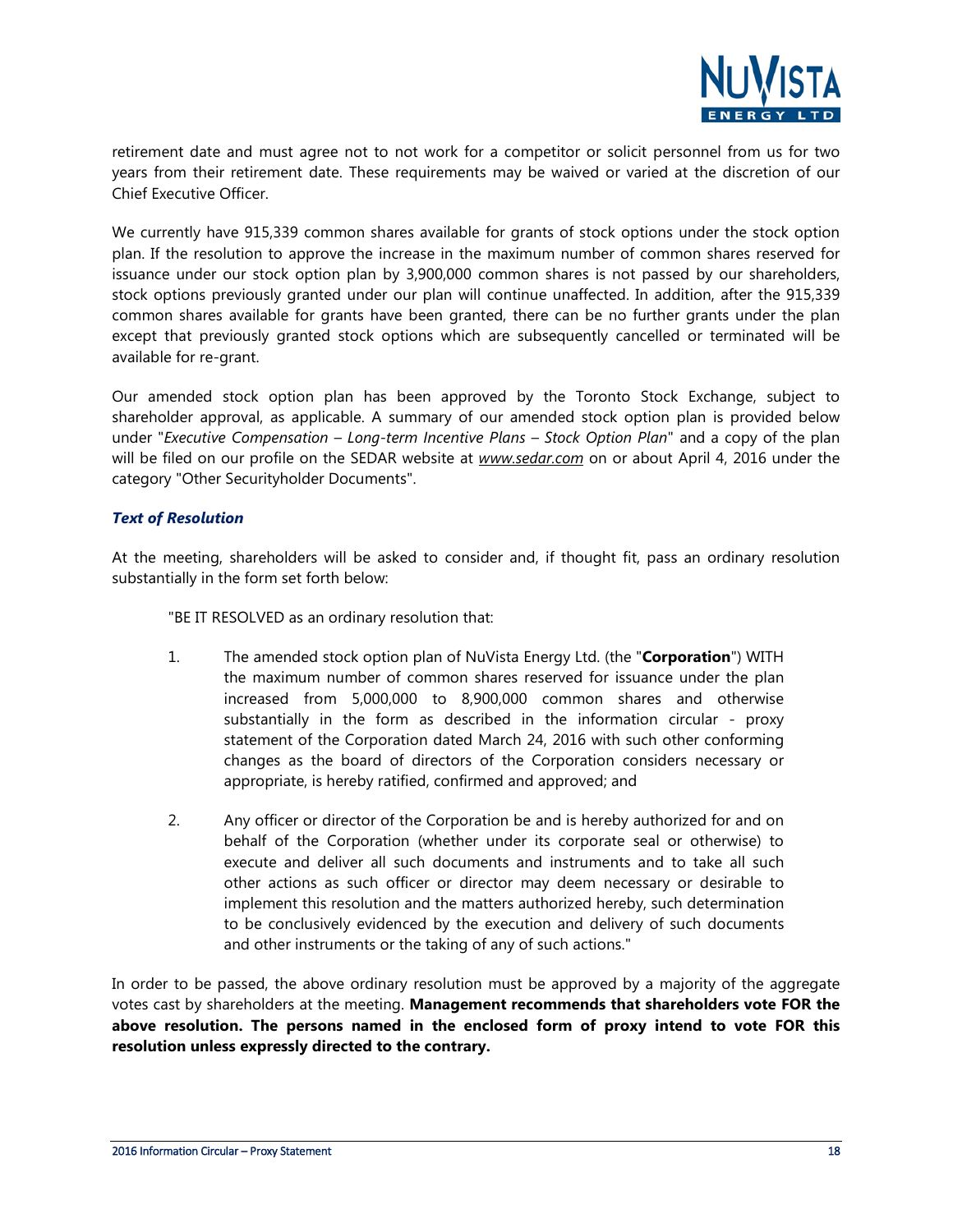

#### <span id="page-18-0"></span>**Matters Respecting our Directors Deferred Share Unit Plan**

#### *Directors Deferred Share Unit Plan*

At the meeting, shareholders will be asked to vote on an ordinary resolution to approve our deferred share unit plan or DSU plan for directors. Once implemented, the DSU plan will be our only form of longterm incentive for our non-management directors.

Directors are expected to receive an annual grant of deferred share units under the plan. Our directors will also be able to elect to take all or a portion of their annual board and committee retainers and meeting attendance fees in the form of deferred share units. Deferred share units will vest once they are credited to the director's deferred share unit account and may only be redeemed after the director ceases to be a director. If a dividend is paid on our common shares, each director's deferred share unit account will be allocated additional deferred share units equal in value to the dividend paid on an equivalent number of common shares.

When a director ceases to be a director, the director will be entitled to request redemption of the deferred share units following which the value of the redeemed deferred share units will be paid to the director.

All deferred share units will be redeemed for a cash payment except that, at our election, we may redeem deterred share units issued as compensation for annual board and committee retainers and meeting attendance fees, in cash or through the issuance of common shares from treasury or purchased on the market and any combination of these. The maximum number of common shares that can be issued pursuant to the DSU plan is 500,000 common shares.

The value of the deferred share units on any particular date will be calculated by multiplying the number of deferred share units in the director's deferred share unit account by the then market value of our common shares.

No deferred share units have been granted to date under the DSU plan.

Pursuant to the requirements of the Toronto Stock Exchange, as a result of our limited election to pay for redeemed deferred share units in common shares issued from treasury, the DSU plan must be approved by our shareholders. If the resolution to approve the DSU plan is not passed by shareholders, we may not proceed with the DSU plan or we may amend it so that all deferred share units may only be redeemed for cash.

The DSU plan has been approved by the Toronto Stock Exchange, subject to shareholder approval, as applicable. A summary of the plan is provided below under "*Executive Compensation – Long-term Incentive Plans – Deferred Share Unit Plan*" and a copy of the DSU plan will be filed on our profile on the SEDAR website at *www.sedar.com* on or about April 4, 2016 under the category "Other Securityholder Documents".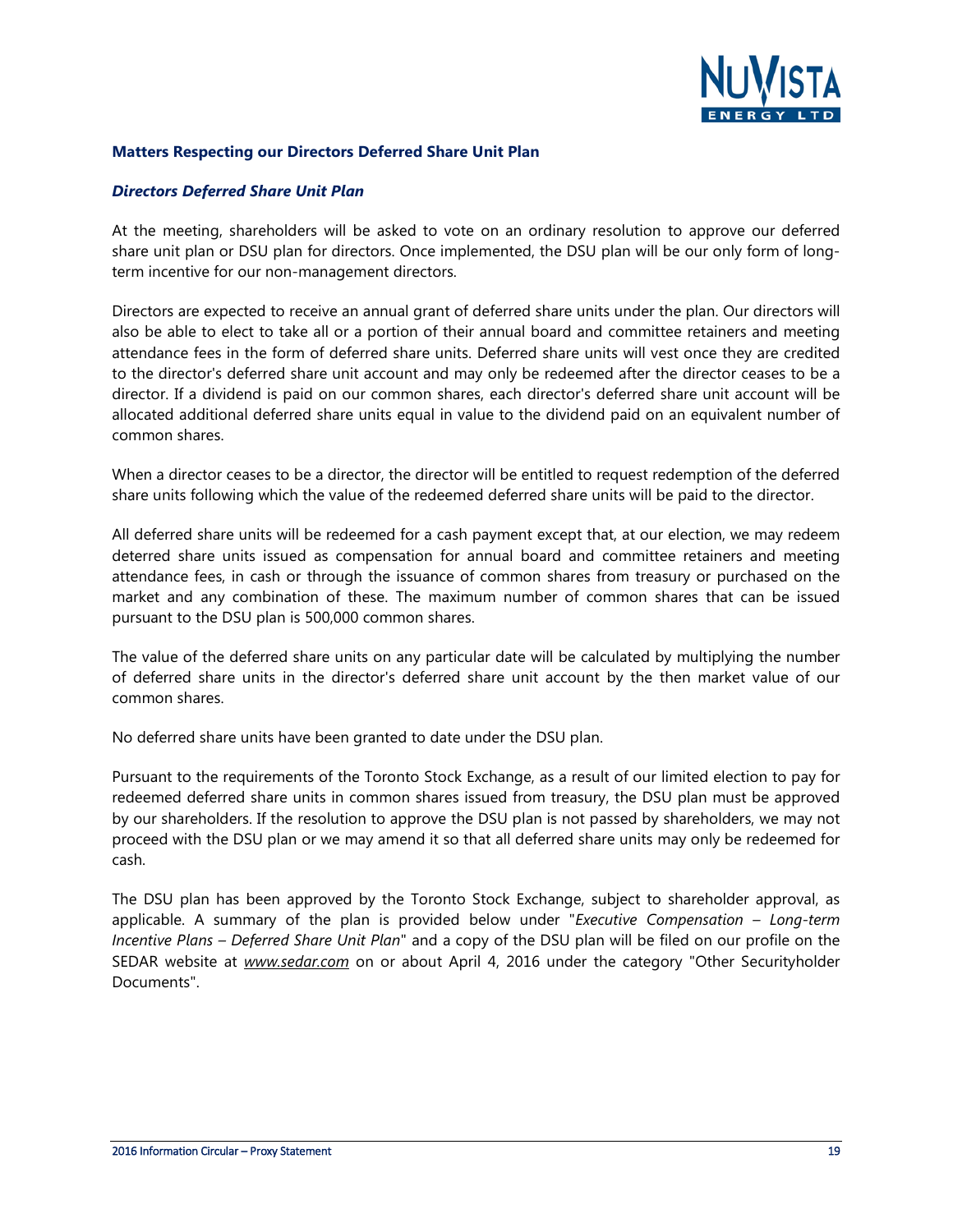

#### *Text of Resolution*

At the meeting, shareholders will be asked to consider and, if thought fit, pass an ordinary resolution substantially in the form set forth below:

"BE IT RESOLVED as an ordinary resolution that:

- 1. The directors deferred share unit plan of NuVista Energy Ltd. (the "**Corporation**") with the maximum number of common shares reserved for issuance under the plan at 500,000 common shares and otherwise substantially in the form as described in the information circular - proxy statement of the Corporation dated March 24, 2016 with such other conforming changes as the board of directors of the Corporation considers necessary or appropriate, is hereby ratified, confirmed and approved; and
- 2. Any officer or director of the Corporation be and is hereby authorized for and on behalf of the Corporation (whether under its corporate seal or otherwise) to execute and deliver all such documents and instruments and to take all such other actions as such officer or director may deem necessary or desirable to implement this resolution and the matters authorized hereby, such determination to be conclusively evidenced by the execution and delivery of such documents and other instruments or the taking of any of such actions."

In order to be passed, the above ordinary resolution must be approved by a majority of the aggregate votes cast by shareholders at the meeting. **Management recommends that shareholders vote FOR the above resolution. The persons named in the enclosed form of proxy intend to vote FOR this resolution unless expressly directed to the contrary.**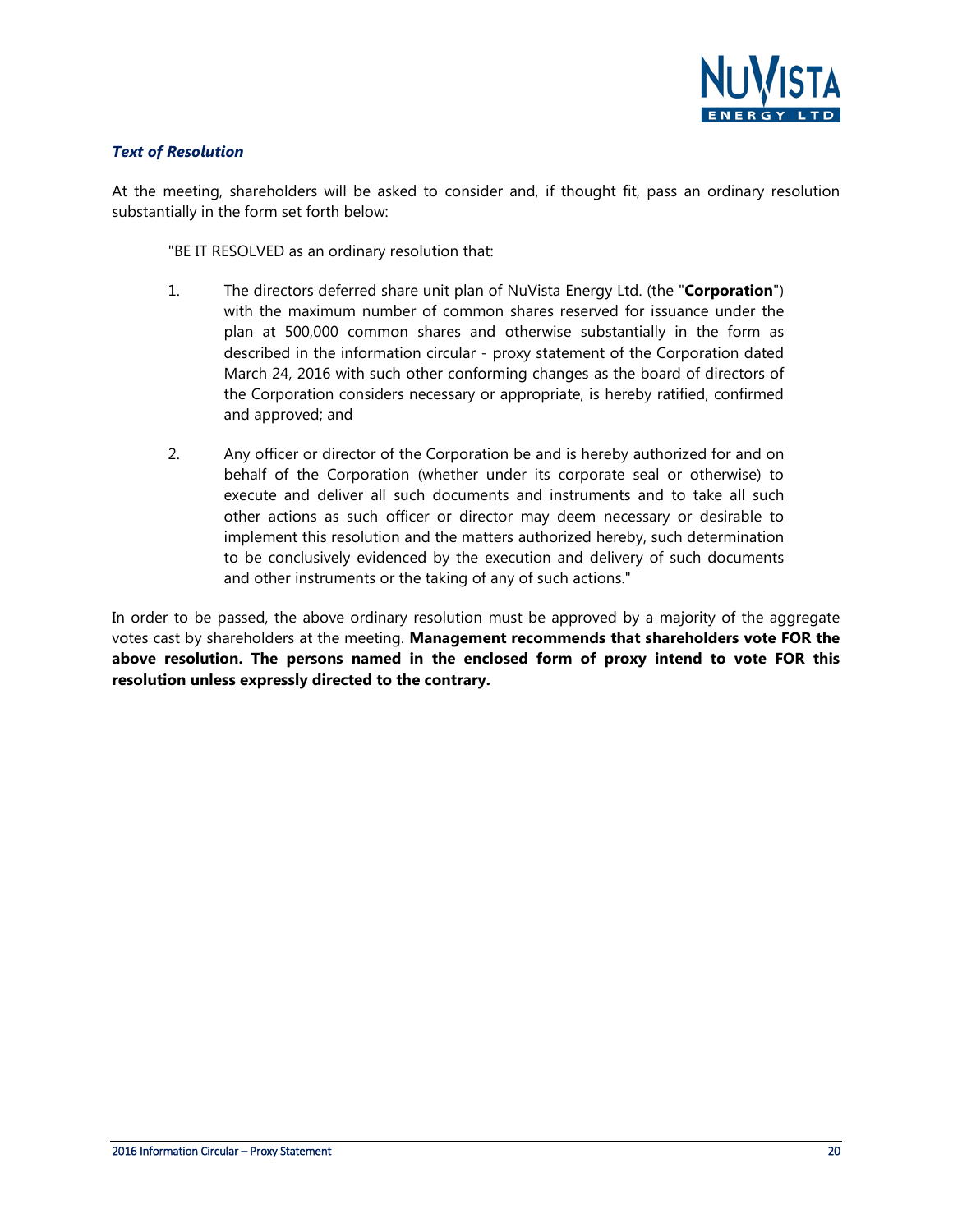

### **BOARD OF DIRECTORS**

#### <span id="page-20-0"></span>**Independence**

Our Board Chairman is independent and the majority of our board of directors is independent. Our board of directors has determined that Messrs. Comber, Eckhardt, Karkkainen, MacPhail, Poelzer, Shaw, Steeves and Zawalsky are independent and that Mr. Wright is not independent.

Our board has determined that Mr. Wright is not independent as he is our President and Chief Executive Officer.

Mr. Zawalsky is the Managing Partner of Burnet, Duckworth & Palmer LLP who provide legal services to us. Our board has concluded that Mr. Zawalsky is independent and capable of exercising independent judgment after considering, among other things:

- That the fees charged by Burnet, Duckworth & Palmer LLP to us is less than 1% of Burnet, Duckworth & Palmers LLP's total income;
- His equity interest in Burnet, Duckworth & Palmer LLP;
- His common share ownership position and personal financial circumstances; and
- The statutory guidance with respect to the meaning of independence contained in National Instrument 58 101 – *Disclosure of Corporate Governance Practices*.

Our independent board members conduct "in-camera" sessions as part of the agenda of each regularly scheduled meeting, generally immediately following regularly scheduled board of directors or committee meetings. In 2015, we held 15 such in-camera sessions.

The following directors are presently directors of other issuers that are reporting issuers (or the equivalent):

| <b>Name</b>          | <b>Names of Other Issuers</b>                                              |
|----------------------|----------------------------------------------------------------------------|
| W. Peter Comber      | None                                                                       |
| Ronald J. Eckhardt   | Athabasca Oil Corporation                                                  |
| Pentti O. Karkkainen | None                                                                       |
| Keith A. MacPhail    | <b>Bonavista Energy Corporation</b>                                        |
| Ronald J. Poelzer    | Bonavista Energy Corporation                                               |
| Brian G. Shaw        | Encana Corp.                                                               |
| Sheldon B. Steeves   | Enerplus Corporation and PrairieSky Royalty Ltd.                           |
| Jonathan A. Wright   | None                                                                       |
| Grant A. Zawalsky    | PrairieSky Royalty Ltd., Whitecap Resources Inc. and Zargon Oil & Gas Ltd. |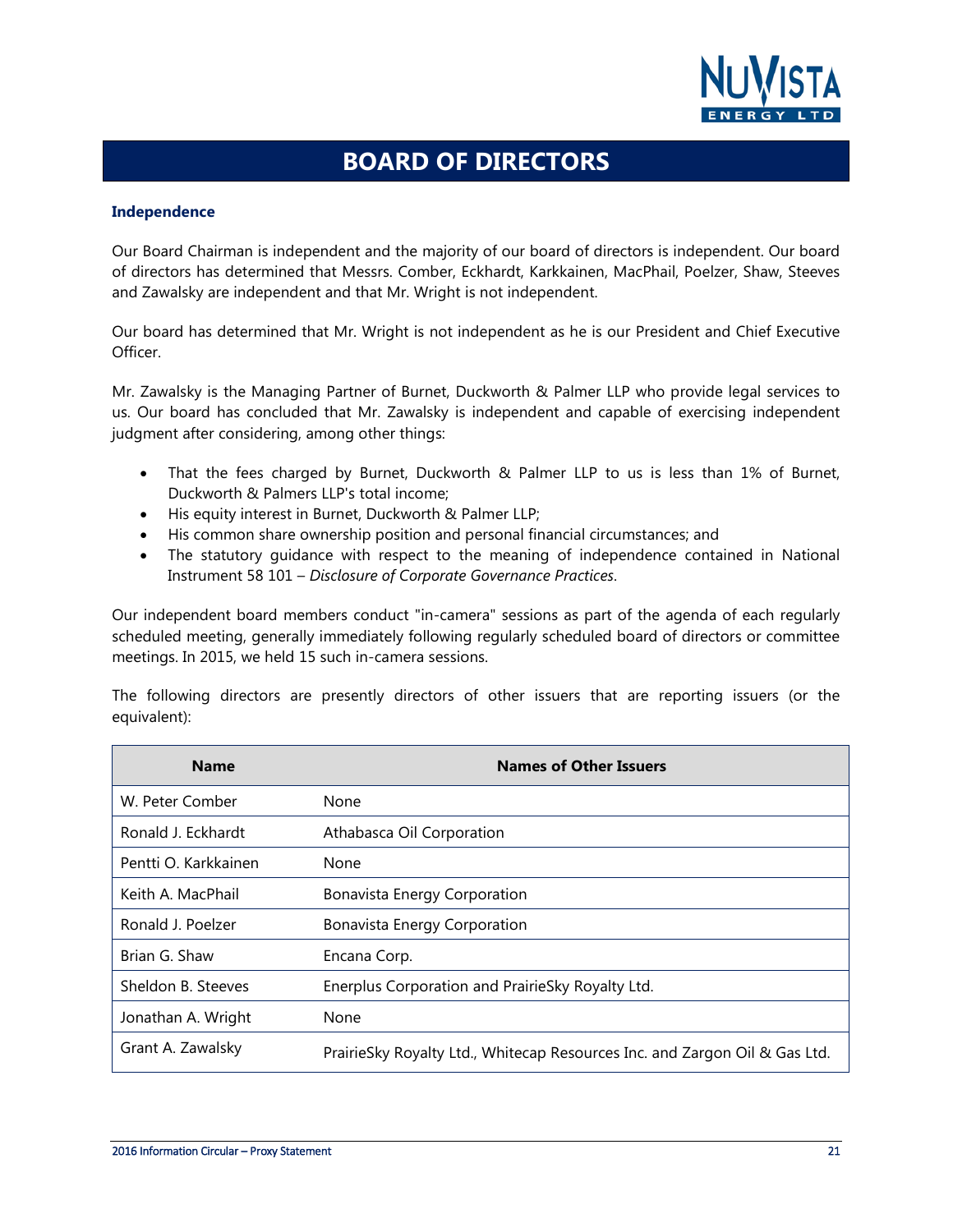

#### **Meeting Attendance**

The following is a summary of attendance of our directors at meetings of our board and its committees (other than the Executive Committee) for 2015:

| <b>Name</b>          | <b>Board</b><br><b>Meetings</b><br><b>Attended</b> | Audit       | <b>Reserves</b> | Governance<br>and<br><b>Nominating</b> | <b>Compensation</b> | <b>Total Board</b><br>and<br><b>Committee</b><br><b>Meeting</b><br><b>Attendance</b> |
|----------------------|----------------------------------------------------|-------------|-----------------|----------------------------------------|---------------------|--------------------------------------------------------------------------------------|
| W. Peter Comber      | 7/7                                                | 4/4         | $2/2^{(1)}$     | $2/2^{(1)}$                            | 3/3                 | 100%                                                                                 |
| Ronald J. Eckhardt   | 7/7                                                | $4/4^{(1)}$ | 2/2             | $2/2^{(1)}$                            | $3/3^{(1)}$         | 100%                                                                                 |
| Pentti O. Karkkainen | 7/7                                                | 4/4         | $2/2^{(1)}$     | $2/2^{(1)}$                            | 3/3                 | 100%                                                                                 |
| Keith A. MacPhail    | 7/7                                                | $4/4^{(1)}$ | 2/2             | $2/2^{(1)}$                            | 3/3                 | 100%                                                                                 |
| Ronald J. Poelzer    | 7/7                                                | 4/4         | $2/2^{(1)}$     | 2/2                                    | $3/3^{(1)}$         | 100%                                                                                 |
| Brian G. Shaw        | 7/7                                                | 4/4         | $2/2^{(1)}$     | $2/2^{(1)}$                            | $3/3^{(1)}$         | 100%                                                                                 |
| Sheldon B. Steeves   | 7/7                                                | $4/4^{(1)}$ | 2/2             | 2/2                                    | $3/3^{(1)}$         | 100%                                                                                 |
| Jonathan A. Wright   | 7/7                                                | $4/4^{(1)}$ | $2/2^{(1)}$     | $2/2^{(1)}$                            | $3/3^{(1)}$         | 100%                                                                                 |
| Grant A. Zawalsky    | 7/7                                                | $4/4^{(1)}$ | 2/2             | 2/2                                    | $3/3^{(1)}$         | 100%                                                                                 |

Note:

(1) Attendance by non-committee member.

#### **Board of Directors Mandate**

Our board of directors, either directly or through its committees, is responsible for the supervision of management of our business and affairs with the objective of enhancing shareholder value. The following is a summary of our board's written mandate.

The board is responsible for the stewardship of us, our subsidiaries, partnerships and other controlled entities. In discharging its responsibility, the board will exercise the care, diligence and skill that a reasonably prudent person would exercise in comparable circumstances and will act honestly and in good faith with a view to our best interests. In general terms, the board will:

- In consultation with our Chief Executive Officer, define our principal objectives;
- Supervise the management of our business and affairs with the goal of achieving our principal objectives as defined by our board;
- Discharge the duties imposed on our board by applicable laws; and
- For the purpose of carrying out the foregoing responsibilities, take all such actions as the board deems necessary or appropriate.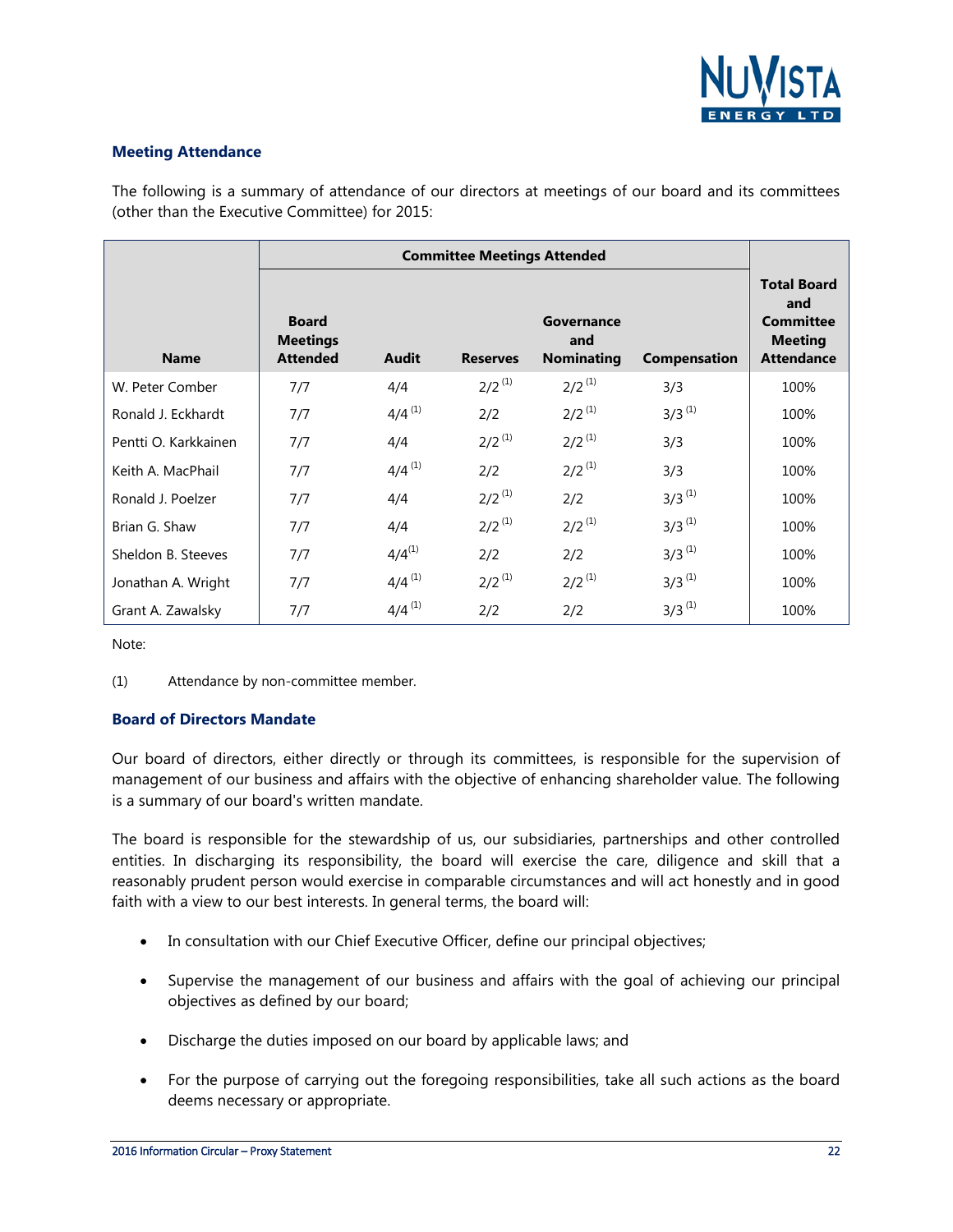

Without limiting the generality of the foregoing, our board will perform the following duties:

#### *Strategic Direction and Capital and Financial Plans*

- Require our Chief Executive Officer to present annually, a longer range strategic plan and a shorter range business plan for our business, which plans must:
	- Be designed to achieve our principal objectives;
	- Identify our principal strategic and operational opportunities and risks of our business; and
	- Be approved by the board as a pre-condition to the implementation of such plans.
- Review progress towards the achievement of the goals established in the strategic, operating and capital plans.
- Identify the principal risks of our business and take all reasonable steps to ensure the implementation of the appropriate systems to manage these risks.
- Approve our annual operating and capital plans.
- Approve acquisitions and dispositions in excess of those which require approval pursuant to expenditure limits established by our board.
- Approve the establishment of credit facilities.
- Approve issuances of common shares or other instruments to the public.

#### *Monitoring and Acting*

- Monitor progress towards achieving our goals, and to revise and alter its direction through management in light of changing circumstances.
- Monitor our overall human resources policies and procedures, including compensation and succession planning.
- Approve a dividend policy.
- Appoint our Chief Executive Officer and determine the terms of our Chief Executive Officer's employment with us.
- Ensure systems are in place for the implementation and integrity of our internal control and management information systems.
- In consultation with our Chief Executive Officer, develop a position description for our Chief Executive Officer.
- Evaluate the performance of our Chief Executive Officer at least annually.
- In consultation with our Chief Executive Officer, establish the limits of management's authority and responsibility in conducting our business.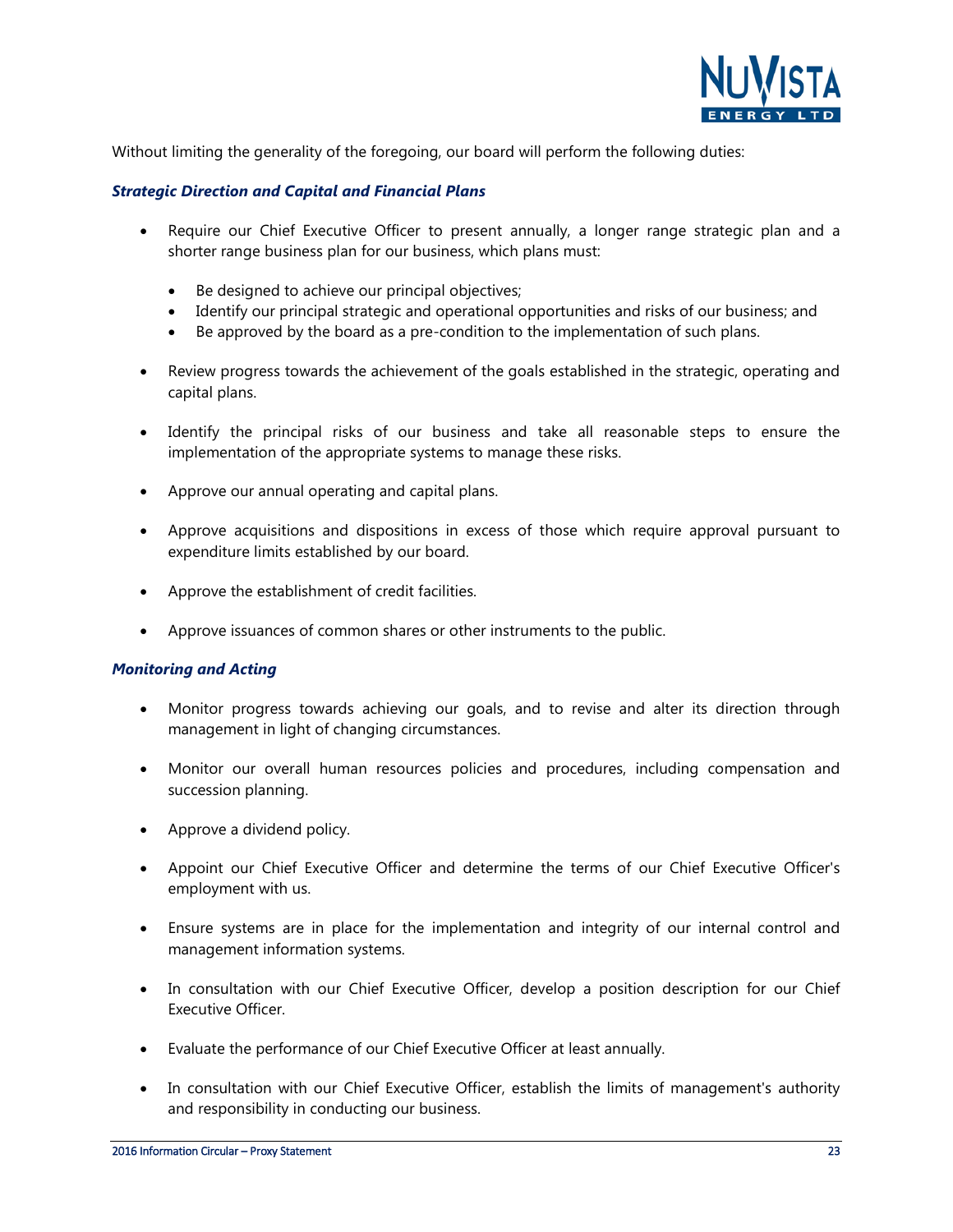

- In consultation with our Chief Executive Officer, appoint our officers and approve the terms of our officer's employment.
- Develop a system under which succession to senior management positions will occur in a timely manner.
- Approve any proposed significant change in our management organization structure.
- Approve all of our sponsored retirement plans for officers and employees.
- Generally provide advice and quidance to management.
- Approve all matters relating to a takeover bid for our securities.

#### *Finances and Controls*

- Review our systems to manage the risks of our business and, with the assistance of management, our auditors and others (as required), evaluate the appropriateness of such systems.
- Monitor the appropriateness of our capital structure.
- Ensure that our financial performance is properly reported to shareholders, other security holders and regulators on a timely and regular basis.
- In consultation with our Chief Executive Officer, establish the ethical standards to be observed by all of our officers and employees and use reasonable efforts to ensure that a process is in place to monitor compliance with those standards.
- Require that our Chief Executive Officer institute and monitor processes and systems designed to ensure compliance with applicable laws by us and our officers and employees.
- Require that our Chief Executive Officer institute, and maintain the integrity of, internal control and information systems, including maintenance of all required records and documentation.
- Approve material contracts to be entered into by us.
- Recommend to our shareholders a firm of chartered accountants to be appointed as our auditors.
- Ensure our oil and gas reserve report fairly represents the quantity and value of our reserves in accordance with generally accepted engineering principles and applicable securities laws.
- Take reasonable actions to gain reasonable assurance that all financial information made public by us (including our annual and quarterly financial statements) is accurate and complete and represents fairly our financial position and performance.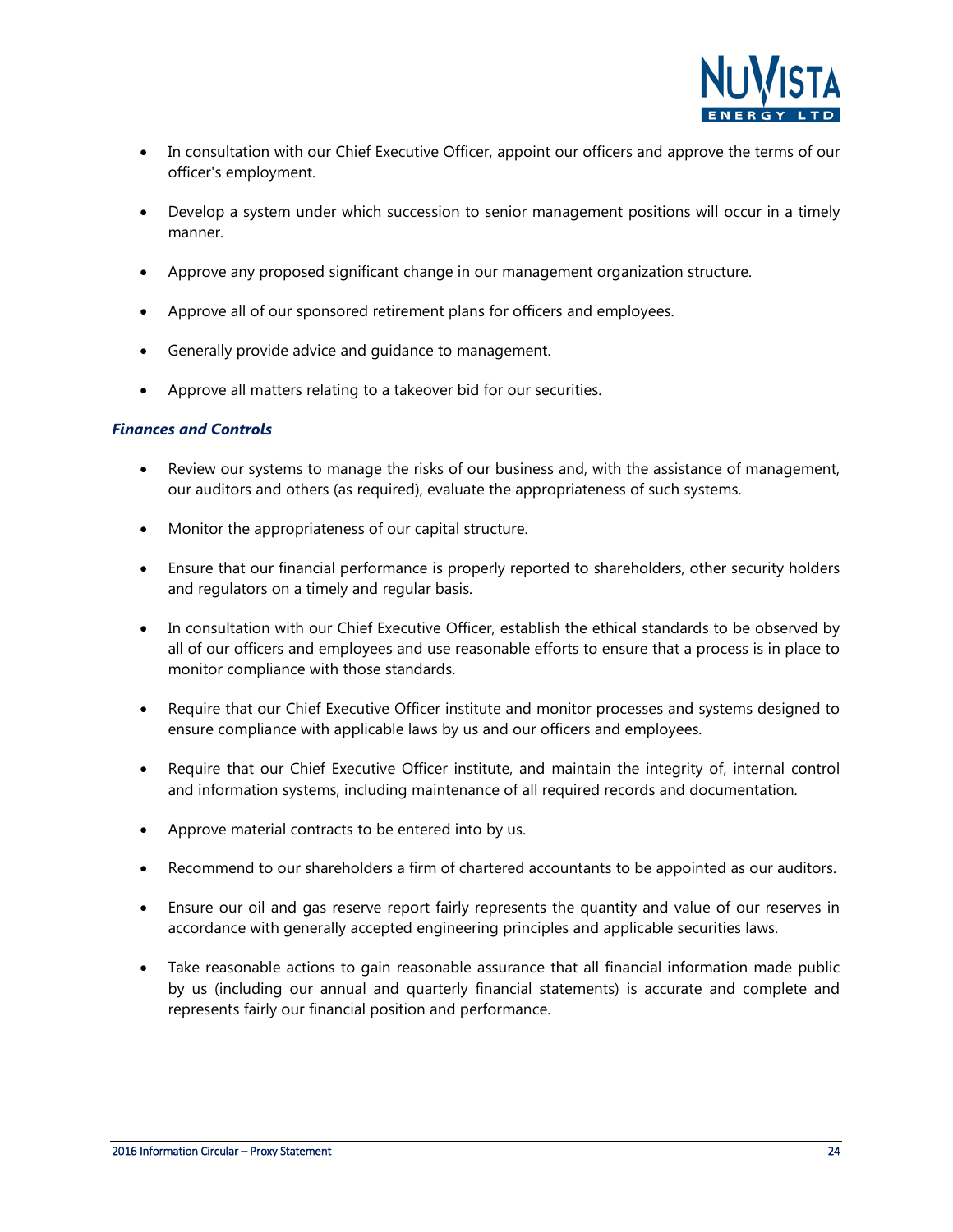

#### *Governance*

- In consultation with the chair of our board, develop a position description for the chair.
- Select nominees for election to our board.
- Facilitate the continuity, effectiveness and independence of our board by, amongst other things:
	- Appointing a chair of our board and a lead director;
	- Appointing from amongst the directors, an audit committee and such other committees of our board as our board deems appropriate;
	- Defining the mandate of each committee of our board; and
	- Ensuring that processes are in place and are utilized to assess the effectiveness of the chair of our board, the board as a whole, each committee of our board and each director.
- Establish a system to enable any director to engage an outside advisor at our expense.
- Review annually the composition of our board, and its committees and assess directors' performance on an ongoing basis, and propose new members to our board.
- Review annually the adequacy and form of the compensation of directors.

#### *Delegation*

• Our board may delegate its duties to, and receive reports and recommendations from, any committee of our board.

#### *Composition*

- Our board should be composed of at least five individuals elected by the shareholders at the annual meeting.
- A majority of the members of our board should be independent directors (within the meaning of National Instrument 58-101) and free from any business or other relationship that could impair the exercise of independent judgment.
- Members of our board should have or obtain sufficient knowledge of us and the oil and gas business to assist in providing advice and counsel on relevant issues.
- Members of our board should offer their resignation from the board to the Chair of the Governance and Nominating Committee following:
	- A change in personal circumstances which would reasonably interfere with the ability to serve as a director; and
	- A change in personal circumstances, which would reasonably reflect poorly on us (for example, finding by a Court of fraud, or conviction under Criminal Code or securities legislation).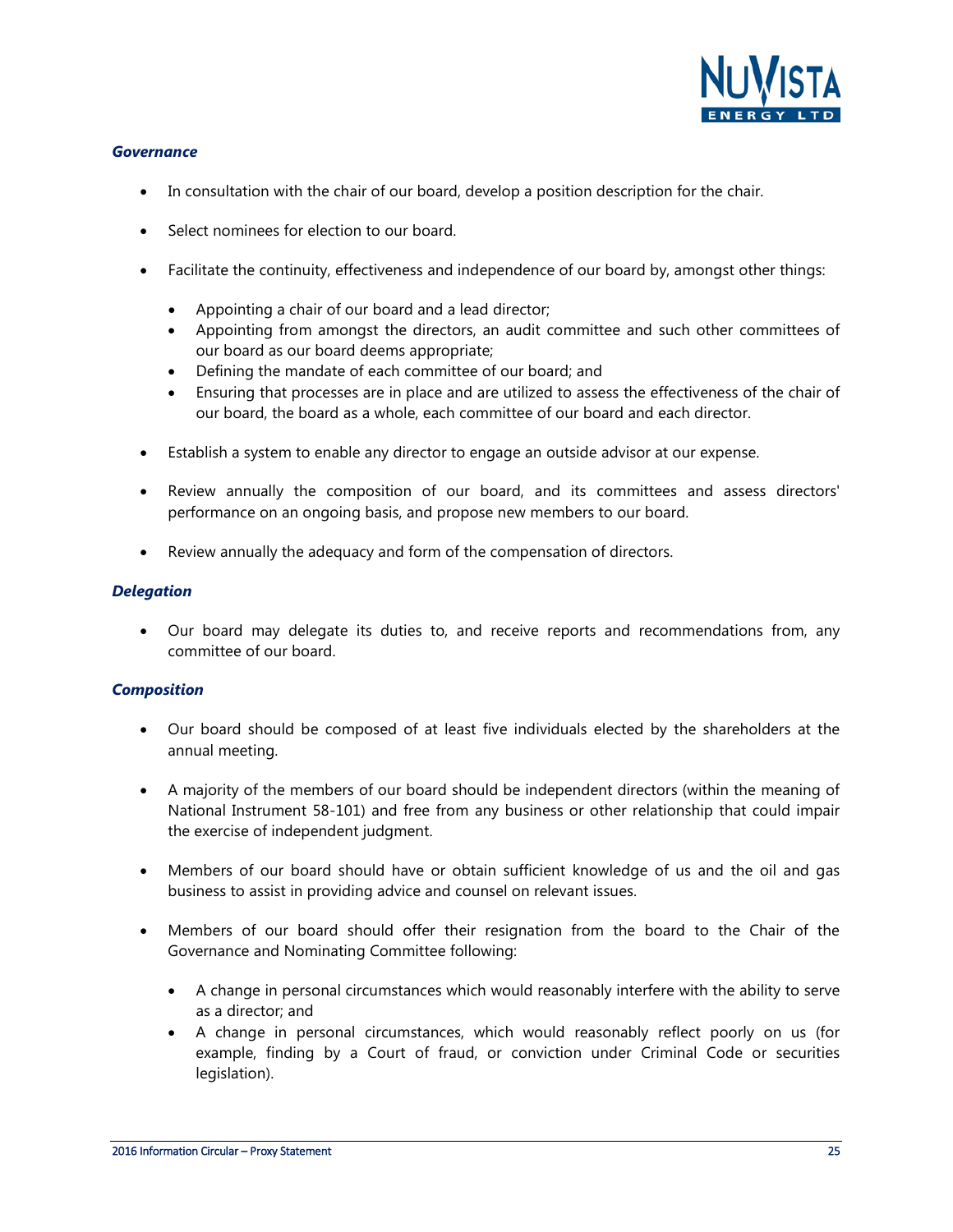

#### *Meetings*

- Our board shall meet at least four times per year and/or as deemed appropriate by the Chair.
- Our board shall meet at the end of its regular quarterly meetings without members of management being present.
- Minutes of each meeting shall be prepared.
- Our Chief Executive Officer and Chief Financial Officer shall be available to attend all meetings of the board upon invitation by our board.
- Vice Presidents and such other staff as appropriate to provide information to our board shall attend meetings at the invitation of the board.

#### *Authority*

- The board has the authority to review any corporate report or material and to investigate our activities and to request any employees to cooperate as requested by the board.
- The board may retain persons having special expertise and/or obtain independent professional advice to assist in fulfilling its responsibilities at our expense.

#### **Board Committees**

Our board has five committees: the Audit Committee, Compensation Committee, Reserves Committee, Governance and Nominating Committee and Executive Committee. All of the members of these committees (other than the Executive Committee) are independent directors. Our board has accepted overall responsibility for health, safety and environment and no separate committee has been established to deal with these issues. The full text of the mandate of each committee is available on our website *www.nuvistaenergy.com*.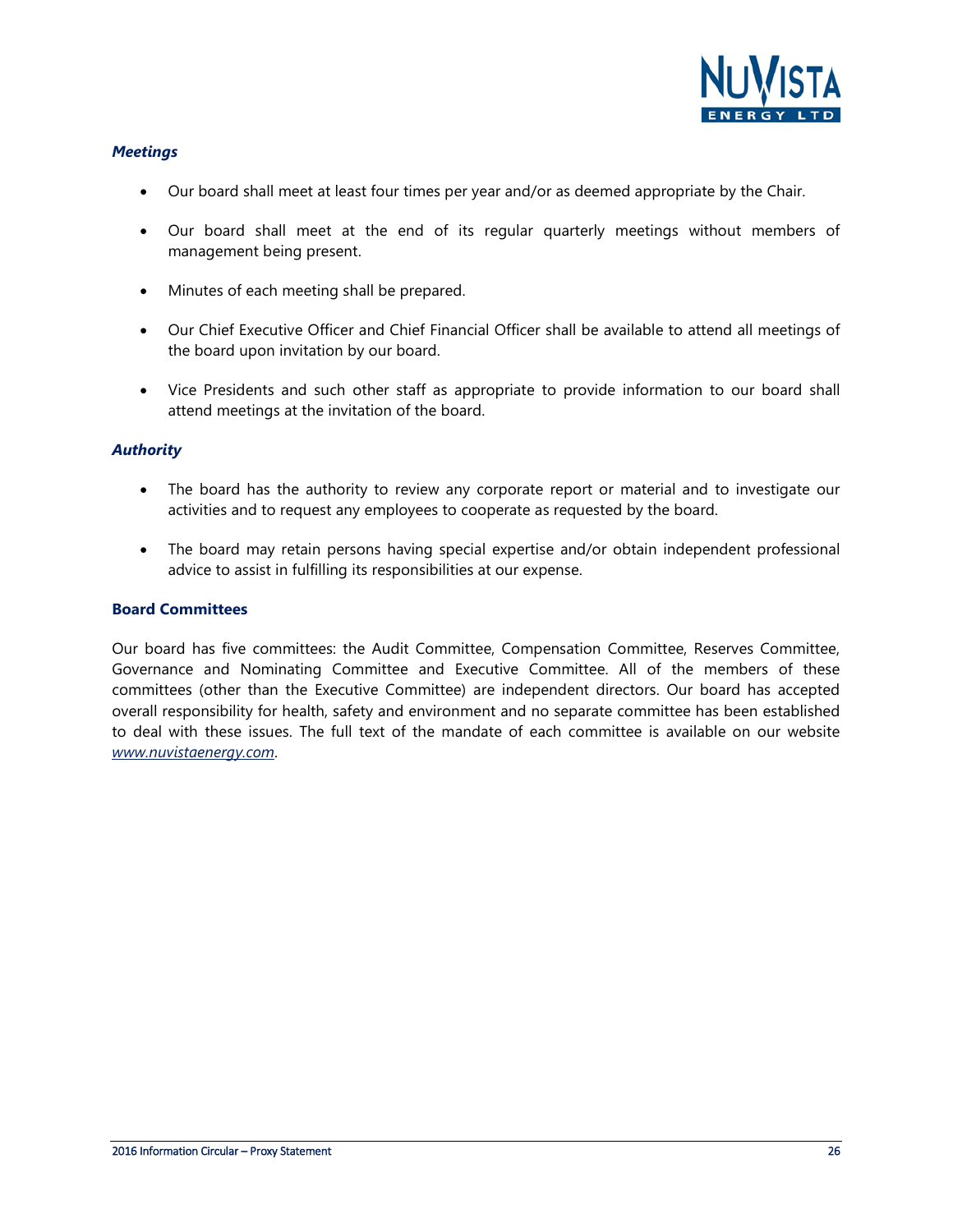

#### **Committee Composition**

|                                   |             | <b>Committee Composition</b>           |                          |                          |                          |                 |  |  |
|-----------------------------------|-------------|----------------------------------------|--------------------------|--------------------------|--------------------------|-----------------|--|--|
| <b>Name</b>                       | Independent | Governance<br>and<br><b>Nominating</b> | <b>Executive</b>         | Audit                    | <b>Compensation</b>      | <b>Reserves</b> |  |  |
| Keith A. MacPhail                 | Yes         |                                        | Chair                    |                          | V                        | √               |  |  |
| W. Peter Comber                   | Yes         |                                        | ۰                        | Chair                    | N                        |                 |  |  |
| Ronald J. Eckhardt                | Yes         |                                        |                          |                          |                          | Chair           |  |  |
| Pentti O. Karkkainen              | Yes         |                                        |                          | $\sqrt{ }$               | Chair                    |                 |  |  |
| Ronald J. Poelzer                 | Yes         | √                                      | $\sqrt{ }$               | $\sqrt{ }$               |                          |                 |  |  |
| Brian G. Shaw                     | <b>Yes</b>  |                                        | -                        | $\sqrt{ }$               | -                        |                 |  |  |
| Sheldon B. Steeves                | <b>Yes</b>  | $\sqrt{}$                              | $\overline{\phantom{a}}$ | $\qquad \qquad -$        | $\qquad \qquad -$        | √               |  |  |
| Jonathan A. Wright <sup>(1)</sup> | <b>No</b>   |                                        | $\sqrt{ }$               | $\overline{\phantom{a}}$ | $\overline{\phantom{a}}$ |                 |  |  |
| Grant A. Zawalsky                 | Yes         | Chair                                  | √                        |                          | -                        |                 |  |  |

The following table outlines the composition of our board committees as at December 31, 2015:

Note:

(1) Mr. Wright is our President and CEO.

#### *Audit Committee*

The members of our Audit Committee are Mr. Comber (Chair), Mr. Karkkainen, Mr. Poelzer and Mr. Shaw. The committee's mandate includes:

- Reviewing our annual audited financial statements and the auditors' report thereon and related public disclosure documents prior to submission to the board for approval;
- Reviewing the quarterly financial statements prior to submission to the board for approval;
- Reviewing the scope of external and internal audits;
- Reviewing and discussing accounting and reporting policies and changes in accounting principles;
- Reviewing our internal control systems and procedures; and
- Overseeing the work of the external auditors and meeting with the external auditors independently of our management.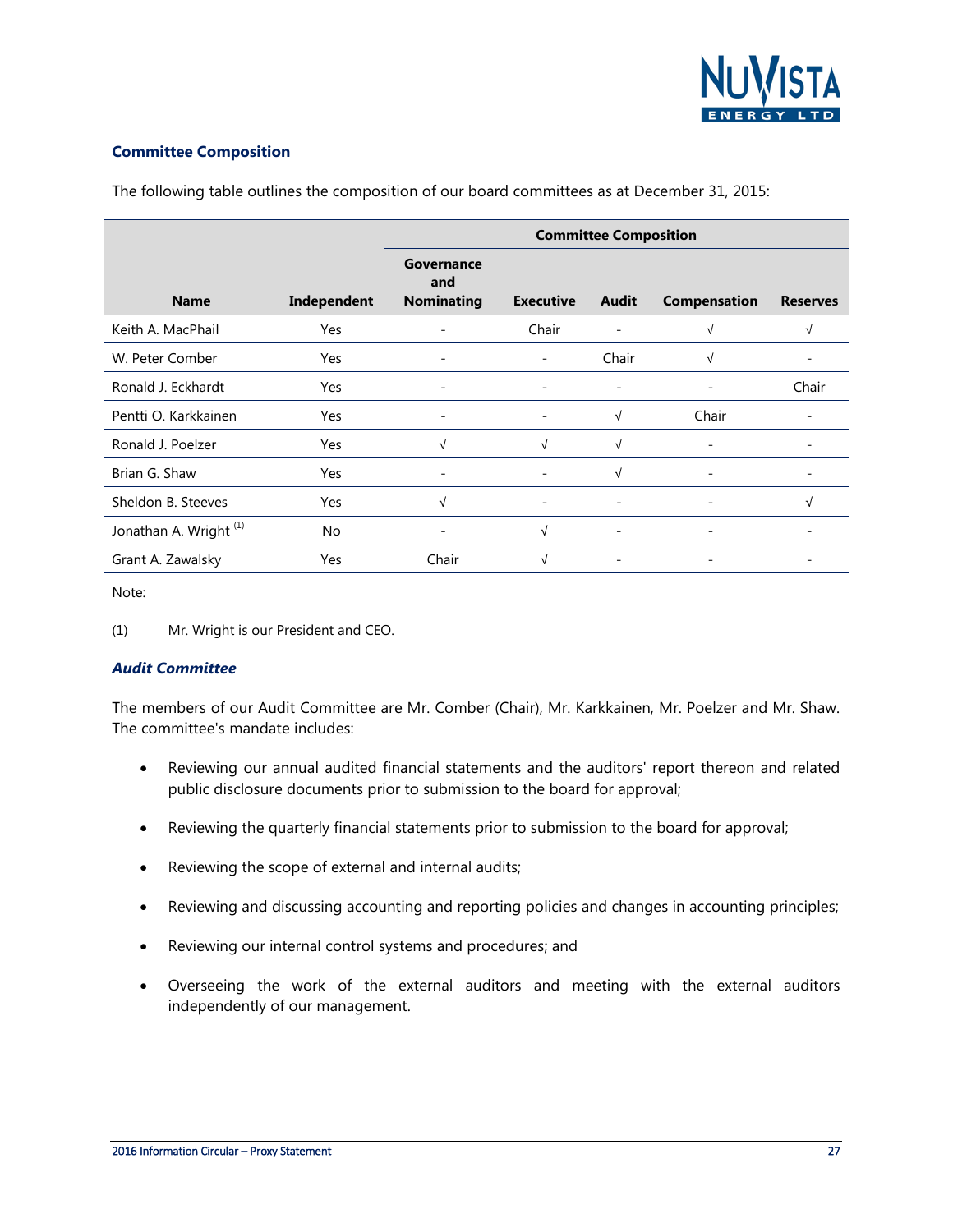

#### *Compensation Committee*

The members of our Compensation Committee are Mr. Karkkainen (Chair), Mr. Comber and Mr. MacPhail. The Compensation Committee's mandate includes:

- Determining compensation and terms of employment for executives, including the granting of common shares and incentive programs;
- Approving our compensation and variable pay plans; and
- Assessing, at least annually, the compensation and terms of employment of the President and Chief Executive Officer.

See "*Executive Compensation – Compensation Discussion and Analysis*".

#### *Reserves Committee*

The members of our Reserves Committee are Mr. Eckhardt (Chair), Mr. MacPhail and Mr. Steeves. The Reserves Committee's mandate with respect to reserves includes, in consultation with our senior engineering management:

- Reviewing management's recommendations for the appointment of the independent engineers;
- Reviewing the terms of the independent engineers' engagement and the appropriateness and reasonableness of the proposed fees;
- Reviewing the scope and methodology of the independent engineers' evaluation;
- Reviewing any significant new discoveries, additions, revisions and acquisitions;
- Reviewing assumptions and consistency with prior years;
- Reviewing any problems experienced by the independent engineer in preparing the reserve report, including any restrictions imposed by management or significant issues on which there was a disagreement with management; and
- Reviewing all public disclosure documents containing reserve information prior to its release, including, the annual report, the annual information form and management's discussion and analysis.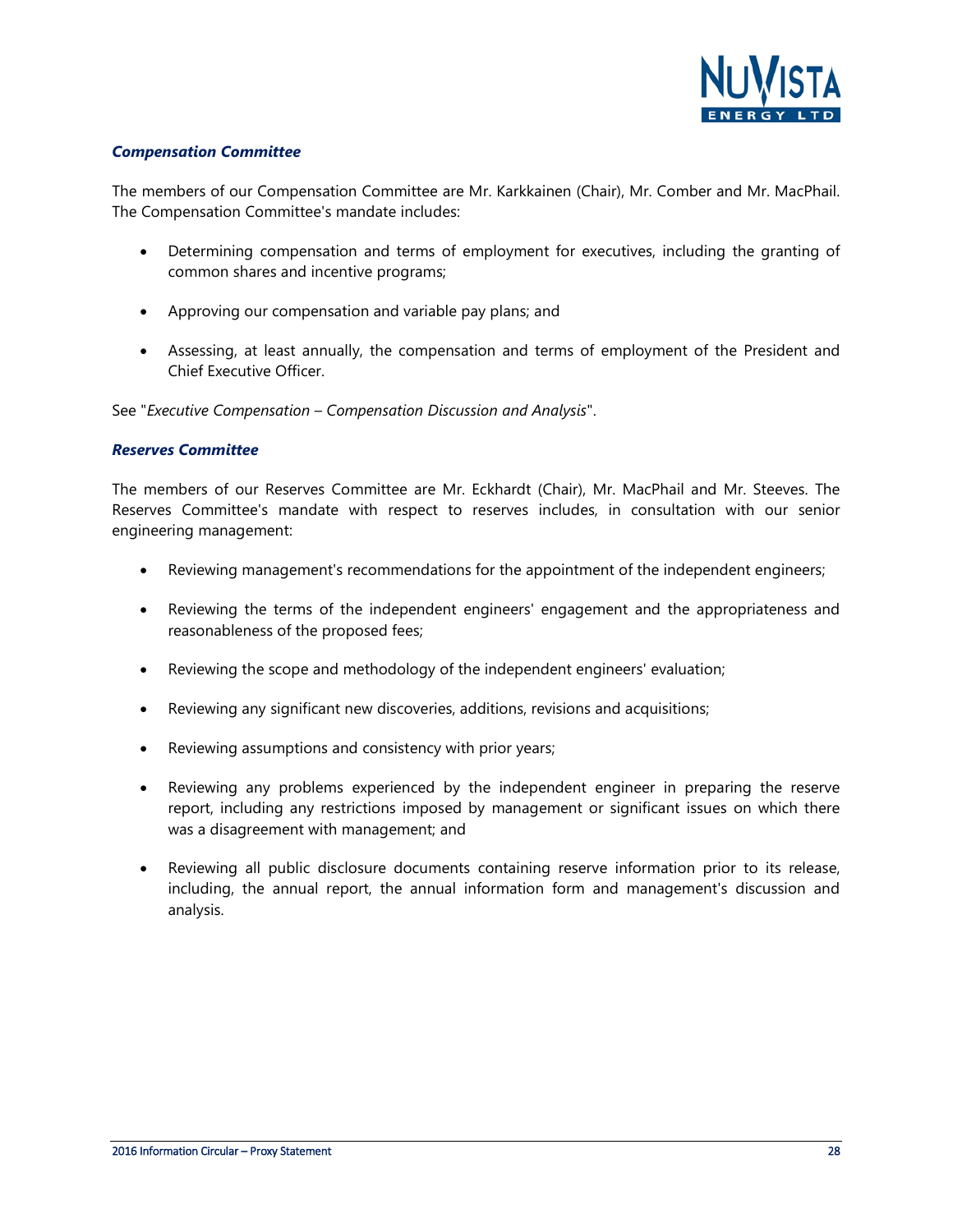

#### *Governance and Nominating Committee*

The members of our Governance and Nominating Committee are Mr. Zawalsky (Chair), Mr. Poelzer and Mr. Steeves. The Governance and Nominating Committee's mandate includes:

- Assessing our corporate governance practices and making recommendations to the board with respect to corporate governance practices;
- Establishing a nomination process and making recommendations to the board with respect to the nomination of directors; and
- Assessing, at least annually, the effectiveness of the board and its committees.

#### *Executive Committee*

The members of our Executive Committee are Mr. MacPhail, (Chair), Mr. Wright, Mr. Poelzer and Mr. Zawalsky. The Executive Committee's mandate includes:

- Assisting, as required by the Chief Executive Officer, in managing our affairs on a more frequent basis than the quarterly board meetings;
- Reviewing material items impacting our affairs and the energy industry, which may include relevant and material operational updates from time to time. The meeting topics concentrate on our strategic issues/decisions;
- Monitoring and influencing strategic direction by bringing its expertise to bear in dealing with value enhancement opportunities and/or challenges of our business; and
- Defining and resolving material business opportunities/issues as identified and required by our Chief Executive Officer or Chief Financial Officer.

#### **Board Nomination**

The Governance and Nominating Committee has the responsibility for establishing a nomination process and making recommendations to the board with respect to nomination of directors. See "*Board Committees – Governance and Nominating Committee*" for a summary of the committee's mandate. The Governance and Nominating Committee is composed entirely of independent directors. In accordance with the mandate of the Governance and Nominating Committee, the guidelines include considering what competencies and skills the board, as a whole, should possess, the competencies and skills the board considers each existing director to possess and the competencies and skills each proposed nominee will bring to the board as well as whether the new nominee can devote sufficient time and resources to his or her duties as a member of the board. In seeking nominees, the Governance and Nominating Committee encourages input from all members of the board and may use the services of professional recruiters if required.

In response to the capital markets' desire for more clarity and information, our board has adopted a policy regarding board diversity. Our board believes that board nominations should be made on the basis of the skills, knowledge, experience and character of individual candidates and the requirements of the board at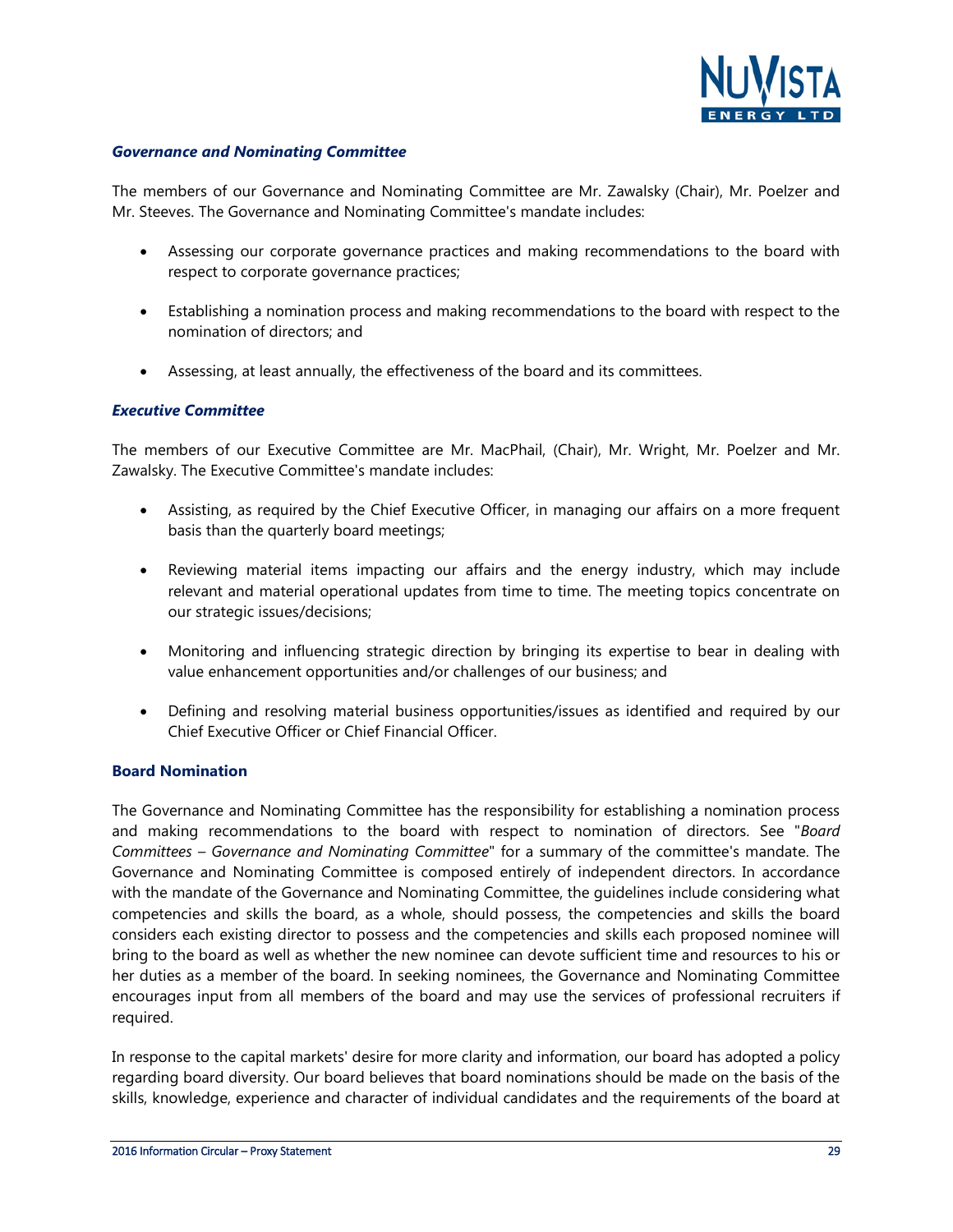

the time. We are committed to a meritocracy and believe that considering the broadest group of individuals who have the skills, knowledge, experience and character required to provide the leadership needed to achieve our business objectives, without reference to their age, gender, race, ethnicity or religion, is in our best interests and all of our stakeholders. Our board recognizes the benefits of diversity within the board and will encourage the consideration of women who have the necessary skills, knowledge, experience and character for nomination to the board. However, the board will not compromise the principles of a meritocracy by imposing quotas or targets regarding the representation of women on the board and as such no such quotas or targets have been imposed. We currently do not have any women directors although we will strive to add female representation to our board when considering future board appointments.

To ensure the effectiveness of the board diversity policy, our corporate governance and compensation committee will review the number of women considered or brought forward as potential nominees for board positions when the board is looking to add additional members or replace existing members and the skills, knowledge, experience and character of any such women candidates relative to other candidates to ensure that women candidates are being fairly considered relative to other candidates.

The Governance and Nominating Committee is authorized under its mandate to retain experts to assist it in fulfilling its responsibilities. To the extent that the committee retains an expert to assist it in "board searches" for qualified candidates, the committee will provide direction to such experts to proactively seek out women candidates alongside any male candidates for consideration as nominees to the board.

#### **Board Assessment**

We have a formal process of assessing our board and its committees or the individual directors, under the direction of the Governance and Nominating Committee. Our process consists of an annual written director self assessment completed by all directors as well as one-on-one personal interviews conducted by our Chairman with each member of the board. The board has satisfied itself that the board, its committees and individual directors are performing effectively through this process. The most recent board effectiveness survey was conducted in May of 2015 and our board of directors has determined that the required skills are well represented by the current slate of director nominees for election at the meeting.

Our Governance and Nominating committee has established the following "skills matrix" outlining the skills and experience which they believe are required by the members of our board of directors. This skills matrix is reviewed annually by the committee and updated as necessary. The committee also annually reviews the skills and experience of our current directors. The committee also assesses the knowledge and character of all nominees to our board of directors to ensure general compliance with the skills matrix.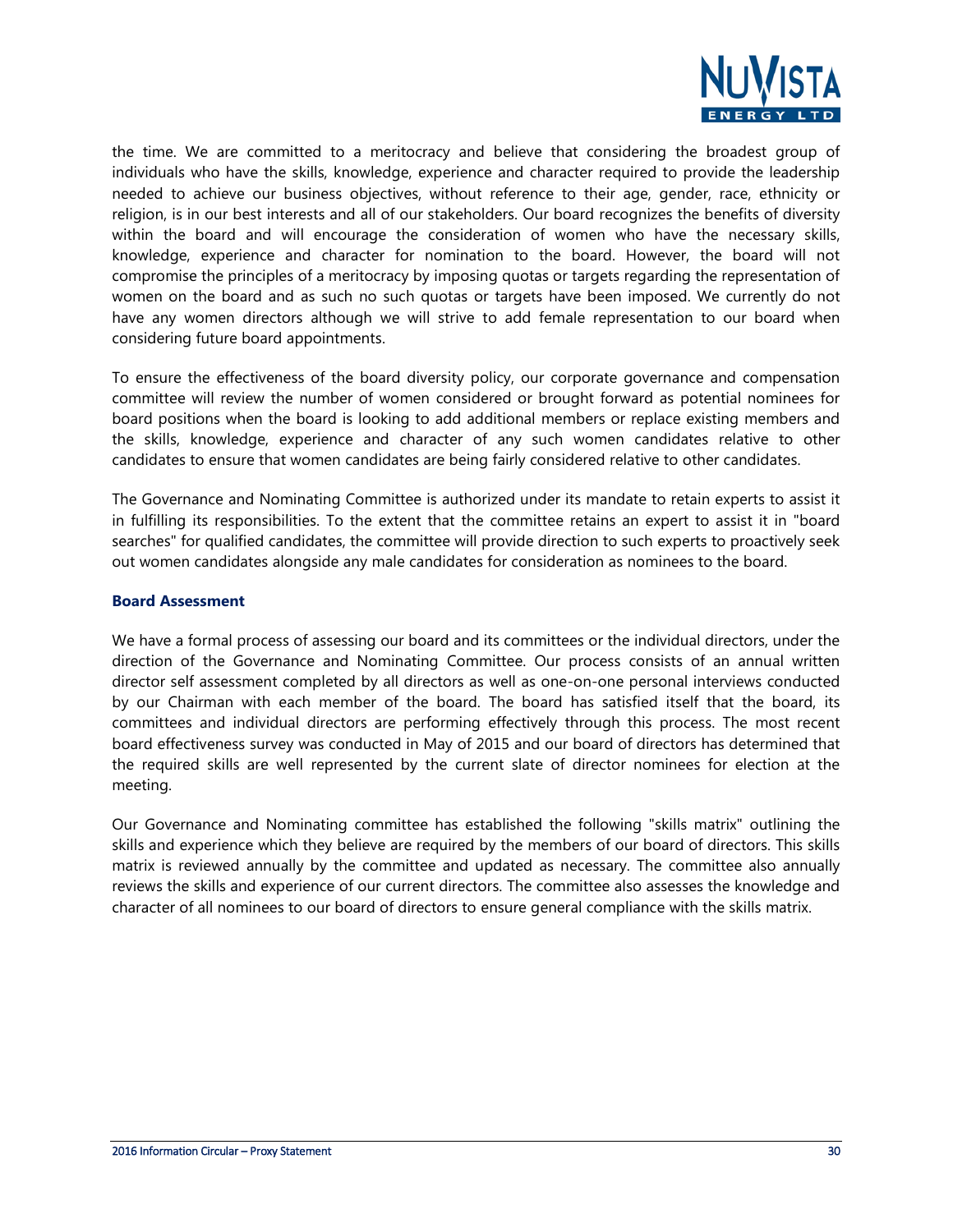

|                                                     | <b>Skills Matrix</b>                                                                                                                                                                                                                                                                |
|-----------------------------------------------------|-------------------------------------------------------------------------------------------------------------------------------------------------------------------------------------------------------------------------------------------------------------------------------------|
| <b>Executive Leadership</b>                         | Experience as a CEO or equivalent.                                                                                                                                                                                                                                                  |
| <b>Enterprise Risk Assessment</b>                   | Board or executive experience in evaluating and managing risks in<br>the oil and natural gas business.                                                                                                                                                                              |
| <b>Value Creation</b>                               | Board or executive experience in evaluating, and executing on, value<br>creation opportunities through acquisitions, divestiture, mergers or<br>developmental opportunities.                                                                                                        |
| <b>Health, Safety &amp; Environment</b>             | Board or management experience with environmental compliance<br>and workplace health and safety in the oil and gas industry.                                                                                                                                                        |
| <b>Operations</b>                                   | Management experience with oil and natural gas operations.                                                                                                                                                                                                                          |
| <b>Reserves and Resource</b><br><b>Evaluation</b>   | Board experience with, or management responsibility for, oil and<br>natural gas reserve and resource evaluation and reporting.                                                                                                                                                      |
| <b>Compensation and Human</b><br><b>Resources</b>   | Management experience in<br>human resources and<br>executive<br>compensation.                                                                                                                                                                                                       |
| <b>Accounting &amp; Finance</b>                     | Financial literacy in reading financial statements, financial accounting<br>and operational accounting experience as well as corporate finance<br>knowledge and experience usually from senior accounting and<br>financial management, audit firm background or banking experience. |
| <b>Legal, Regulatory and</b><br><b>Governmental</b> | Broad understanding of corporate, securities, land tenure and oil and<br>natural gas law, regulatory regimes in Western Canada and<br>governmental royalty, incentive and taxation policies usually through<br>management experience or a legal background.                         |
| <b>Corporate Governance</b>                         | Broad understanding of good corporate governance usually through<br>experience as a board member or as a senior executive officer.                                                                                                                                                  |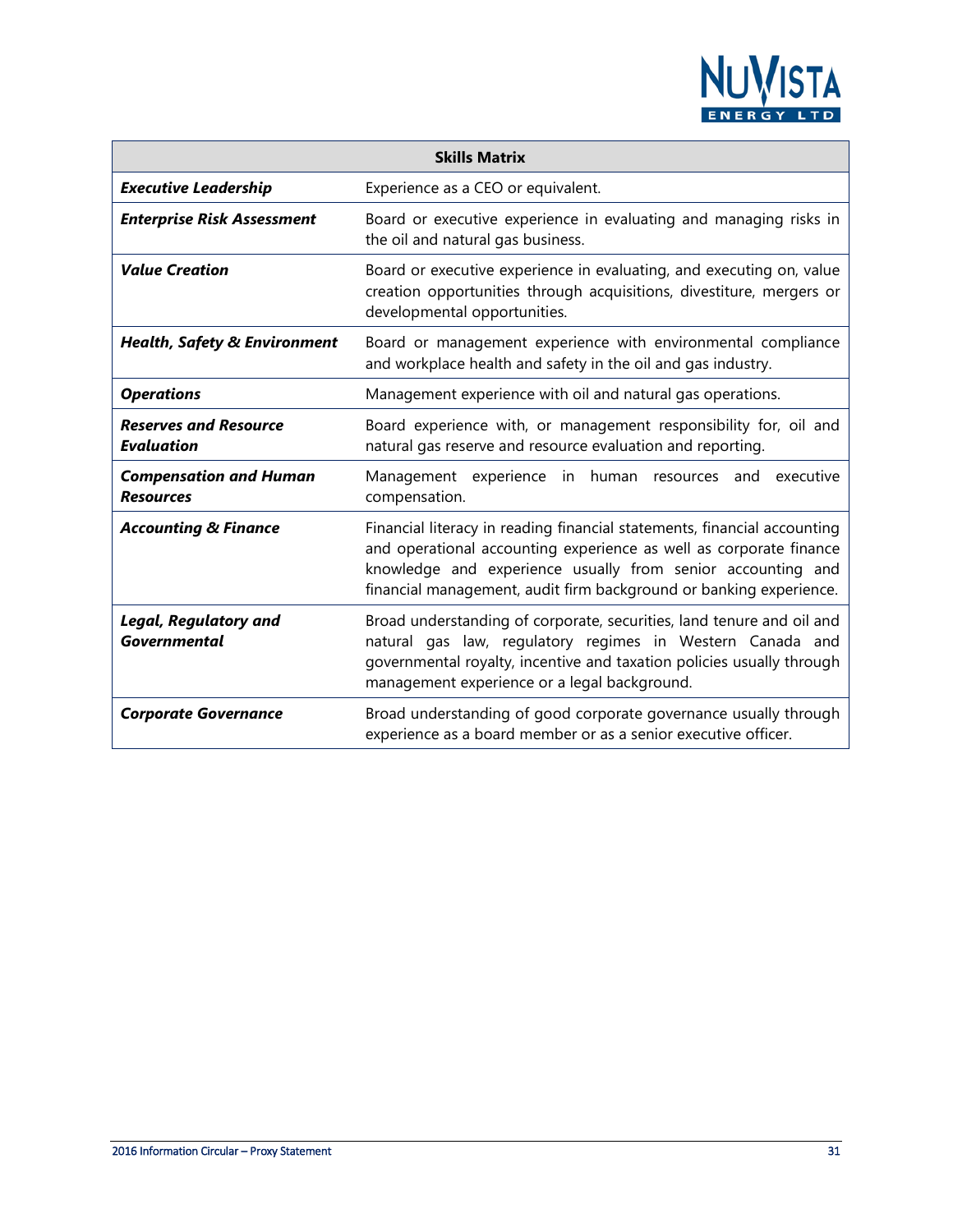

The following outlines the experience and background of, but not necessarily the technical expertise of, our outside directors based on information provided by such individuals:

| <b>Name</b>          | eadership-<br>Executive | <b>Risk</b><br>Assessment<br><b>Enterprise</b> | Creation<br>Value | Environment<br>Safety<br>Health,<br>ಷ | <b>Operations</b> | and<br>Evaluation<br>Resource<br>Reserves | Compensatio<br>and Human<br>Resources | ಸ<br>ccounting<br><b>Finance</b><br>⋖ | and<br>Governmenta<br>Regulatory<br>Legal, | Governance<br>Corporate |
|----------------------|-------------------------|------------------------------------------------|-------------------|---------------------------------------|-------------------|-------------------------------------------|---------------------------------------|---------------------------------------|--------------------------------------------|-------------------------|
| W. Peter Comber      | $\sqrt{ }$              | $\sqrt{ }$                                     | $\sqrt{ }$        | $\sqrt{ }$                            |                   | $\sqrt{ }$                                | $\sqrt{ }$                            | $\sqrt{ }$                            | $\sqrt{ }$                                 |                         |
| Ronald J. Eckhardt   | $\sqrt{ }$              | V                                              | V                 | $\sqrt{ }$                            | $\sqrt{ }$        | V                                         | $\sqrt{ }$                            |                                       |                                            |                         |
| Pentti O. Karkkainen | $\sqrt{ }$              | √                                              | √                 | V                                     |                   | √                                         | $\sqrt{ }$                            |                                       |                                            |                         |
| Keith A. MacPhail    | $\sqrt{ }$              | √                                              | √                 | $\sqrt{ }$                            | √                 | $\sqrt{ }$                                |                                       |                                       |                                            |                         |
| Ronald J. Poelzer    | $\sqrt{ }$              | √                                              | √                 | $\sqrt{ }$                            |                   | √                                         |                                       | V                                     |                                            |                         |
| Brian G. Shaw        | $\sqrt{ }$              |                                                | √                 | $\sqrt{ }$                            |                   |                                           | V                                     | V                                     |                                            |                         |
| Sheldon B. Steeves   | $\sqrt{ }$              | $\sqrt{ }$                                     | $\sqrt{ }$        | $\sqrt{ }$                            | $\sqrt{ }$        | $\sqrt{ }$                                | V                                     |                                       | $\overline{\phantom{0}}$                   | N                       |
| Grant A. Zawalsky    | $\sqrt{ }$              | $\sqrt{ }$                                     | $\sqrt{ }$        | $\sqrt{ }$                            |                   |                                           | $\sqrt{ }$                            |                                       | $\sqrt{ }$                                 | N                       |

#### **Director Orientation and Continuing Education**

Upon joining our board, a new director is provided with a directors' information binder which includes a copy of all board and committee mandates, corporate policies, relevant position descriptions, organizational structure, the structure of the board and its committees, by-laws as well as agendas and minutes for board and committee meetings for the preceding 12 months. In addition, any new director will receive presentations with respect to our operations. As part of continuing education, our board receives management presentations with respect to the operations and risks of our business at least 4 times per year, with a more significant presentation provided in conjunction with the annual budgeting process and annual strategic planning meeting with all directors and officers in attendance. In addition, the individual directors identify their continuing education needs through a variety of means, including discussions with management and at board and committee meetings.

#### **Ethical Business Conduct**

Our board has adopted a Code of Business Conduct and Ethics, a copy of which is available to review at *www.sedar.com* and on our website at *www.nuvistaenergy.com*. Each employee, officer and director confirms annually that he or she has read, understood and complied with the code. Any reports of variance from the code are reported to the board.

Our board has also adopted a whistleblower policy which provides employees with the ability to report, on a confidential and anonymous basis, any violations within our organization including (but not limited to), falsification of financial records, unethical conduct, harassment or theft. Our board believes that providing a forum for employees, officers and directors to raise concerns about ethical conduct and treating all complaints with the appropriate level of seriousness fosters a culture of ethical conduct.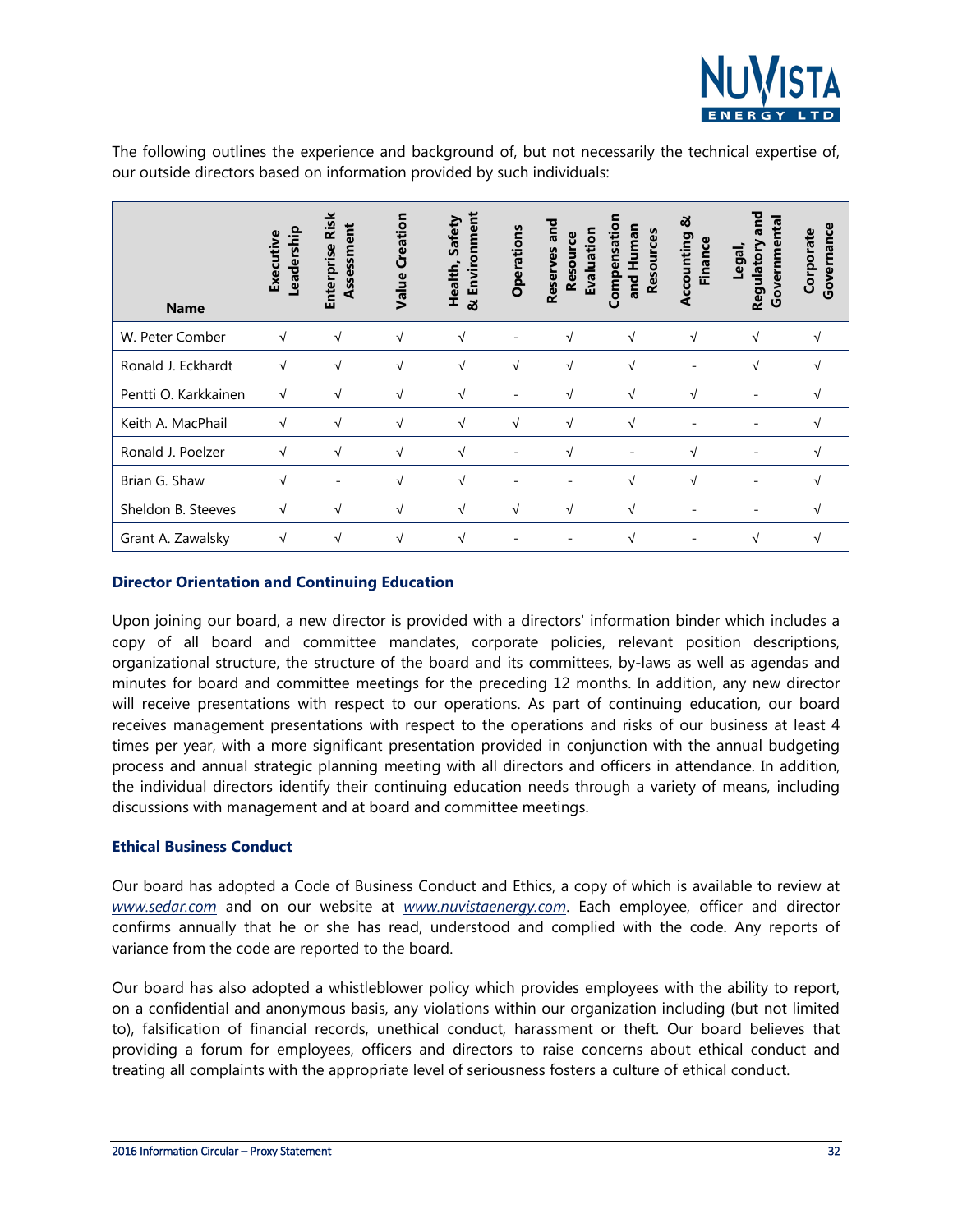

#### **Position Descriptions**

Our board has developed position descriptions for each of the Chairman, the Lead Director, the President and Chief Executive Officer and the chairman of each committee of our board.

#### **Succession Planning**

Our board has developed a formal succession plan process for each of the executive officers, including the President and Chief Executive Officer. Our process includes:

- The presentation of formal written succession plans to the Compensation Committee and board of directors;
- The succession plans include details around each possible successor's competencies and areas requiring development, as well as a timeline and development plan;
- These plans are reviewed by the board annually with the Chief Executive Officer; and
- The board reviews the Chief Executive Officer's plan in an in-camera meeting of the independent directors.

Our board receives regular updates on the status of the succession plans and the professional development of individuals within our organization. We do not consider the level of representation of women in executive officer positions when making executive officer appointments. Consistent with our board diversity policy, our board believes that executive officer appointments should be made on the basis of the skills, knowledge, experience and character of individual candidates. We are committed to a meritocracy and believe that considering the broadest group of individuals who have the skills, knowledge, experience and character required to provide the leadership needed to achieve our business objectives, without reference to their age, gender, race, ethnicity or religion, is in our best interests and all of our stakeholders and as such no such quotas or targets have been imposed. We currently do not have any women serving in an executive officer position, although we have three women in management positions, which represent approximately 17% of our management positions. We will strive to add female representation to our executive when considering female appointments. This will be affected in part by ensuring that qualified female candidates are proactively sought out for consideration alongside any male candidates.

#### **Director Term Limits**

Our board of directors does not believe that fixed term limits are in the best interests of NuVista. Our Governance and Nominating committee considers both the term of service of individual directors, the average term of the board as a whole and turnover of directors over prior three years when proposing a slate of nominees. The committee considers the benefits of regular renewal in the context of the needs of the board at the time and the benefits of the institutional knowledge of the board members.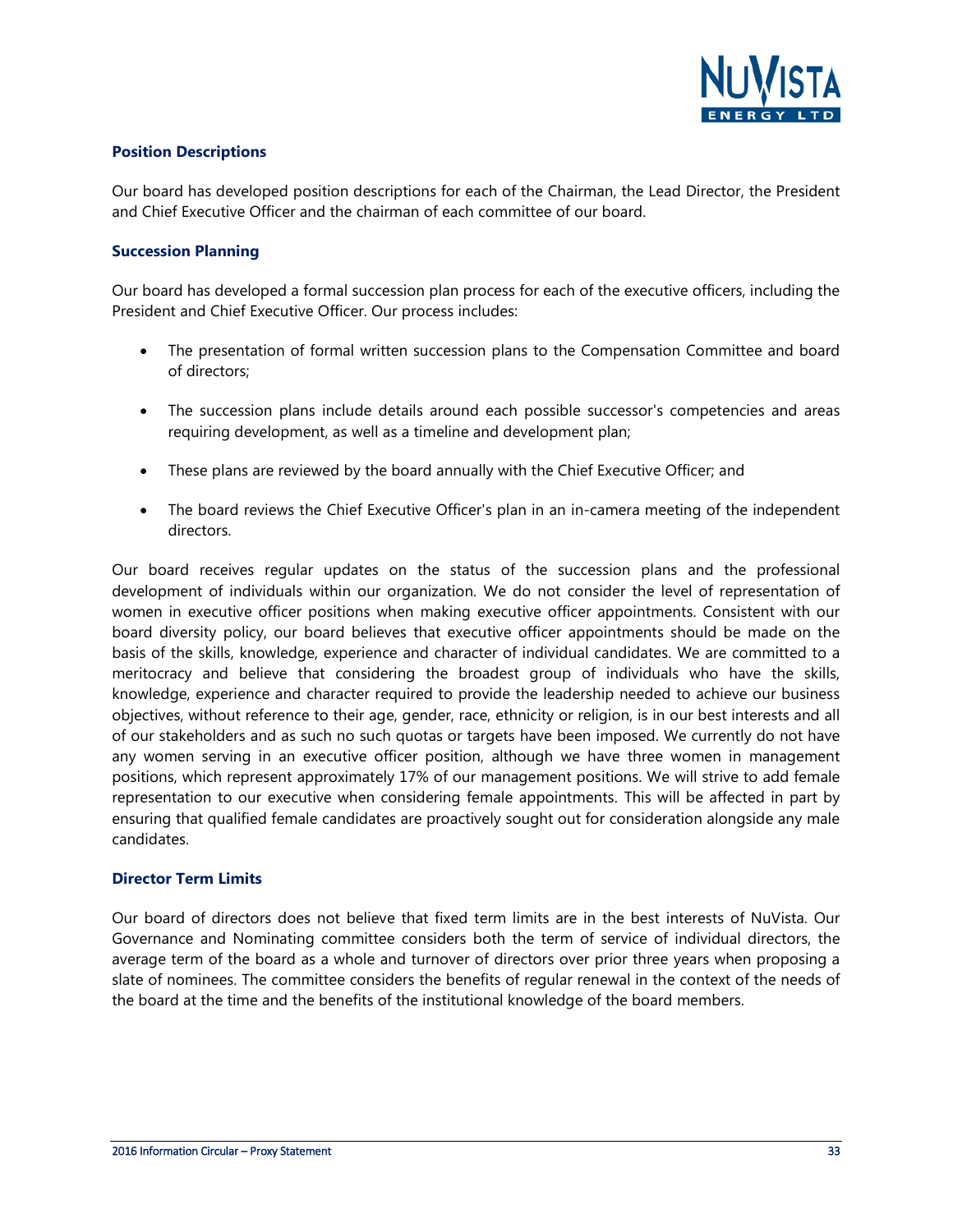

#### **Director Compensation**

Our board, through the Governance and Nominating Committee, is responsible for the development and implementation of a compensation plan for our directors who are not also officers. We do not pay any compensation to officers for acting as a director. For information concerning the compensation paid to Mr. Wright who is also our President and Executive Officer, see "*Executive Compensation*".

The main objectives of our compensation plan for directors are to attract and retain the services of the most qualified individuals and to compensate the directors in a manner that is commensurate with the risks and responsibilities assumed in board and committee membership and at a level that is similar to the compensation paid to directors of a peer group of oil and gas companies. In addition, our philosophy of using compensation to foster a culture of ownership also extends to our director compensation policies.

#### **Directors' Summary Compensation Table**

The following table sets forth for the year ended December 31, 2015, information concerning the compensation paid to our outside directors:

| <b>Name</b>                      | <b>Fees</b><br>earned<br>(1)<br>$($ \$) | Share-<br>based<br>awards<br>$($ \$) | <b>Option-</b><br>based<br>awards<br>$($ \$) | <b>Non-equity</b><br>incentive plan<br>compensation<br>$($ \$) | <b>Pension</b><br>value<br>$($ \$) | <b>All other</b><br>compensation<br>$($ \$) | Total<br>$($ \$) |
|----------------------------------|-----------------------------------------|--------------------------------------|----------------------------------------------|----------------------------------------------------------------|------------------------------------|---------------------------------------------|------------------|
| Keith A. MacPhail <sup>(2)</sup> |                                         |                                      | $\overline{\phantom{0}}$                     |                                                                | $\qquad \qquad \blacksquare$       |                                             |                  |
| Ronald J. Eckhardt               | 81,000                                  |                                      |                                              |                                                                |                                    |                                             | 81,000           |
| W. Peter Comber                  | 100,500                                 |                                      |                                              |                                                                | -                                  |                                             | 100,500          |
| Pentti O. Karkkainen             | 100,500                                 |                                      |                                              | $\overline{\phantom{a}}$                                       | $\overline{\phantom{a}}$           |                                             | 100,500          |
| Ronald J. Poelzer <sup>(2)</sup> |                                         |                                      |                                              |                                                                | -                                  |                                             |                  |
| Brian G. Shaw                    | 80,250                                  |                                      |                                              |                                                                | -                                  |                                             | 80,250           |
| Sheldon B. Steeves               | 82,000                                  |                                      |                                              |                                                                |                                    |                                             | 82,000           |
| Grant A. Zawalsky <sup>(3)</sup> | 82,500                                  | $\overline{\phantom{a}}$             |                                              |                                                                | $\overline{\phantom{a}}$           |                                             | 82,500           |

Notes:

(1) Represents fees earned during the year, regardless of when paid.

(2) Mr. MacPhail and Mr. Poelzer have requested that they not receive any retainer or meeting fees.

(3) Mr. Zawalsky is the Managing Partner Burnet, Duckworth & Palmer LLP who provide legal services to us.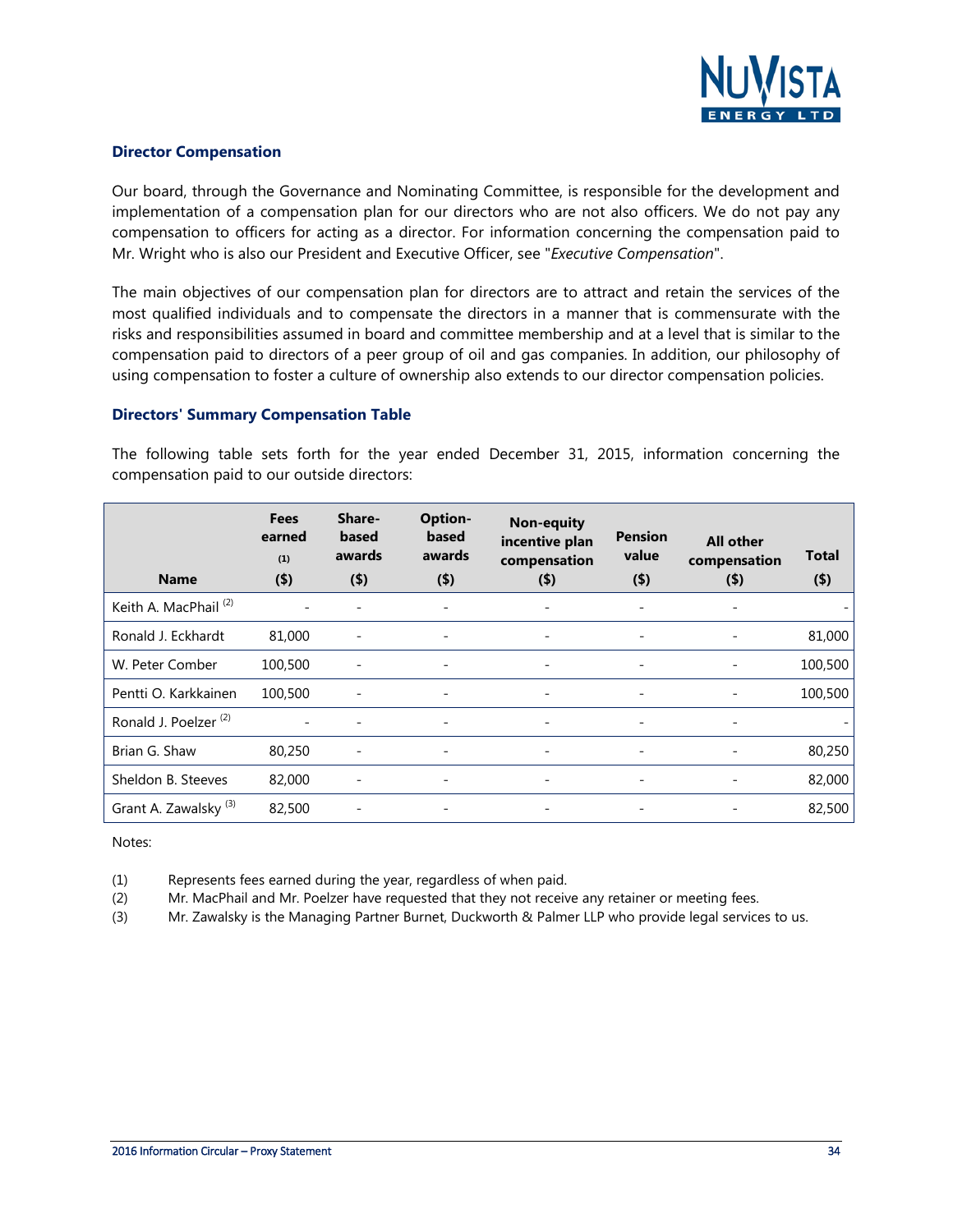

We currently pay our outside directors annual retainers and meeting fees for their roles on our board and board committees and outside directors are also reimbursed for their out-of-pocket expenses incurred in carrying out their duties as directors.

The following table sets forth the principal elements of the cash compensation plan for our directors for the years ended December 31, 2015 and 2016:

|                                           | 2015 Amount | 2016 Amount <sup>(1)</sup> |
|-------------------------------------------|-------------|----------------------------|
| <b>Compensation Element</b>               | $($ \$)     | $($ \$)                    |
| Board Retainer - Annual                   | 50,000      | 40,000                     |
| Additional Chair Retainers - Annual       |             |                            |
| Chair Retainer - Board                    |             |                            |
| Lead Director Retainer                    | 7,500       | 7,000                      |
| Chair Retainer - Audit                    | 15,000      | 14,000                     |
| Member Retainer - Audit                   | 6,000       | 5,600                      |
| Member Retainer – Other $^{(2)(3)}$       | 4,000       | 3,750                      |
| Per Meeting Attendance Fee <sup>(3)</sup> |             |                            |
| <b>Board Meeting</b>                      | 1,500       | 1,400                      |
| Committee Meeting                         | 750         | 750                        |

Notes:

- (1) For 2016, our Board approved a reduction in their annual retainers and fees.
- (2) Retainers for our Reserves Committee, Nominating and Governance Committee and Compensation Committee.
- (3) We do not pay retainers or meeting fees for our Executive Committee.

Historically, we have granted stock options to our directors. The maximum number of stock options granted to outside directors was limited to 0.25% of our issued and outstanding common shares. In addition, the value of stock options granted to any one non-management director during a calendar year, as calculated on the date of grant, could not exceed \$100,000.

We did not grant any of our non-management directors any stock options in 2015. As at December 31, 2015, our outside directors held an aggregate of 240,000 options, which represented less than 1% of our issued and outstanding common shares as at such date. For information regarding the outstanding options held by the independent directors, see "*Outstanding Option-Based and Share-based Awards*" and "*Incentive Plan Awards – Value Vested or Earned during the Year*" below.

Non-management directors are not eligible to participate in our restricted award plan, restricted stock unit incentive plan or employee stock savings plan. In conjunction with the implementation of our deferred share unit plan we amended our stock option plan to provide than non-management directors will no longer be eligible to participate in our stock option plan.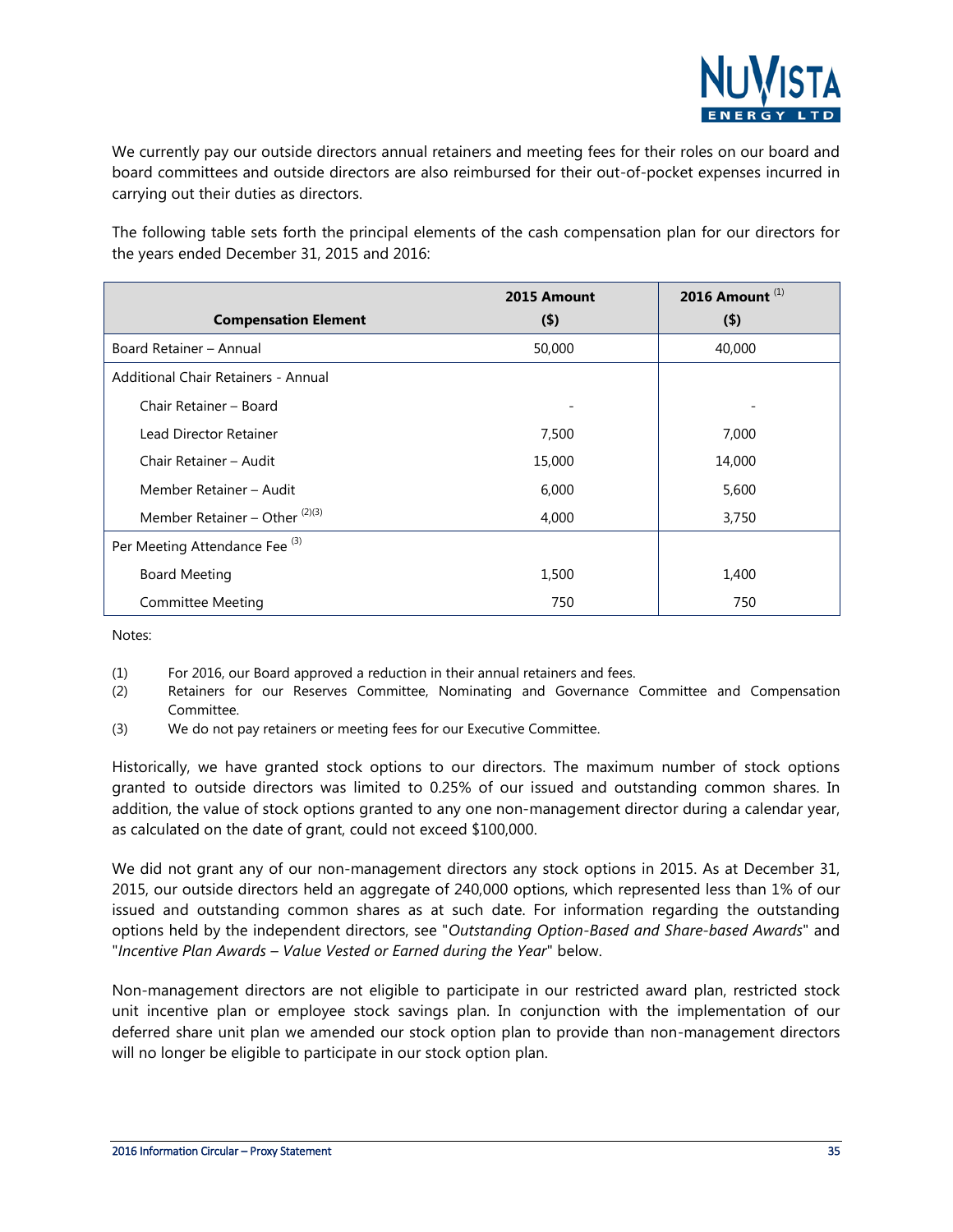

In 2016, we adopted a deferred share unit plan or DSU plan for our non-management directors, which is subject to approval by our shareholders at this meeting. Once implemented, the DSU Plan will be the only form of long-term incentive for our non-management directors. See "*Matters to be Acted Upon at the Meeting – Matters Respecting our Deferred Share Unit Plan"* for further information on our directors' deferred share unit plan.

#### *Directors' Outstanding Option-Based Awards and Share-Based Awards*

The following table sets forth all option-based awards outstanding at the end of the year ended December 31, 2015 for each of our outside directors. Such directors did not have any share-based awards in 2015.

|                      | <b>Option-based Awards</b>                                               |                                      |                                     |                                                                   |  |  |  |
|----------------------|--------------------------------------------------------------------------|--------------------------------------|-------------------------------------|-------------------------------------------------------------------|--|--|--|
| <b>Name</b>          | <b>Number of securities</b><br>underlying<br>unexercised options<br>(# ) | <b>Option exercise</b><br>price (\$) | <b>Option</b><br>expiration<br>date | <b>Value of unexercised</b><br>in-the-money<br>options $(1)$ (\$) |  |  |  |
| Keith A. MacPhail    | 16,000                                                                   | 5.00                                 | (2)                                 |                                                                   |  |  |  |
|                      | 15,000                                                                   | 8.79                                 | (4)                                 |                                                                   |  |  |  |
| W. Peter Comber      | 8,000                                                                    | 5.00                                 | (6)                                 |                                                                   |  |  |  |
|                      | 15,000                                                                   | 8.79                                 | (4)                                 |                                                                   |  |  |  |
| Ronald J. Eckhardt   | 24,000                                                                   | 5.48                                 | (3)                                 |                                                                   |  |  |  |
|                      | 15,000                                                                   | 8.79                                 | (4)                                 |                                                                   |  |  |  |
| Pentti O. Karkkainen | 16,000                                                                   | 5.00                                 | (2)                                 |                                                                   |  |  |  |
|                      | 15,000                                                                   | 8.79                                 | (4)                                 |                                                                   |  |  |  |
| Ronald J. Poelzer    | 16,000                                                                   | 5.00                                 | (2)                                 |                                                                   |  |  |  |
|                      | 15,000                                                                   | 8.79                                 | (4)                                 |                                                                   |  |  |  |
| Brian G. Shaw        | 15,000                                                                   | 9.57                                 | (5)                                 |                                                                   |  |  |  |
| Sheldon B. Steeves   | 24,000                                                                   | 5.48                                 | (3)                                 |                                                                   |  |  |  |
|                      | 15,000                                                                   | 8.79                                 | (4)                                 |                                                                   |  |  |  |
| Grant A. Zawalsky    | 16,000                                                                   | 5.00                                 | (2)                                 |                                                                   |  |  |  |
|                      | 15,000                                                                   | 8.79                                 | (4)                                 |                                                                   |  |  |  |

Notes:

- (1) Calculated based on the difference between the market price of our common shares at December 31, 2015 of \$4.07 and the exercise price of the options.
- (2) 50% of the options expire on May 21, 2016 and May 20, 2017 respectively.
- (3) 33% of the options expire on September 14, 2016, September 14, 2017 and September 13, 2018 respectively.
- (4) 33% of the options expire on September 17, 2017, September 17, 2018 and September 16, 2019 respectively.
- (5) 33% of the options expire on May 10, 2018, May 10, 2019 and May 9, 2020 respectively.
- (6) All of these options expire May 20, 2017.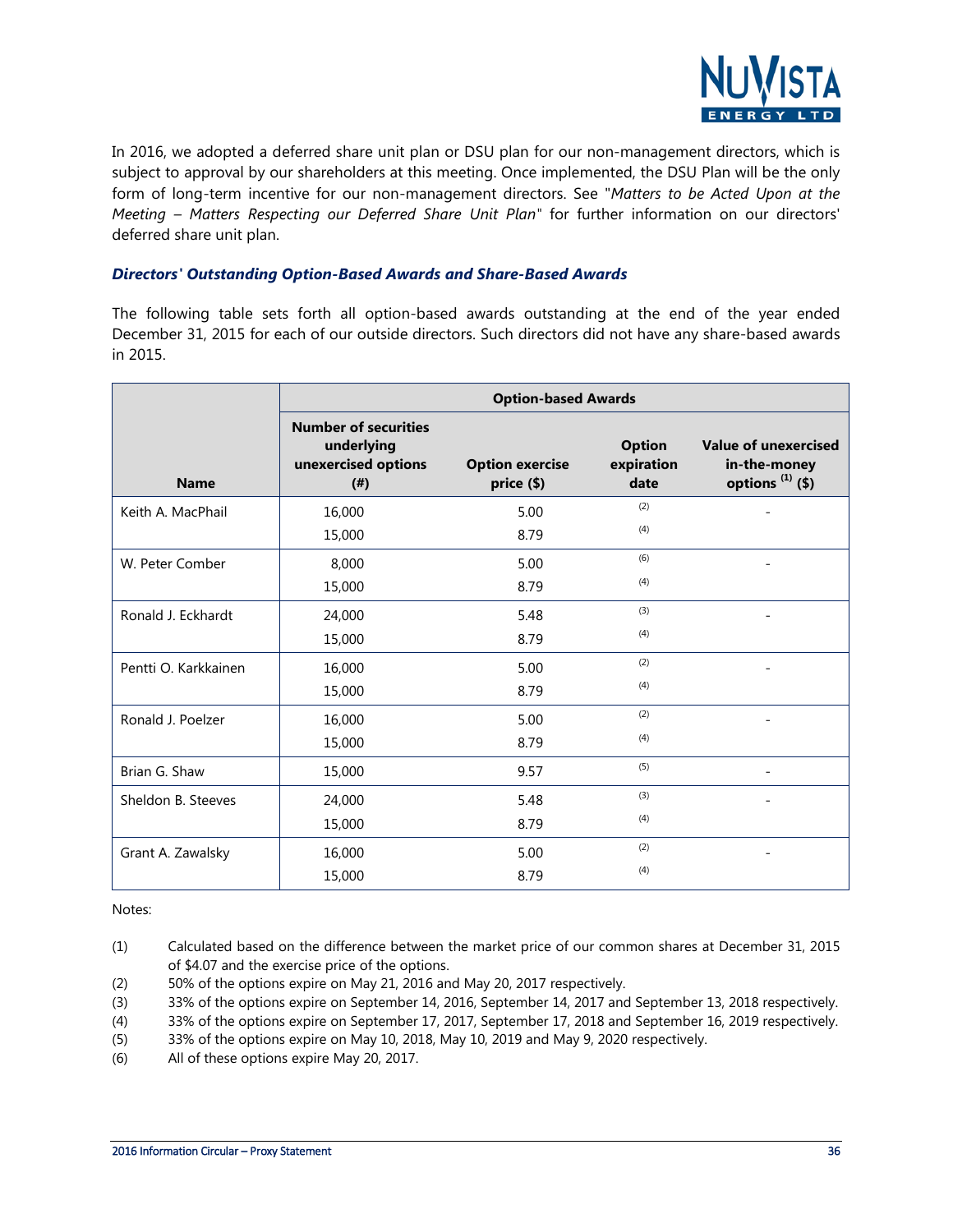

| <b>Name</b>          | <b>Option-based awards -</b><br><b>Value vested during</b><br>the year<br>$($ \$) | Share-based awards -<br>Value vested during the<br>year<br>$($ \$) | <b>Non-equity incentive</b><br>plan compensation -<br>Value earned during the<br>year<br>(4) |
|----------------------|-----------------------------------------------------------------------------------|--------------------------------------------------------------------|----------------------------------------------------------------------------------------------|
| Keith A. MacPhail    |                                                                                   |                                                                    |                                                                                              |
| W. Peter Comber      |                                                                                   |                                                                    |                                                                                              |
| Ronald J. Eckhardt   | 14,480                                                                            |                                                                    |                                                                                              |
| Pentti O. Karkkainen |                                                                                   | $\overline{\phantom{0}}$                                           | -                                                                                            |
| Ronald J. Poelzer    |                                                                                   |                                                                    |                                                                                              |
| Brian G. Shaw        |                                                                                   |                                                                    |                                                                                              |
| Sheldon B. Steeves   | 14,480                                                                            | -                                                                  | -                                                                                            |
| Grant A. Zawalsky    |                                                                                   |                                                                    |                                                                                              |

#### *Directors' Incentive Plan Awards – Value Vested or Earned During the Year*

Note:

<span id="page-36-0"></span>(1) Calculated based on the difference between the market price of our common shares on the vesting date and the exercise price of the options.

### **EXECUTIVE COMPENSATION**

#### **Identification of Named Executive Officers**

We are required to disclose the compensation paid to our Chief Executive Officer, Chief Financial Officer, and each of the three other most highly compensated executive officers whose total annual compensation was more than \$150,000. For the year ended December 31, 2015 our named executive officers or NEOs were Jonathan Wright our President and Chief Executive Officer, Ross Andreachuk our Vice President, Finance, Chief Financial Officer and Corporate Secretary, Chris McDavid our Vice President, Operations, Michael Lawford our Vice President, Development and Kevin Asman our Vice President, Marketing.

#### **Compensation Governance**

We have developed an executive compensation strategy built on offering a competitive compensation package, which is oriented toward developing a culture of ownership by providing long-term equitybased incentives. As a result, the awarding of stock options is a significant component of our executive compensation. This approach is based on the assumption that our common share price performance over the long-term is an important indicator of long-term performance.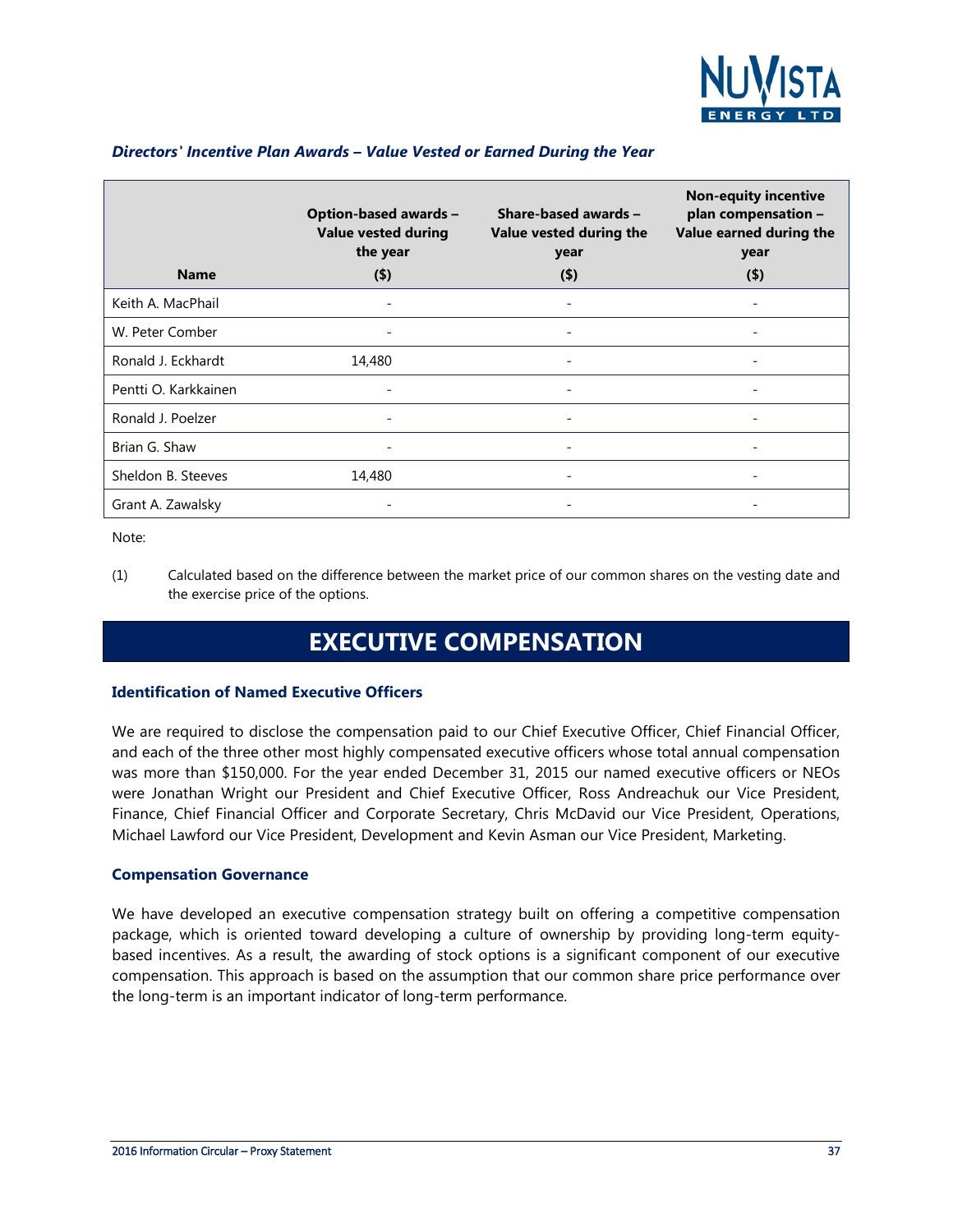

Our compensation philosophy is based on the following fundamental principles:

- Our compensation programs must be aligned with shareholder interests by aligning the goals of executives with maximizing long term shareholder value.
- Our compensation to NEOs must be performance sensitive by linking compensation to our operating and market performance.
- Our compensation programs must be market competitive in terms of value and structure in order to retain existing employees who are performing according to their objectives and to attract new individuals of the highest calibre.

#### *Compensation Risk*

In establishing our executive compensation program our Compensation Committee considers the implication of the risks associated with our compensation program, including:

- The risk of executives taking inappropriate or excessive risks;
- The risk of inappropriate focus on achieving short term goals at the expense of long term return to shareholders;
- The risk of encouraging aggressive accounting practises; and
- The risk of excessive focus on financial returns and operational goals at the expense of regulatory, environmental and health and safety.

While no program can fully mitigate these risks we believe that many of these risks are mitigated by:

- Weighting our long term incentives towards share ownership and vesting our long term incentives over a number of years;
- Establishing uniform incentive programs for all executive officers and employees;
- Avoiding narrowly focused performance goals which may encourage loss of focus on providing long term shareholder return and retaining adequate discretion to insure that Compensation Committee and board retain their business judgment in assessing actual performance;
- Establishing a formal recoupment or "clawback" policy pursuant to which some or all incentive awards made to executives are subject to recoupment in the event or an accounting restatement resulting from misconduct;
- Establishing share ownership guidelines and imposing short selling and restrictions; and
- Establishing a strong "tone at the top" for accounting, regulatory, environmental and health and safety compliance.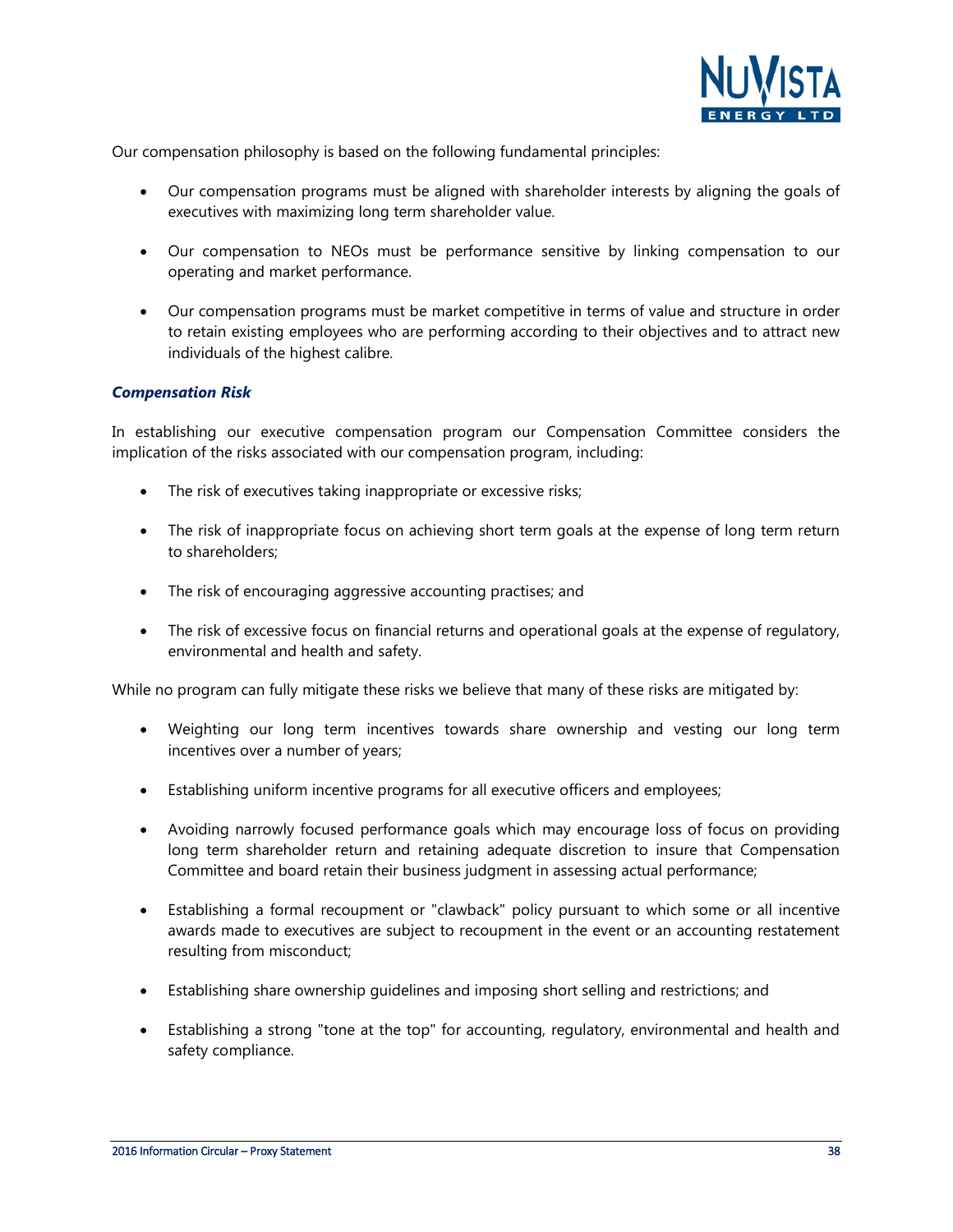

#### *Incentive Plan Design*

The ability of our Compensation Committee to consider factors such as personal contributions to corporate performance and non-financial, non-production or non-reserves based elements of corporate performance allows the Compensation Committee to consider whether executive officers have attempted to bolster short-term results at the expense of our long term success in determining executive compensation. In addition, as the compensation program consists of fixed (base salary) and variable (annual cash variable pay and long term incentive plan grants), the incentive for short-term risk taking is balanced with the incentive to focus on generating long-term sustainable value for shareholders. Stock options and restricted share awards which make up a significant portion of an executive officer's total compensation, generally vest over a period of time, which acts to further mitigate against the potential and inappropriate short-term risk taking. There are no compensation policies and practices that are structured significantly different for any named executive officers. Our Compensation Committee and board of directors will continue to monitor compensation risk assessment practices on an ongoing basis to ensure that our compensation program is appropriately structured.

#### *Clawback Policy*

We have implemented a formal recoupment or "clawback" policy on executive incentive compensation, including, without limitation, variable pay, stock options, restricted awards and restricted stock units, that may be awarded to our Chief Executive Officer and any of our Vice-President's including our named executive officers when (i) any of these executives engages in willful misconduct or fraud which causes or significantly contributes to a restatement of our financial statements due to our material noncompliance with any applicable financial reporting requirement under securities laws, (ii) the executive receives incentive compensation calculated on the achievement of those financial results, and (iii) the incentive compensation received would have been lower had the financial statements been properly reported. The policy provides that when a clawback is triggered, our board may, in its sole discretion and to the extent that it determines it is in our best interests to do so, require the executive to repay the amount of incentive compensation relating to the year(s) subject to the restatement (or received upon exercise or payment of incentive compensation in or following the year(s) subject to the restatement that is in excess of the incentive compensation the executive would have received if the incentive compensation had been computed in accordance with the results as restated, calculated on an after tax basis. In addition, the executive is required to repay any profits realized from the sale of our securities during a 12 month period from the date that the original financial statements that are subsequently restated were filed.

#### *Short Selling Restrictions*

Our directors and officers are not permitted to knowingly sell, directly or indirectly, any of our securities that he or she does not own or has not fully paid for. Directors and officers may not: (i) sell a call option or buy a put option in respect of our common shares or any other of our securities; (ii) enter into any financial instrument or other transaction designed to hedge or offset a decrease in the market value of our common shares; or (iii) enter into any other derivative instruments, agreements, arrangements or understanding (commonly known as equity monetization transactions) the effect of which is to alter, directly or indirectly, the director's or officer's economic interest in our securities, or the director's or officer's economic exposure to us.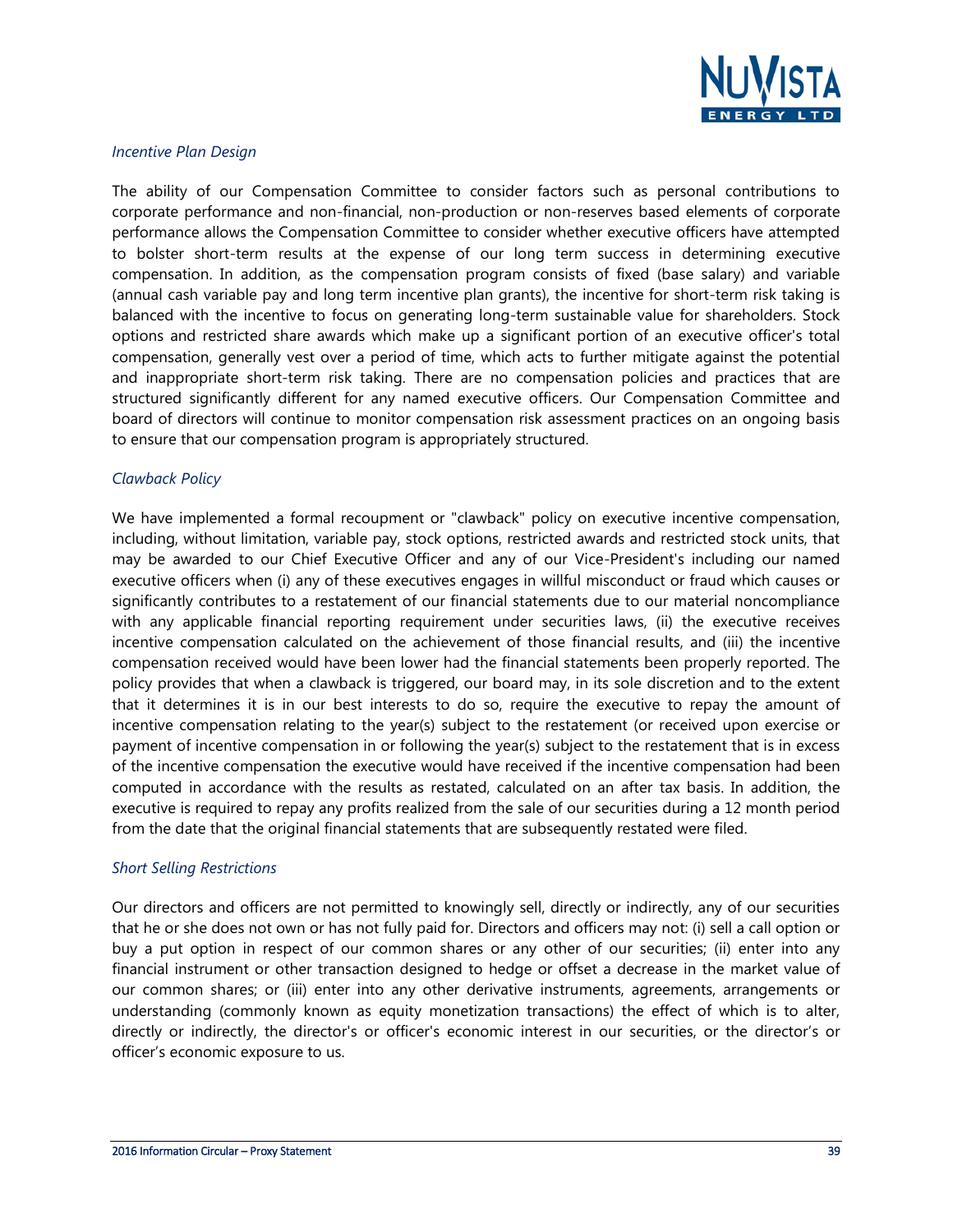

Notwithstanding these prohibitions, solely in connection with the administration of our compensation plans, our directors and officers are permitted to sell through our compensation agent, currently Solium Capital Inc., common shares that are not yet owned by such director or officer provided that he or she holds stock options or other compensation related rights to acquire an equivalent number of our common shares and such director or officer has provided a notice of exercise for such stock options or other compensation rights to our compensation agent in order to facilitate the orderly settlement of such options or rights.

#### *Share Ownership Requirements*

Our executive officers are required to maintain a significant equity investment in us to align their interests with those of our shareholders and mitigate against the likelihood of undue risk taking. Our share ownership guidelines establish minimum share ownership levels for executives based on a multiple of their salary and executive level. See "*Ownership Guidelines*".

#### *Compensation Governance*

The purpose of our Compensation Committee is to assist our board in fulfilling its responsibilities by monitoring our compensation plans and practices and ensuring their congruence with our objectives and goals by assessing and making recommendations regarding compensation, benefits, short and long-term incentive programs and employee retention. The compensation packages awarded to our executives is substantively the same as that provided to the rest of our employees, varying only with respect to the level of compensation provided in order to remain competitive within our industry. This is intended to ensure that the interests of all of our employees are aligned internally, and with the long term interests of our shareholders. Our Compensation Committee is currently composed of three independent directors, Mr. Karkkainen (Chair), Mr. Comber and Mr. MacPhail. As described under "Election of Directors" above each member of our Compensation Committee has direct experience in establishing and operating executive and corporate compensation programs.

Our Chief Executive Officer presents recommendations to the Compensation Committee regarding the total budget for salary adjustments, variable pay and long-term incentives for all non-executive employees. Specific salary, variable pay and long-term incentive recommendations for each of our executive members are presented by our Chief Executive Officer to the Compensation Committee and recommendations are made to our board. The Compensation Committee also makes specific recommendations to our board on our Chief Executive Officer's salary, variable pay and long-term incentive awards. Our board reviews all recommendations of the Compensation Committee before final approval. Any director who is also an officer is excused from the directors' meeting during any discussion of their compensation. Recommendations and approvals regarding executive salary, variable pay and long-term incentive awards are made at the same time to all of our employees.

#### *Performance*

In establishing overall compensation levels, the Compensation Committee uses current levels of compensation as the starting point and adjusts this based on certain factors. Our Compensation Committee reviews an internal scorecard which covers key aspects of our overall corporate performance. These aspects include, but are not limited to, safety (lost time incidents), production per share growth targets, cash flow per share growth targets, reserve growth per share targets as well as finding and developments costs on a per barrel of oil equivalence (boe) basis.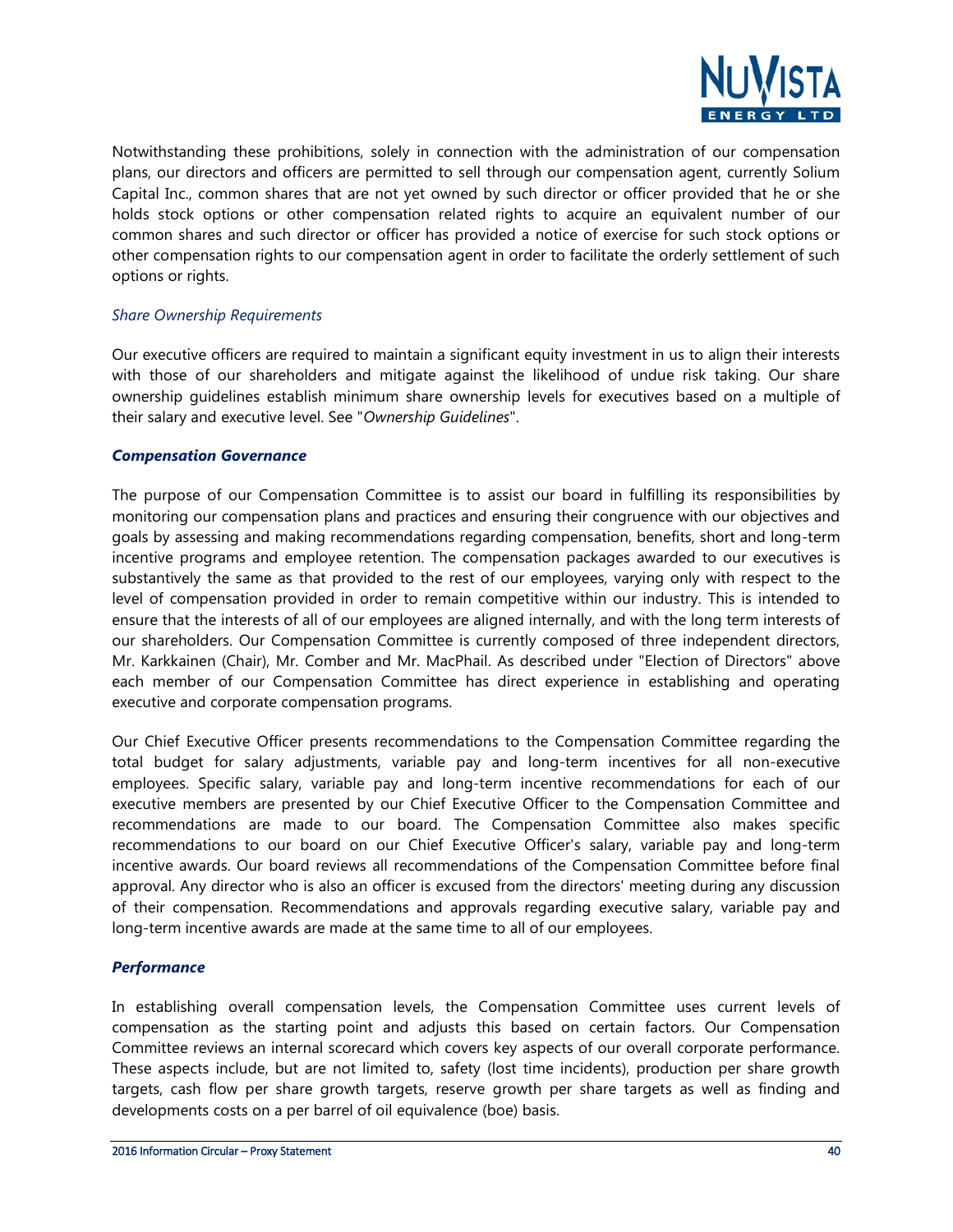

Our Compensation Committee does not apply numerical weightings to any of the individual scorecard categories. Emphasis is placed upon "per share" or "per boe" metrics in preference to absolute numbers, although absolute numbers are also considered versus public guidance to ensure focus upon delivery on our guidance. In addition to the scorecard, the Compensation Committee considers our annual share price performance both on a standalone basis and compared to our peers, the development and execution of our long term business strategies and other subjective elements. The Compensation Committee then assesses the individual performance of our President and Chief Executive Officer and each of our other officers. Our President and Chief Executive Officer assists the Compensation Committee with the performance assessment of the other officers. This assessment considers both performance against the corporate scorecard described above and performance against specific departmental and personal goals. There is no specific weighting between the NEO's performance against the corporate goals and individual goals.

The Committee's evaluation of performance also involves the use of informed judgement and consideration of circumstances such as the macroeconomic environment, other external factors and internal constraints in determining overall performance.

#### *Analysis of Compensation Practices of Competitors*

Aggregate compensation for each NEO is designed to be competitive. In order to assess the market competitiveness of our executive compensation programs and assist the Compensation Committee in its evaluation of compensation, we participate in the annual Mercer Total Compensation Survey for the Petroleum Industry and compare to companies with production rates of between 10,000 and 100,000 barrels of oil equivalent per day. In addition, we review specific compensation data from selected peer companies. For the purpose of compensation comparisons, we select peer oil and gas companies from the Toronto Stock Exchange with market capitalization which range in size from 0.5 to 3.0 times of ours. In 2015, we considered data from for the following 19 publicly traded companies:

Advantage Oil & Gas Ltd. Advantage Oil & Gas Ltd. Bellatrix Exploration Ltd. Pengrowth Energy Corporation Birchcliff Energy Ltd. **Raging River Exploration Inc.** Raging River Exploration Inc. Bonavista Energy Corporation Seven Generations Energy Ltd. Bonterra Energy Corp. Spartan Energy Corp. Cardinal Energy Ltd. Surge Energy Inc Crew Energy Inc. TORC Oil & Gas Ltd. Enerplus Corporation **Energy Corp.** Trilogy Energy Corp. Kelt Exploration Ltd. The Contract of the Whitecap Resources Inc. Northern Blizzard Resources Inc.

The purpose of reviewing the Mercer and peer company data was to:

- Understand the competitiveness of current salary and variable pay levels for each executive position relative to companies of similar size;
- Identify and understand any gaps that may exist between actual compensation levels and market compensation levels; and
- Establish as a basis for developing salary adjustments and short and long term incentive awards.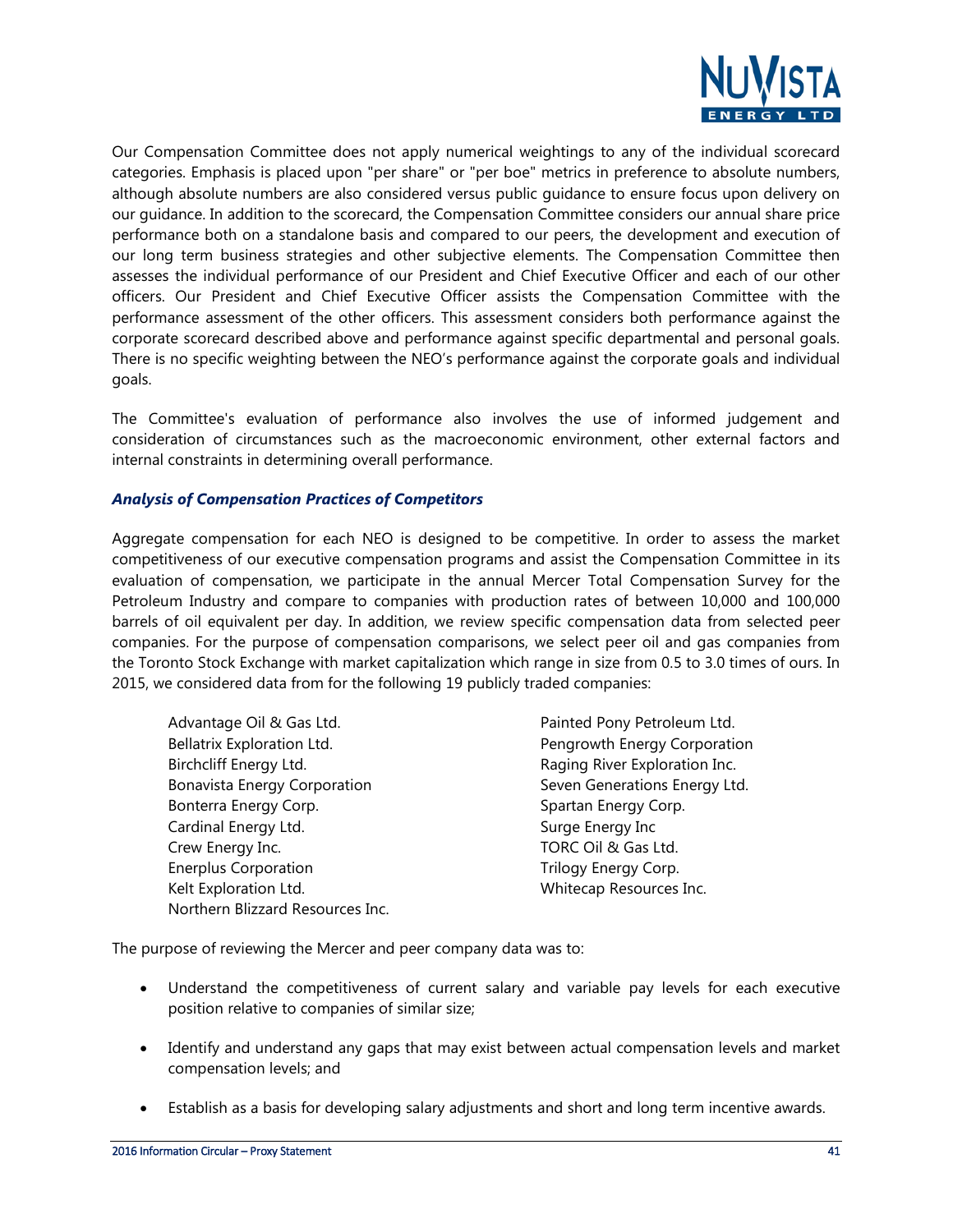

#### *Components of Compensation Plan*

Our current executive compensation consists of essentially four components: (1) base salary; (2) variable pay; (3) long-term incentive compensation; and (4) other benefits, as described below:

|                                    |                                                                              | <b>Not at Risk Compensation</b>                                                                                     |                                                                                                                                        | <b>At Risk Compensation</b>                                                                                                                  |
|------------------------------------|------------------------------------------------------------------------------|---------------------------------------------------------------------------------------------------------------------|----------------------------------------------------------------------------------------------------------------------------------------|----------------------------------------------------------------------------------------------------------------------------------------------|
|                                    | <b>Base Salary</b>                                                           | <b>Other Benefits</b>                                                                                               | <b>Variable Pay</b>                                                                                                                    | <b>Long Term</b><br><b>Incentives</b>                                                                                                        |
| <b>Description</b>                 | Fixed amount of pay<br>for day to day work                                   | Includes health benefits,<br>insurance, Employee<br>Stock Saving Plan and<br>parking                                | Lump sum cash<br>payment for prior<br>calendar year                                                                                    | Long-term incentives<br>are split with 75%<br>from stock options<br>and 25% from<br>restricted share<br>awards (RSAs)                        |
| <b>Purpose</b>                     | Compensates for<br>executive's role,<br>experience and<br>performance        | To assist in NVA share<br>ownership, the health<br>and the well-being of<br>the executives and their<br>families    | To recognize<br>achievement of<br>corporate and<br>individual<br>performance targets                                                   | To align<br>compensation with<br>long term strategy<br>and overall corporate<br>performance                                                  |
| <b>Determination</b>               | Based on peer market<br>data (Mercer),<br>performance and<br>scope of duties | Components are based<br>primarily on industry<br>norms and value<br>determined as a<br>percentage of base<br>salary | Amount of variable<br>pay primarily based<br>on individual<br>performance and<br>achievement of<br>corporate and<br>individual targets | Size of award based<br>on individual<br>performance and<br>achievement of<br>corporate and<br>individual targets                             |
| <b>Timing of</b><br><b>Payment</b> | Bi-monthly                                                                   | Bi-monthly                                                                                                          | Annually                                                                                                                               | Options - vest in<br>thirds over 3 years,<br>expire 2.5 years after<br>vesting<br>$RSA$ - cliff vest two<br>years after grant<br>anniversary |

"At risk" refers to the fact that the payment is not guaranteed. A significant percentage of each of our executive's total compensation is comprised of variable pay and long term incentives which are directly linked to corporate and individual performance. The salary component provides a base of secure compensation necessary to attract and retain executive talent and targets the median of the Mercer data for executives. The "at risk" components, variable pay and long-term incentives are designed to balance short-term performance with our long-term interests and motivate the superior performance of both. The long-term incentive plan also aligns NEOs with shareholders and helps retain executive talent. Our employee stock savings plan further aligns NEOs with shareholders and allows NEOs to accumulate savings for retirement or other purposes. In line with our overall compensation philosophy that promotes ownership among our executives, a higher proportion of our NEO total compensation is at-risk and tied to our long-term performance.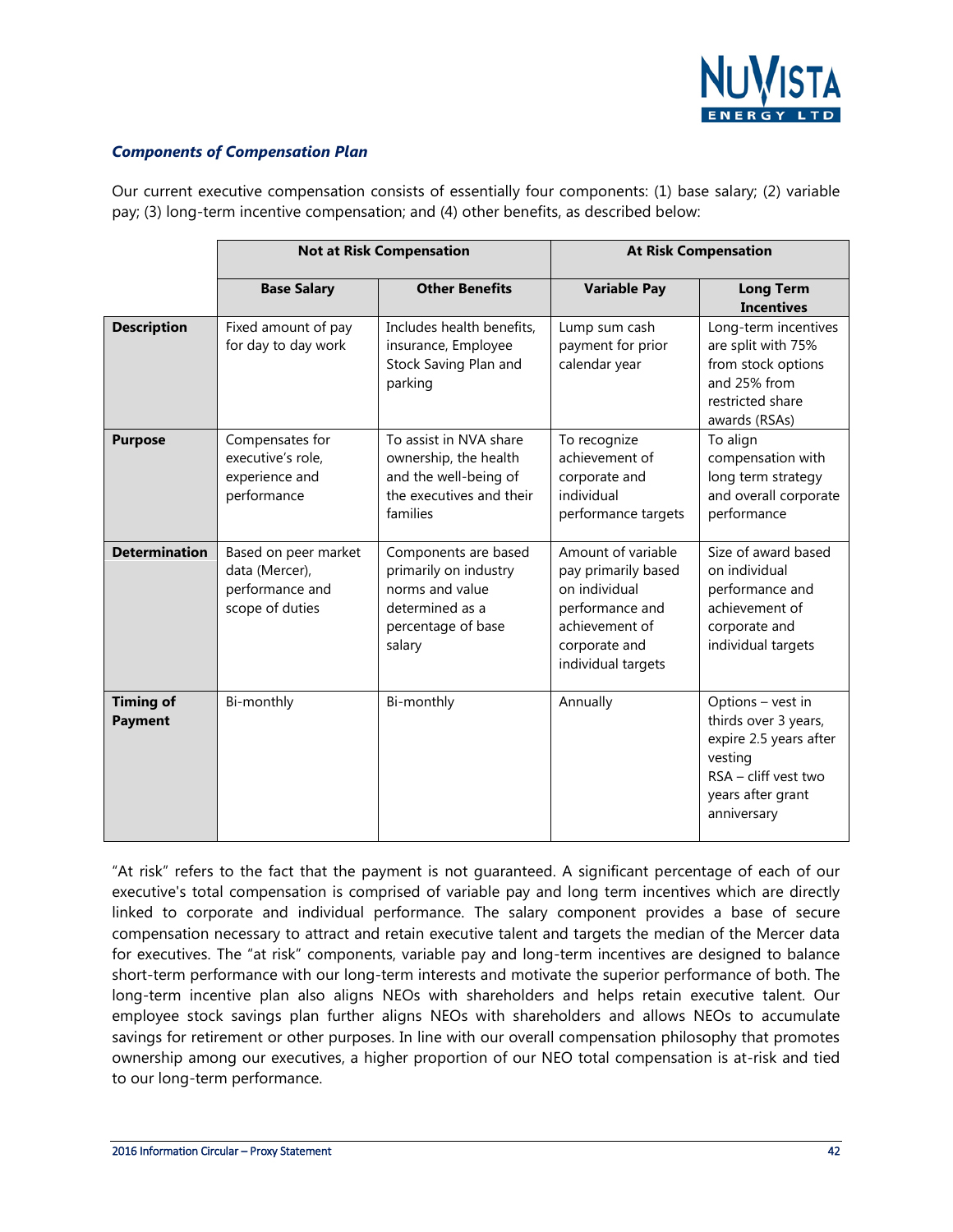



The following chart depicts 2015 at-risk target total direct compensation among our NEOs.

Note:

(1) STIP represents short-term incentives and LTIP represents long-term incentives (long term incentive plan awards).

#### **Summary Compensation of NEOs**

The following table sets forth for the years ended December 31, 2015, December 31, 2014 and December 31, 2013 information concerning the actual compensation paid to our NEOs:

|                                              |      |                          |                                                |                                                      |                                                        | <b>Non-equity incentive</b><br>plan compensation |                                    |                                              |                                              |
|----------------------------------------------|------|--------------------------|------------------------------------------------|------------------------------------------------------|--------------------------------------------------------|--------------------------------------------------|------------------------------------|----------------------------------------------|----------------------------------------------|
| Name and principal<br>position               | Year | <b>Salary</b><br>$($ \$) | Share-<br>based<br>awards<br>(1)(2)<br>$($ \$) | Option-<br>based<br>awards <sup>(3)</sup><br>$($ \$) | Annual<br>incentive<br>plans <sup>(4)</sup><br>$($ \$) | Long-term<br>incentive<br>plans<br>$($ \$)       | <b>Pension</b><br>value<br>$($ \$) | All<br>other<br>compen-<br>sation<br>$($ \$) | <b>Total</b><br>compen-<br>sation<br>$($ \$) |
| Jonathan Wright                              | 2015 | 455,000                  | 137,223                                        | 357,289                                              | 175,000                                                |                                                  |                                    | 52,205                                       | 1,176,717                                    |
| President and Chief                          | 2014 | 455,000                  | 253,634                                        | 609,624                                              | 400,000                                                |                                                  |                                    | 58,225                                       | 1,776,483                                    |
| <b>Executive Officer</b>                     | 2013 | 440,000                  | 191,250                                        | 395,982                                              | 350,000                                                |                                                  | ٠                                  | 48,755                                       | 1,425,987                                    |
| Ross Andreachuk <sup>(5)</sup>               | 2015 | 264,800                  | 83,752                                         | 218,036                                              | 70,000                                                 |                                                  | ۰                                  | 35,346                                       | 672,934                                      |
| Vice President,                              | 2014 | 244,066                  | 105,450                                        | 260,017                                              | 110,000                                                |                                                  | ٠                                  | 29,666                                       | 749,199                                      |
| Finance, Chief                               | 2013 | 224,700                  | 63,564                                         | 131,668                                              | 88,000                                                 |                                                  |                                    | 27,708                                       | 535,640                                      |
| Financial Officer and<br>Corporate Secretary |      |                          |                                                |                                                      |                                                        |                                                  |                                    |                                              |                                              |
| Chris McDavid                                | 2015 | 264,800                  | 83,752                                         | 218,036                                              | 70,000                                                 |                                                  |                                    | 35,018                                       | 672,606                                      |
| Vice President,                              | 2014 | 264,800                  | 120,153                                        | 290,167                                              | 140,000                                                |                                                  | ٠                                  | 31,482                                       | 846,602                                      |
| Operations                                   | 2013 | 252,800                  | 87,700                                         | 181,662                                              | 120,000                                                |                                                  | ٠                                  | 31,956                                       | 674,118                                      |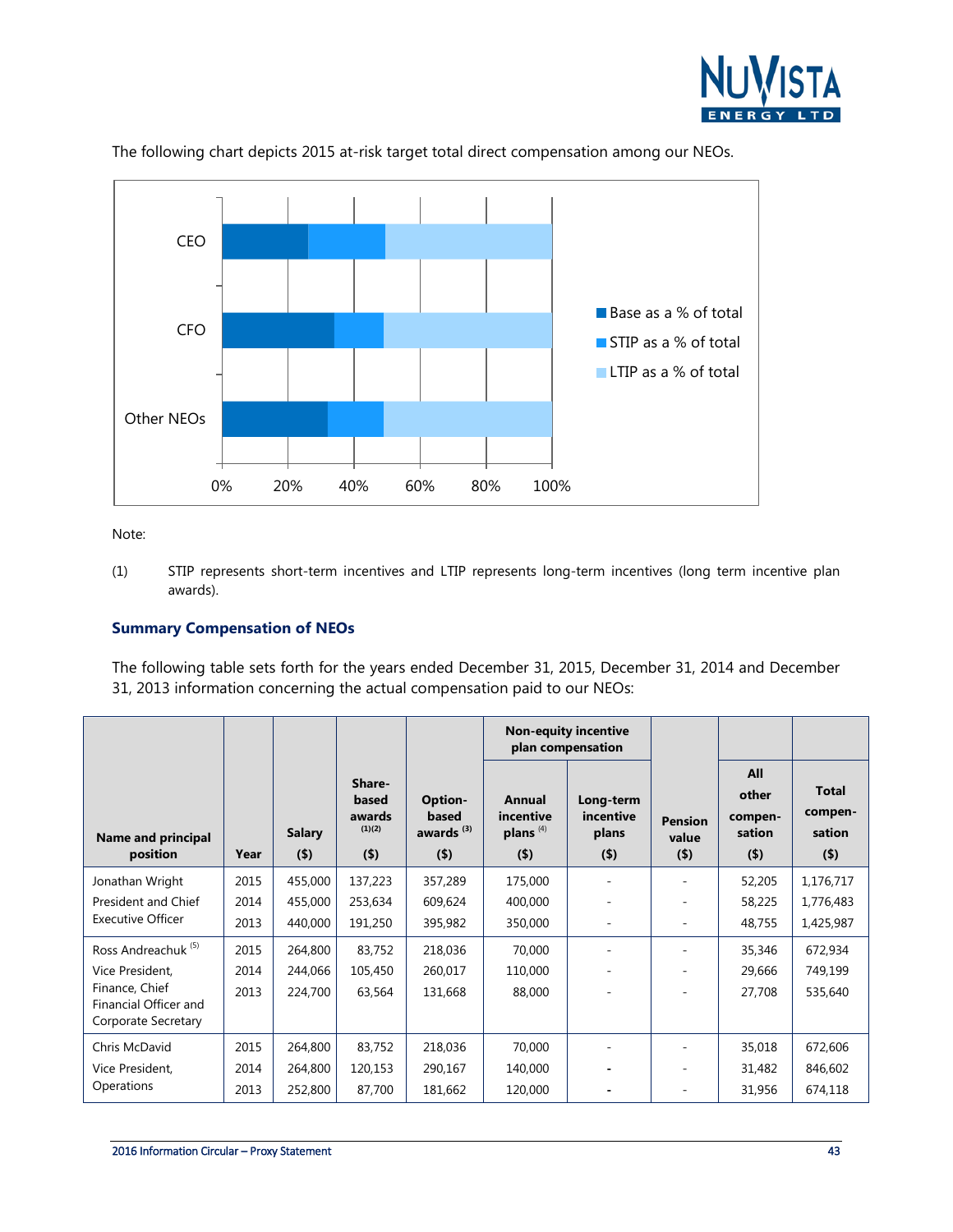

|                                |      |                          |                                                |                                                      |                                                        | <b>Non-equity incentive</b><br>plan compensation |                                    |                                              |                                              |
|--------------------------------|------|--------------------------|------------------------------------------------|------------------------------------------------------|--------------------------------------------------------|--------------------------------------------------|------------------------------------|----------------------------------------------|----------------------------------------------|
| Name and principal<br>position | Year | <b>Salary</b><br>$($ \$) | Share-<br>based<br>awards<br>(1)(2)<br>$($ \$) | Option-<br>based<br>awards <sup>(3)</sup><br>$($ \$) | Annual<br>incentive<br>plans <sup>(4)</sup><br>$($ \$) | Long-term<br>incentive<br>plans<br>$($ \$)       | <b>Pension</b><br>value<br>$($ \$) | All<br>other<br>compen-<br>sation<br>$($ \$) | <b>Total</b><br>compen-<br>sation<br>$($ \$) |
|                                |      |                          |                                                |                                                      |                                                        |                                                  |                                    |                                              |                                              |
| Michael Lawford                | 2015 | 265,200                  | 83,752                                         | 218,036                                              | 70,000                                                 | ۰                                                |                                    | 35,098                                       | 673,086                                      |
| Vice President,                | 2014 | 265,200                  | 123,837                                        | 297,704                                              | 140,000                                                |                                                  |                                    | 31,068                                       | 857,809                                      |
| Development                    | 2013 | 253,200                  | 87,700                                         | 181,662                                              | 120,000                                                |                                                  |                                    | 30,920                                       | 673,482                                      |
| Kevin Asman                    | 2015 | 231,500                  | 68,941                                         | 179,963                                              | 58,000                                                 |                                                  |                                    | 32,110                                       | 571,390                                      |
| Vice President.                | 2014 | 231,500                  | 107,212                                        | 257,151                                              | 115,000                                                |                                                  |                                    | 37,835                                       | 748,677                                      |
| Marketing                      | 2013 | 219,000                  | 76,500                                         | 158,393                                              | 100,000                                                |                                                  |                                    | 27,695                                       | 581,088                                      |

Notes:

(1) Includes restricted share awards and restricted stock units granted to our NEOs.

- (2) Based on the grant date fair value of the applicable awards on the date of the grant. These amounts are not necessarily reflective of actual amounts that may be realized on exercise. See "*Outstanding Share-Based Awards and Option-based Awards*" which reflect the value at December 31, 2015 and "*Performance Graph – Incentive Plan Awards – Value at Time of Grant versus Value Vested or Earned*".
- (3) Based on the grant date fair value of the applicable options on the date of grant. The fair value of each option granted is determined on the date of grant using the Black-Scholes option pricing model. During 2015, in the pricing model, the average risk free interest rate was 1.5%; volatility of 40%; an average expected life of 4.5 years; an estimated forfeiture rate of 10%; and dividends of \$nil per share**.** These amounts are not necessarily reflective of actual amounts that may be realized on exercise. See "*Outstanding Share-Based Awards and Option-based Awards*" which reflect the value at December 31, 2015 and "*Performance Graph – Incentive Plan Awards – Value at Time of Grant versus Value Vested or Earned*".
- (4) This represents annual cash variable payments to our NEOs.
- (5) Mr. Andreachuk was appointed as our Vice-President, Finance, Chief Financial Officer and Corporate Secretary effective September 1, 2014.

#### *Base Salary*

In setting base salaries, our Compensation Committee reviews executive compensation of comparable organizations in the oil and gas industry. Salaries of senior executive officers reflect market conditions and levels of responsibility and are determined utilizing salary survey information from our peer group. Our policy is that salaries for our NEOs shall be targeted at the median of salaries paid among our peers.

Typically, salary increases are determined for all employees, including executives in December of each year. The determination of 2015 executive salary increases was made in December, 2014 and implemented effective January 1, 2015. In light of the macro-environment and significantly lower commodity prices, base salaries for all NEOs in 2015 were frozen other than one increase due to an internal promotion.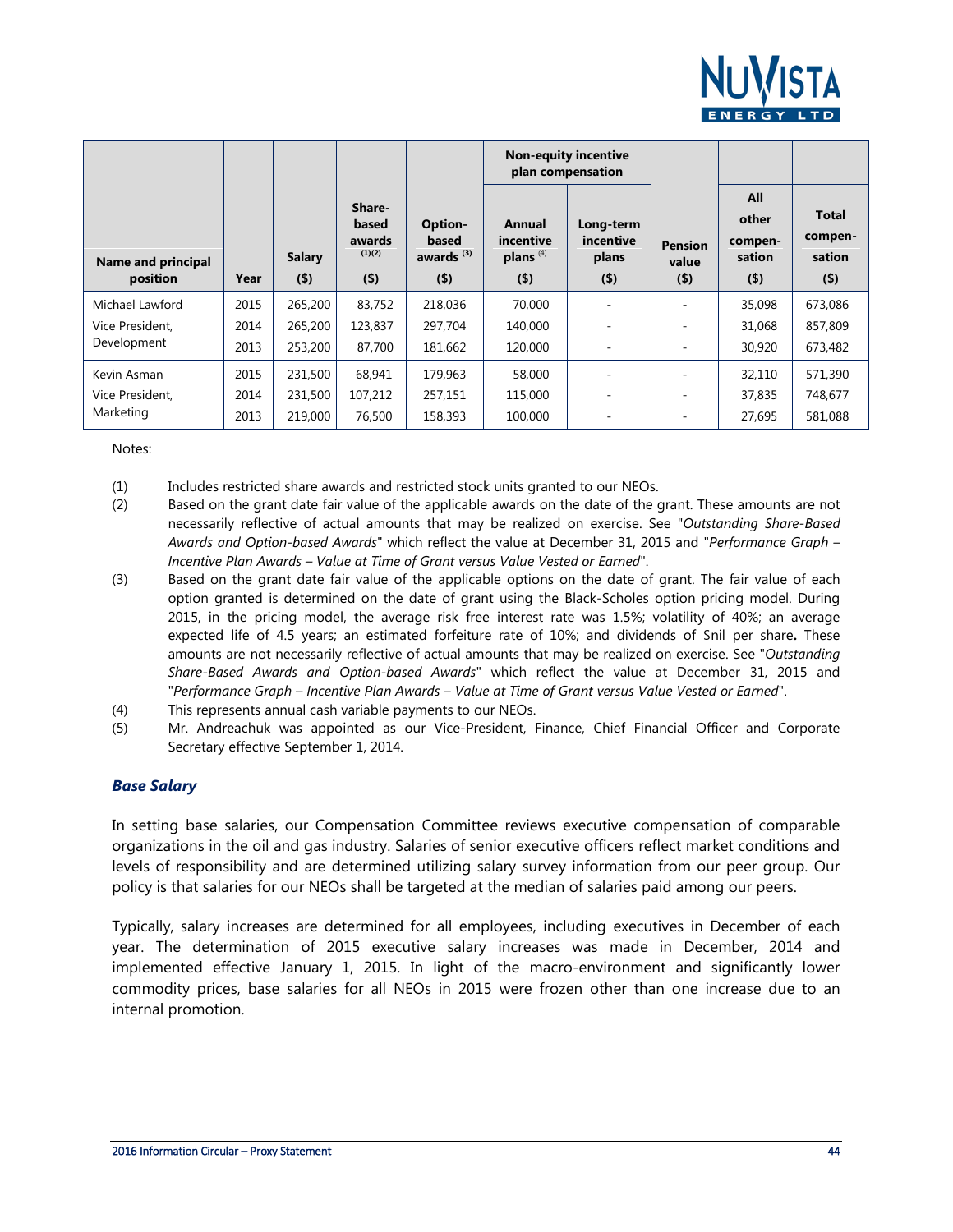

#### *Variable Pay*

Our Compensation Committee recommends to the board an annual variable pay amount for all employees and specific variable pay amounts for officers (including NEOs). The total amount of the annual variable pay pool is approved by our board and is based on our performance, current market conditions and other factors considered relevant by our board. Based on these factors and highly driven by the challenging market conditions, our board approved an overall 2015 company variable pay pool amount of 14.8% of 2015 annual salaries paid or \$1.6 million. This amount is well below the long term intended average.

Variable pay is intended to reward performance by our executive officers in the achievement of our strategic goals and objectives and are consistent with our compensation philosophy where a significant component of executive compensation is variable. Our variable pay targets for our NEOs, excluding our CEO, range between zero and 80% of base salary. Our variable pay target for our CEO ranges between zero and 133% of base salary. Both the CEO and other NEO targets are adjusted for corporate and individual performance.

Variable pay for each of our officers are performance based, and determined on both targeted individual and corporate performance-based measures which include safety performance, production, capital spending, operating costs, finding and development costs and general and administrative expenses. Emphasis is placed upon "per share" or "per boe" metrics in preference to absolute numbers, although absolute numbers are also considered versus public guidance to ensure focus upon delivery on our guidance. The Compensation Committee also considers the development and execution of our business strategy and other subjective elements. In addition to the scorecard, the Compensation Committee considers our annual share price performance both on a standalone basis and compared to our peers, the development and execution of our business strategies and other subjective elements.

The final determination of the annual variable pay amount is not based on a prescriptive formula or weighting as our board and the Compensation Committee are of the view that this may lead to unintended consequences and potentially foster "single minded" behaviors to the overall detriment of sustainable performance.

The success of each NEO in achieving their individual goals and objectives is also considered when determining variable pay amounts.

#### **Long-term Incentive Plans**

Our long-term incentive plans currently consist of our stock option plan, restricted share award plan, restricted stock unit plan, employee stock savings plan and directors' deferred share unit plan. Our longterm incentive plans are designed to align the interests of our employees with shareholders by linking a component of compensation to the long-term performance of our common shares. We are phasing out our restricted stock unit plan and did not make any grants under the plan in 2015. In 2016, we implemented a directors' deferred share unit plan which will be the only form of long-term incentive for our non-management directors.

Stock options and restricted share awards are granted to officers, employees and other service providers generally upon commencement of service based on the level of responsibility with us. Our current policy is that additional grants are generally made on a semi-annual basis.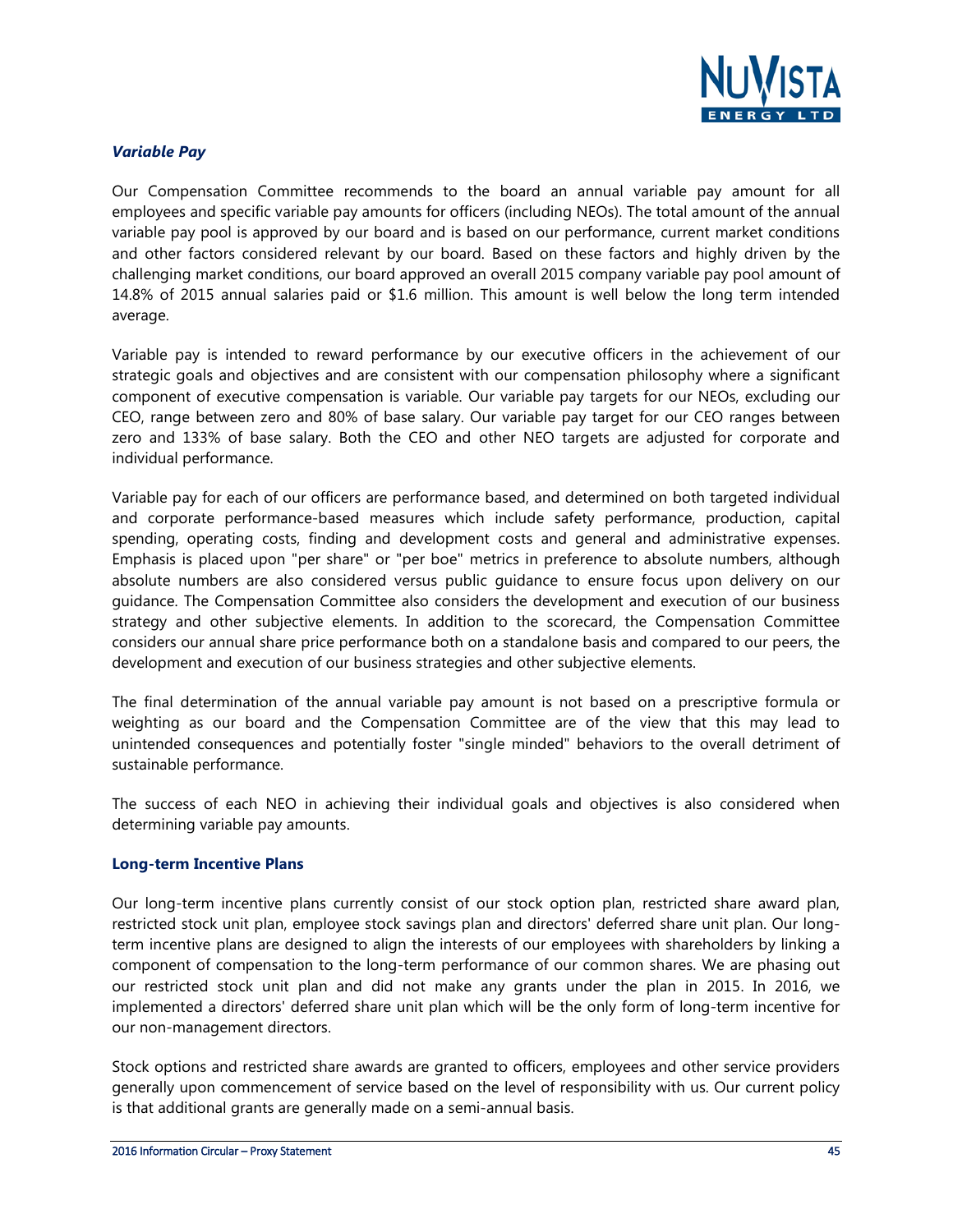

Our Compensation Committee is responsible for determining the allocation of long-term incentive grants between stock options and restricted share awards. The percentage of stock options received relative to restricted share awards increases with greater levels of responsibility. Our long-term incentive targets for our NEOs, excluding our CEO, range between 50% and 175% of base salary. Our long-term incentive target for our CEO ranges between 50% and 200% of base salary. Both the CEO and other NEO targets are adjusted for corporate and individual performance.

We granted 268,036 restricted share awards and 1,562,655 stock options to our officers, employees and other service providers during 2015, of which 89,027 restricted share awards and 655,000 stock options were granted to officers. No restricted awards or stock options were granted to our non-management directors in 2015 and no deferred share units have been granted to date under the deferred share unit plan.

| <b>Name</b>     | <b>Number of Stock Options</b><br>Granted | <b>Number of Restricted Share</b><br><b>Awards Granted</b> |
|-----------------|-------------------------------------------|------------------------------------------------------------|
| Jonathan Wright | 172,000                                   | 23,392                                                     |
| Ross Andreachuk | 105,000                                   | 14,282                                                     |
| Chris McDavid   | 105,000                                   | 14,282                                                     |
| Michael Lawford | 105,000                                   | 14,282                                                     |
| Kevin Asman     | 86,000                                    | 11,665                                                     |

The following table details the restricted share awards and stock options granted to each of our NEOs during 2015.

The following is a summary of the terms of our long-term incentive plans.

#### *Stock Option Plan*

The principal purposes of stock option plan are: (i) to retain and attract qualified directors, officers, employees and other service providers that we require; (ii) to promote a proprietary interest in us by such persons and to encourage such persons to remain in our employ or service and put forth maximum efforts for the success of our business; and (iii) to focus management on operating and financial performance and long-term total shareholder return.

Incentive-based compensation such as our stock option plan is an integral component of our compensation. The attraction and retention of qualified employees has been identified as one of the key risks to our long-term strategic growth plan. Our stock option plan is intended to maintain our competitiveness within the Canadian oil and gas industry to facilitate the achievement of our long-term goals. In addition, this incentive-based compensation is intended to directly link a component of compensation to the performance of our common shares.

Our stock option plan is administered by our board and our board has the authority to appoint a committee of the board to administer the stock option plan. In addition, our board may delegate to one or more of its members, to our President and Chief Executive Officer or to one or more agents such administrative duties as it may deem advisable, and the board or any person to whom it has delegated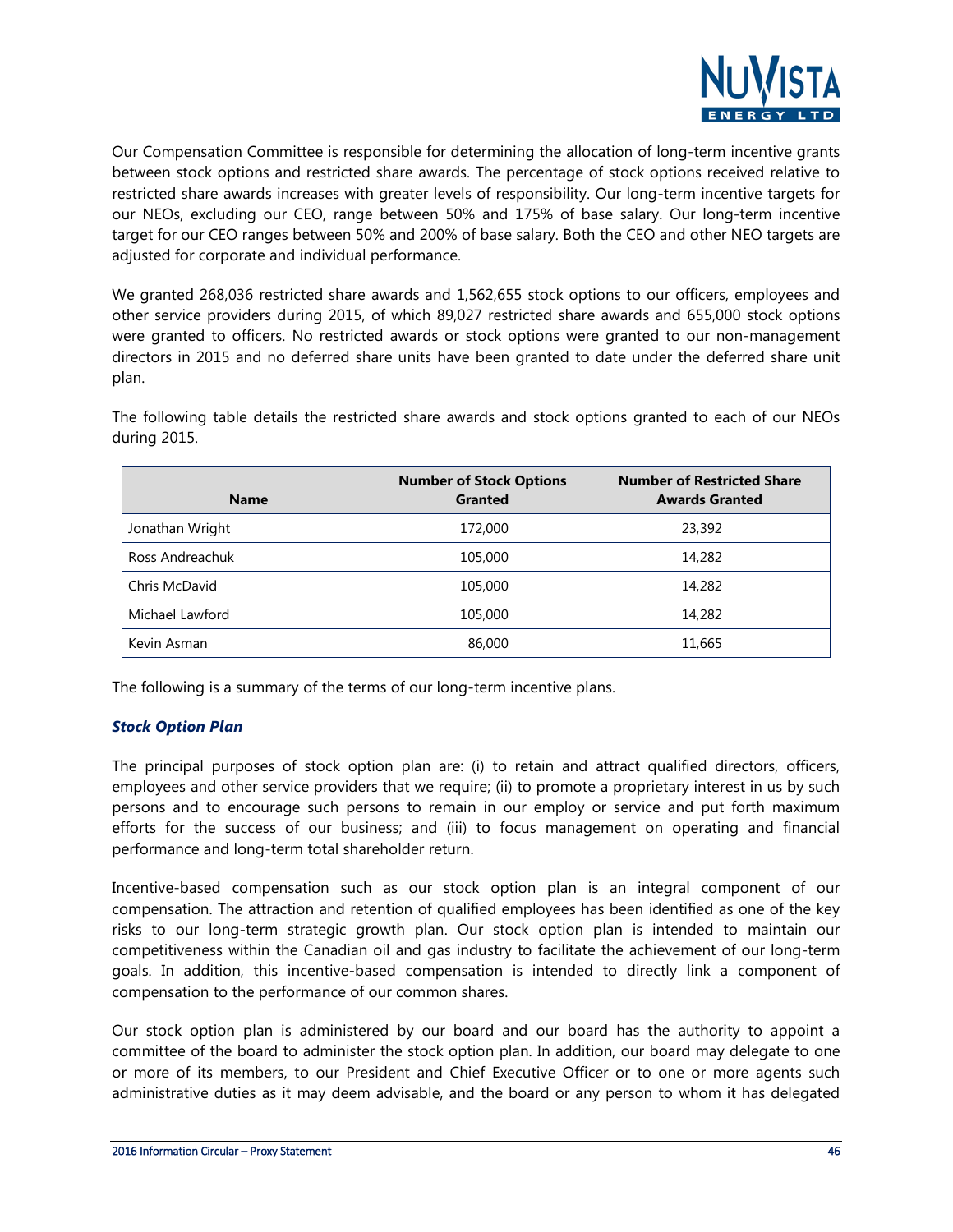

duties as aforesaid may employ one or more persons to render advice with respect to any responsibility the board or such person may have under the stock option plan.

Under the terms of stock option plan, any of our directors, officers, employees and other service providers may be granted stock options. In determining the persons to whom stock options may be granted and the number of common shares to be granted, our board may take into account such factors as it shall determine in its sole discretion.

The exercise price of any stock option granted pursuant to the stock option plan must be fixed by our board when the stock option is granted, provided that such price shall not be less than the "market price" of our common shares on the date of the grant. "Market Price", on any date, is defined in the stock option plan, as the volume weighted average trading price of our common shares on the Toronto Stock Exchange for the five trading days prior to the date of grant (or, if our common shares are not then listed and posted for trading on the Toronto Stock Exchange, such price as is required by such stock exchange in Canada on which our common shares are listed and posted for trading as may be selected for such purpose by our board) and provided that in the event that our common shares are not listed and posted for trading on any stock exchange in Canada, the exercise price shall be determined by the board in its sole discretion. Notwithstanding the foregoing, in certain circumstances, such as when a stock option is offered to an individual as an inducement to secure employment, the exercise price may be otherwise determined, but only with the prior consent of all stock exchanges on which our common shares are at that time listed.

Our stock option plan currently provides that the maximum number of common shares reserved for issuance from time to time pursuant to outstanding stock options granted and outstanding under the current stock option plan may not exceed 5,000,000 common shares. We are seeking shareholder approval at this meeting to increase this maximum to 8,900,000 common shares. See "*Matters to be Acted Upon at the Meeting – Matters Respecting our Stock Option Plan*".

The aggregate number of common shares issuable pursuant to the stock option plan to any single holder of stock option plan may not exceed 5% of our outstanding common shares. In addition, in accordance with the rules of the Toronto Stock Exchange, the number of common shares issued to insiders within one year pursuant to the stock option plan, and issuable to insiders at any time, under the stock option plan or when combined with all of our other security based compensation arrangements, may not exceed 10% of our outstanding common shares. In determining the number of common shares issuable within one year for this purpose, the number of common shares will be determined on the basis of the number of common shares that are outstanding immediately prior to the common share issuance, excluding any common shares issued pursuant to share compensation arrangements over the preceding one-year period.

The number of common shares issuable pursuant to the stock option plan to all non-management directors is limited to a maximum of 0.25% of our outstanding common shares and the value of stock options granted to any one non-management directors during a calendar year, as calculated on grant date, shall not exceed \$100,000. If approved at this meeting, our deferred share unit plan is expected to be our only form of long-term incentive for our non-management directors going forward. See "*Matters to be Acted Upon at the Meeting – Matters Respecting our Directors Deferred Share Unit Plan*".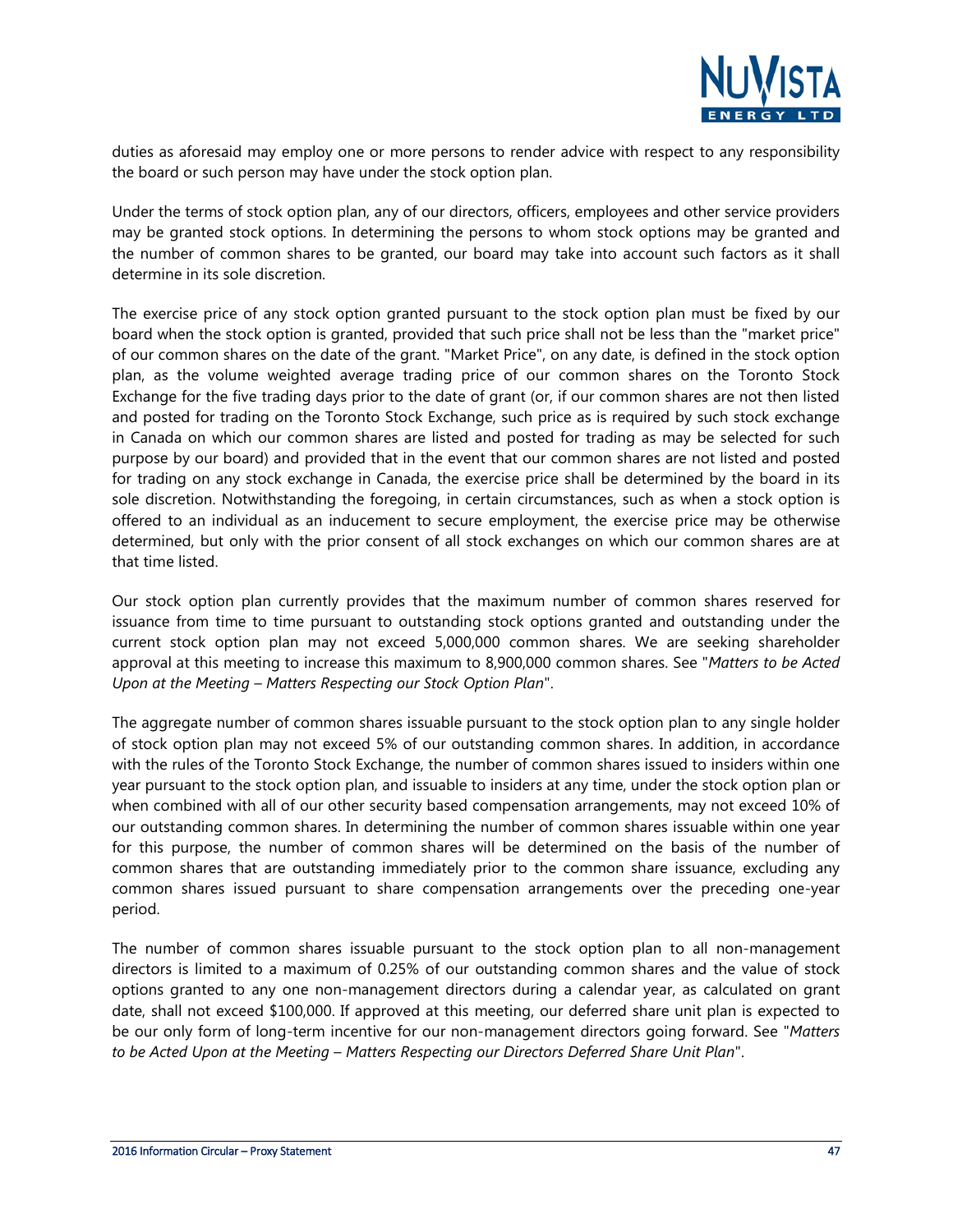

Our plan provides that if any stock option granted under the stock option plan expires, terminates or is cancelled for any reason without the common shares issuable thereunder having been issued in full, such unissued common shares shall be available for the purposes of the granting of further stock options under the plan. In 2016, we amended our plan to make it clear that common shares issued upon exercise of stock options would not be made available for the purposes of the granting of further stock options under the plan.

Our board has the sole discretion to determine the time during which stock options will vest and the method of vesting, or that no vesting restriction shall exist either before or after the date of grant.

All stock options granted pursuant to the stock option plan will expire on a date determined by our board at the time of the grant provided that no stock option may be exercised beyond six years from the time of the grant. Any stock options which have not been exercised by the applicable expiry date will expire and become null and void.

If the expiry date of any stock option falls within any blackout period imposed by our board, then the expiry date of such stock options will be extended to the date that is ten business days, following the end of such blackout period and if that date is not a business day, such date will be further extended by that number of days required such that the period ends on a business day. Unless approved by the board, no stock options may be exercised by a holder of stock options during a blackout period.

Holders of stock options may exercise stock options from time to time by delivering a written notice of exercise specifying the number of common shares with respect to which the stock option is being exercised and accompanied by payment in full of the exercise price of the common shares then being purchased. In addition, holders of stock options have the right (the "**Put Right**") to request that we purchase each of their vested stock options for a price equal to the difference, if positive, between the market price of our common shares on the day prior to date of notice of exercise of the Put Right and the exercise price of the option. We have the discretion to not accept any exercise of the Put Right. In addition, each holder of stock options that exercises the Put Right may purchase common shares from treasury with the proceeds of the exercise of the Put Right at the market price of our common shares. In certain circumstances as set forth in the stock option plan, a holder of stock options that exercises the Put Right may purchase common shares from us, which may, at our election, be issued on a flow-through basis under the *Income Tax Act* (Canada). The maximum number of common shares available under the Put Right is currently set at 700,000 common shares. To date, we have not issued any common shares pursuant to the exercise of this Put Right.

Our stock option plan does not contain any provisions for financial assistance by us in respect of any stock options granted thereunder.

In the event of a "change of control" of us, the expiry date(s) applicable to all stock options will be accelerated to the effective date of the change of control. Under the stock option plan, a "change of control" means:

(a) a successful "take-over bid" as defined in Multilateral Instrument 62-104 or any replacement or successor provisions ("MI 62-104"), which is not exempt from the take-over bid requirements of MI 62-104, pursuant to which the "offeror" as a result of such take-over bid, beneficially owns, directly or indirectly, in excess of 50% of our outstanding common shares;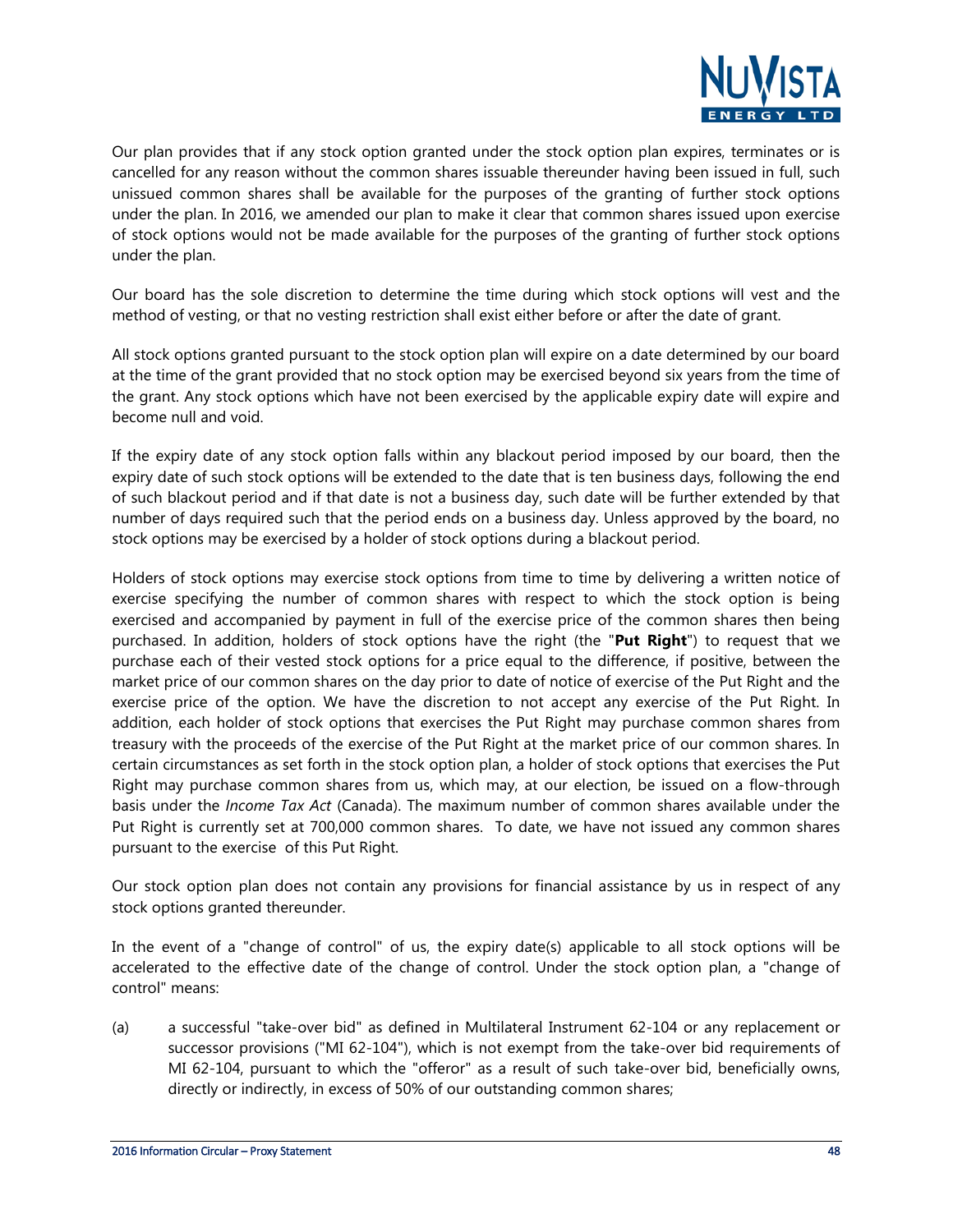

- (b) the issuance to or acquisition by any person, or group of persons acting in concert, of directly, or indirectly, including through an arrangement, merger or other form of reorganization of us, of our common shares which in the aggregate total 50% or more of the then issued and outstanding common shares;
- (c) the winding up or termination of us or the sale, lease or transfer of all or substantially all of our directly or indirectly held assets to any other person or persons (other than pursuant to an internal reorganization or in circumstances where our business is continued,

provided that notwithstanding the application of any of the foregoing, a "change of control" shall be deemed to not have occurred:

- (d) pursuant to an arrangement, merger or other form of reorganization of us where the holders of our outstanding voting securities or interests immediately prior to the completion of the reorganization will hold more than 50% of the outstanding voting securities or interests of the continuing entity upon completion of the reorganization; or
- (e) if a majority of our board determines that in substance an arrangement, merger or reorganization has not occurred or the circumstances are such that a change of control should be deemed to not have occurred and any such determination shall be binding and conclusive for all purposes of the stock option plan.

The stock option plan contains anti-dilution provisions which allow our board to make such adjustments to the plan, to any stock option as our board of directors may, in its sole discretion, consider appropriate in the circumstances to prevent dilution or enlargement of the rights granted to employees thereunder.

In 2016, we amended our plan to give effect to changes in our retirement policies. Our plan currently provides that, unless otherwise determined by our board or unless otherwise provided in an option agreement pertaining to a particular award or any written employment or consulting agreement, the following provisions shall apply in the event that a holder ceases to be a director, officer, employee or other service provider:

- (a) *Involuntary Termination for Cause* Upon the termination of a holder for cause, all stock options held by such person on the cessation date (whether vested or not) shall immediately terminate and become null and void and all rights to receive common shares thereunder shall be forfeited effective on the cessation date.
- (b) *Termination Upon Retirement or Death* Upon the retirement or death of a holder, the holder or the holder's personal representative, as applicable, may, within six months from the cessation date and prior to the expiry date, exercise stock options which are vested within such period, after which time any remaining stock options held by such person (whether vested or not) shall terminate and become null and void and all rights to receive common shares thereunder shall be forfeited. Retirement is defined as either the voluntary termination at or after the age of 55 with the approval of our President and CEO or the voluntary termination of employment on or after the age of 65.
- (c) *Other Termination* If a holder ceases to be a director, officer, employee or other service provider for any reason whatsoever, other than the termination for cause, or the death or retirement of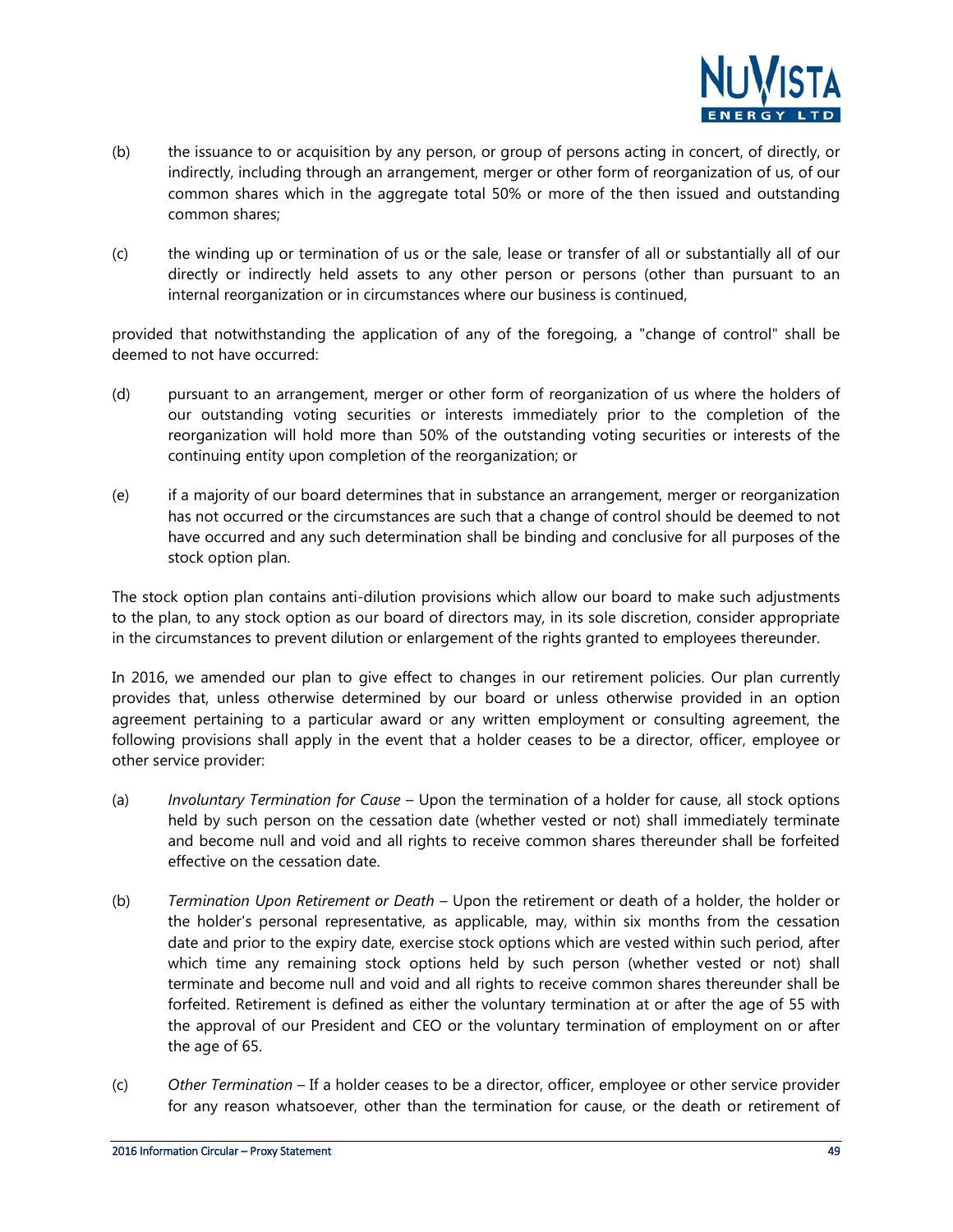

such holder: (i) all stock options held by the holder which have vested as of the cessation date shall be forfeited effective on the earlier of: (a) the expiry date; and (b) the date that is 30 days from the cessation date; and (ii) all stock options held by the holder which have not vested as of the cessation date shall immediately terminate and become null and void and all rights to receive common shares thereunder shall be forfeited.

Except in the case of death, the right to receive common shares pursuant to a stock option may only be exercised by a holder personally. Except as otherwise provided in the stock option plan, no assignment, sale, transfer, pledge or charge of a stock option, whether voluntary, involuntary, by operation of law or otherwise, vests any interest or right in such stock option whatsoever in any assignee or transferee and, immediately upon any assignment, sale, transfer, pledge or charge or attempt to assign, sell, transfer, pledge or charge, such stock option shall terminate and be of no further force or effect.

Our stock option plan and any stock options granted pursuant thereto may, subject to any required approval of the Toronto Stock Exchange, be amended, modified or terminated without the approval of our shareholders. Notwithstanding the foregoing, the stock option plan or any stock options may not be amended without shareholder approval to:

- (a) make any amendment to the stock option plan to increase the number of common shares issuable on exercise of outstanding stock options above the plan limit;
- (b) extend the expiry date of any outstanding stock options;
- (c) make any reduction in the exercise price of a stock option or permit a reduction in the exercise price of a stock option by the cancellation and immediate re-issue of stock options or other entitlements;
- (d) change participants eligible to receive stock options under the plan to permit the introduction or re-introduction of non-employee directors on a discretionary basis;
- (e) make any amendment to the stock option plan that would permit a holder to transfer or assign stock options to a new beneficial holder other than in the case of death of the holder;
- (f) any amendment to increase the number of common shares that may be issued to a single holder above the restriction contained in the stock option plan;
- (g) any amendment to the limit on non-employee directors;
- (h) any amendment to increase the number of common shares that may be issued to an; or
- (i) an amendment to amend the amending provision of the stock option plan.

In addition, no amendment to the stock option plan or stock options granted pursuant to the stock option plan may be made without the consent of the holder, if it adversely alters or impairs any stock option previously granted to such holder under the stock option plan.

At December 31, 2015, we had 6,213,614 stock options outstanding, 4,030,670 of which were granted under our current plan and 2,016,277 of which were granted under a prior plan that expired in 2013. In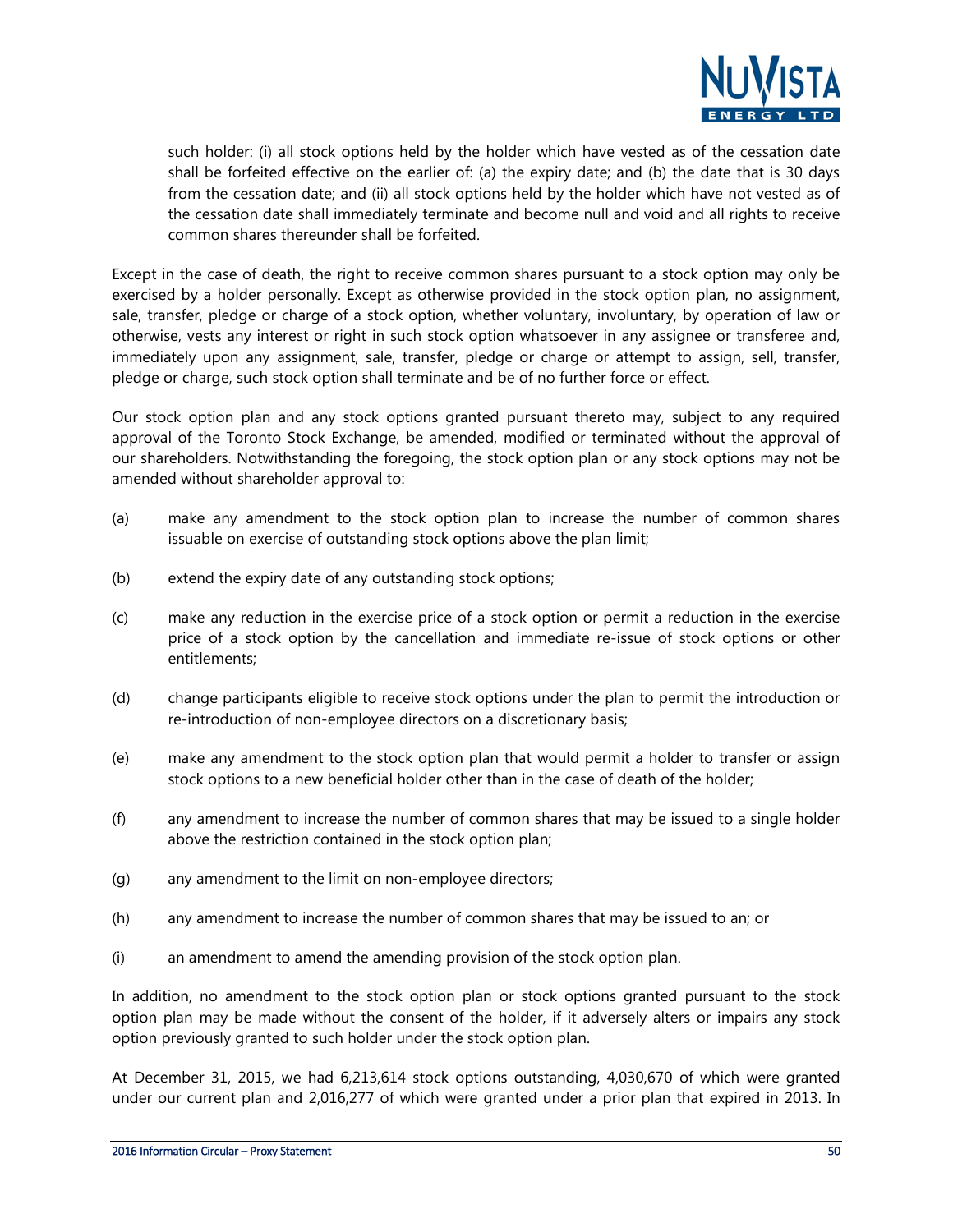

2015 we granted a total of 1,608,305 stock options to employees of NuVista. All stock option grants vest over a three year period, with a vesting of one third of the grants at each anniversary date.

A copy of our amended stock option plan will be filed on our profile on the SEDAR website at *www.sedar.com* on or about April 4, 2016 under the category "Other Securityholder Documents".

#### *Restricted Share Award Plan*

Our long-term incentive plans are designed to align the interests of our employees with shareholders by linking a component of compensation to the long-term performance of our common shares. Our restricted share award plan was put in place to provide the flexibility to grant restricted share awards in lieu of restricted stock units. The restricted share award program allows grantees the opportunity to retain some or all of the underlying shares rather than simply receive a cash payout as provided under the restricted stock unit plan. Restricted share awards also allow us to conserve cash for the operation of our business.

Our restricted share award plan is administered by our board, provided that our board shall have the authority to appoint a committee of the board to administer the plan. In the event that the board appoints a committee of the board to administer the plan, all references in the plan to our board will be deemed to be references to such other committee.

Our board has the full power and sole responsibility to interpret the provisions of the plan, to administer the plan and to exercise all the powers and authorities either specifically granted to it under the plan or necessary or advisable in the administration of the plan.

The number of common shares reserved for issuance from time to time pursuant to outstanding restricted share awards granted and outstanding under the plan is currently limited to 1,650,000 common shares.

If any restricted share awards granted under the plan expire, terminate or are cancelled for any reason without the common shares issued thereunder having been issued in full, any unissued common shares to which such restricted share awards relate shall be awardable for the purposes of granting of further restricted share awards under the plan. Non-management directors are not eligible to participate in the plan.

Restricted share awards may be granted under the plan to our officers, employees, consultants and other service providers and any of our controlled entities such as a subsidiary, partnership or trust provided that the aggregate number of restricted share awards granted to any single holder shall not exceed 1% of our issued and outstanding common shares (including common shares issuable upon exchange or conversion of any of our fully paid securities or those of our controlled entities that are exchangeable or convertible into common shares). In accordance with the rules of the Toronto Stock Exchange, the number of common shares issued to insiders within one year pursuant to the plan, and issuable to insiders at any time, under the plan or when combined with all of our other security based compensation arrangements, shall not exceed 10% of our issued and outstanding shares (including common shares issuable upon exchange or conversion of any of our fully paid securities or those of our controlled entities that are exchangeable or convertible into common shares).

Vesting arrangements are within the discretion of our board, and our Chief Executive Officer, in certain circumstances, although each restricted share award will typically vest on the second anniversary of the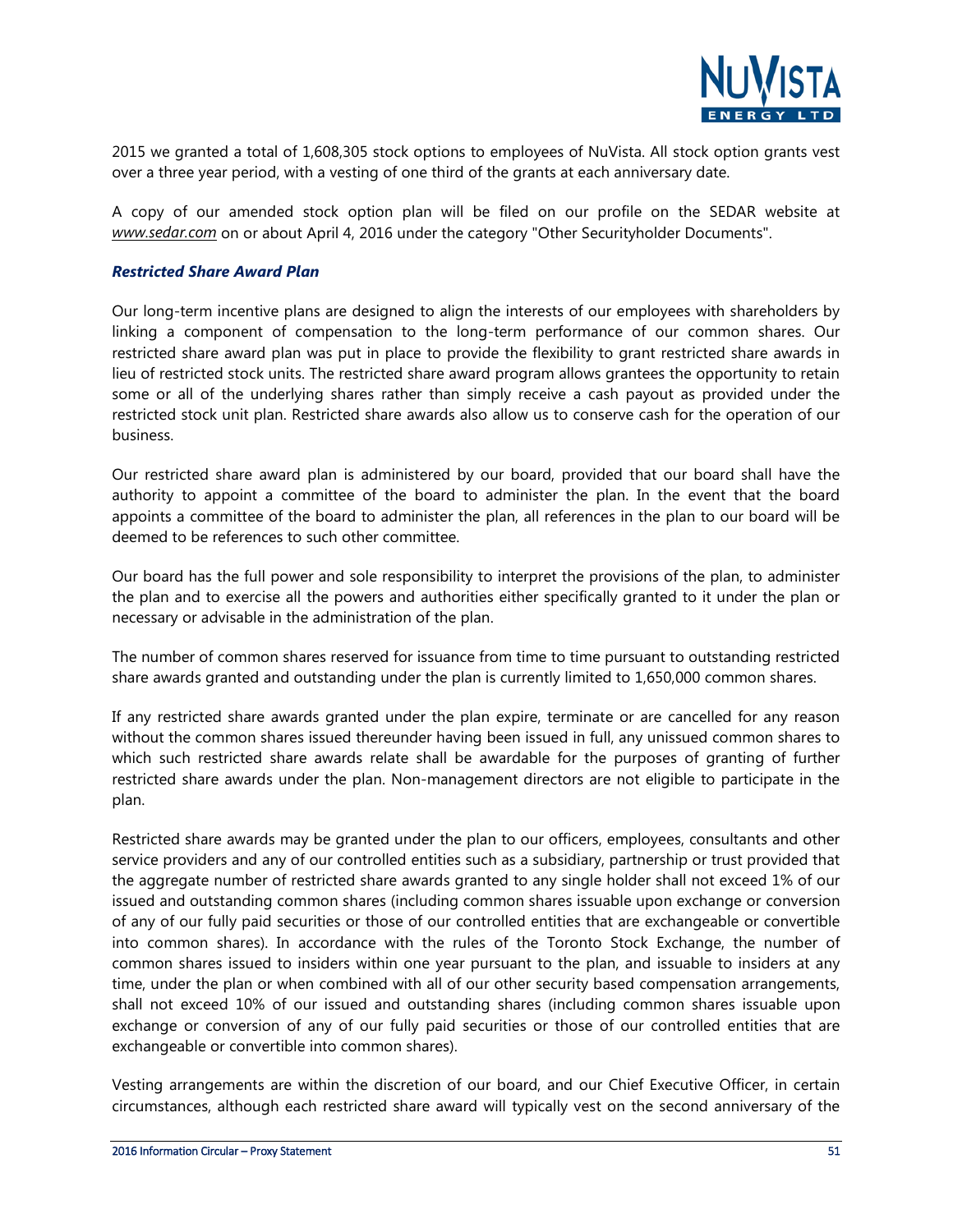

grant date. In the event of a change of control (as defined in the plan), all outstanding restricted share awards will fully vest on the date that the change of control is completed. The expiry date of restricted share awards issued pursuant to the plan will typically be the next business day following the applicable vesting date(s) unless otherwise determined by our board or our Chief Executive Officer, in certain circumstances, provided however that in the event of a blackout period imposed upon a grantee, the expiry date will be extended to the date which is ten business days from the date that the blackout period ends and any expiry date that falls on a non-business day will be extended to the next business day.

Restricted share awards will be settled through the issuance of common shares from treasury or acquired by us on the Toronto Stock Exchange, or a combination thereof, at our discretion. In addition, in certain circumstances, a holder may request that we settle a restricted share award in cash in an amount equal to the aggregate current market value of the common shares to be issued. We may, but are not obligated to accept such election.

Unless otherwise determined by our board or our Chief Executive Officer, in certain circumstances or unless otherwise provided in a restricted share award agreement pertaining to a particular grant or any written employment agreement, upon the termination of a grantee for cause, all restricted share awards held by the grantee on the cessation date shall immediately terminate. If a grantee voluntarily ceases employment for any reason whatsoever, other than retirement, all outstanding restricted share awards which have not vested shall terminate and all vested restricted share awards will terminate on their expiry date. In the case of retirement or involuntary termination not for cause or death, a certain number of unvested restricted awards will vest in accordance with the provisions of the plan and all awards held by the grantee will expire on the earlier of their expiry date or 30 days following the cessation of employment. In the case of death of the grantee, a certain number of restricted share awards will vest in accordance with the provisions of the plan and all restricted share awards held by the grantee will expire on the earlier of their expiry date or six months following cessation of employment.

No assignment, sale, transfer, pledge or charge of a restricted share award, whether voluntary, involuntary, by operation of law or otherwise (except by will or the laws of descent and distribution), vests any interest or right in a restricted share award whatsoever in any assignee or transferee and, immediately upon any assignment, sale, transfer, pledge or charge or attempt to assign, sell, transfer, pledge or charge, such restricted share award will terminate and be of no further force or effect.

We have the right to amend the terms and conditions of the plan and any restricted share awards granted under the plan, without shareholder approval. However, the plan and any restricted share award granted thereunder may not be amended without shareholder approval to: (a) increase the number of common shares issuable on exercise of restricted share awards; (b) extend the expiry date of any outstanding restricted share awards held by insiders; (c) permit a grantee to transfer or assign restricted share awards to a new beneficial holder other than in the case of death; (d) any amendment to the limits on nonmanagement directors contained in the plan; (e) any amendment to increase the number of common shares that may be issued to insiders above the restrictions contained in the plan or (f) amend the amendment provisions of the plan.

The plan contains anti-dilution provisions which allow our board to make such adjustments to the plan, to any restricted share awards as our board of directors may, in its sole discretion, consider appropriate in the circumstances to prevent dilution or enlargement of the rights granted to employees thereunder.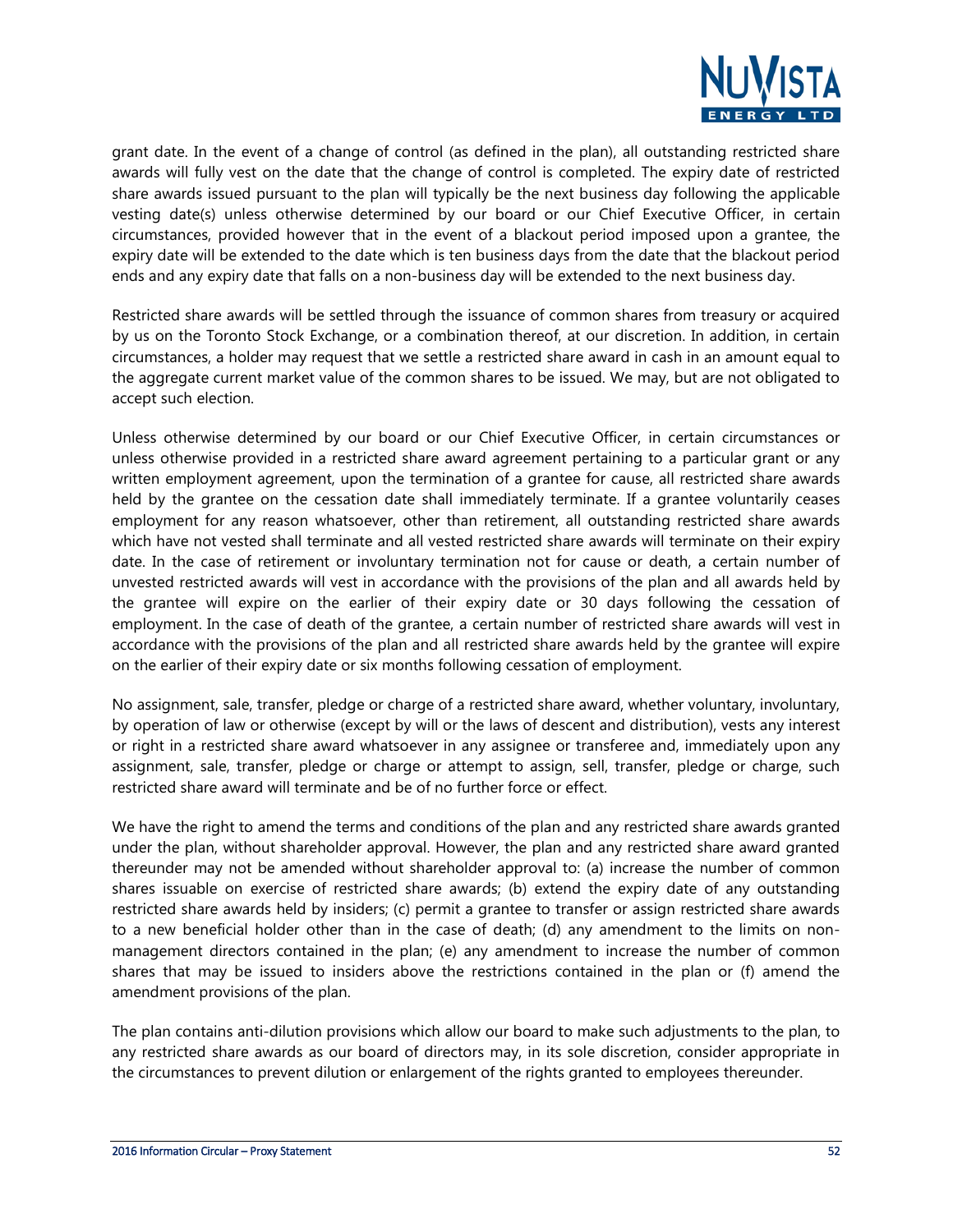

In 2015 we granted a total of 275,850 restricted share awards all of which vest two years from the date of grant. At December 31, 2015, there were 385,142 restricted share awards outstanding.

A copy of our restricted share award plan has been filed on our profile on the SEDAR website at *www.sedar.com* on May 21, 2015 under the category "Other Securityholder Documents".

#### *Restricted Stock Unit Incentive Plan*

We are phasing out our restricted stock unit incentive plan. No restricted stock unit grants were made in 2015 and as at December 31, 2015, there were 145,665 restricted stock units outstanding.

Our restricted stock unit incentive plan is designed to motivate all employees to focus on our long-term growth and success. The plan also provides employees with a compensation component that is linked to share performance but has less leverage to our share price than stock options. We believe that restricted stock units enhance our ability to attract and retain employees and complement the other components in our compensation program. The mix of restricted stock units, restricted share awards and stock options received by an employee is based on their level in the organization and their role. Generally the long-term incentive awards for more senior employees are weighted towards stock options and awards for other employees are weighted towards restricted stock units and restricted share awards.

All of our employees participate in the restricted stock unit incentive plan. Our outside directors are not eligible to participate in the restricted stock unit incentive plan. The terms and conditions of restricted stock units awarded under the restricted stock unit incentive plan are determined by our board based on recommendations from the Compensation Committee. Restricted stock unit awards are approved for each executive with the award value based on percentage of salary, adjusted for individual performance and other factors.

Each restricted stock unit entitles an employee to a cash payment equal to the fair market value of our underlying common shares on the date that the restricted stock unit matures. For this purpose, fair market value means the volume weighted average of the prices at which our common shares traded on the Toronto Stock Exchange for the five trading days prior to the maturity date. Unless otherwise determined by our Compensation Committee, each restricted stock unit granted pursuant to the restricted stock unit incentive plan has a fixed term of not more than 36 months less a day. All restricted stock units expire at the end of the term.

Unless otherwise provided in the grant agreement or the participant's employment contract: (i) if a holder ceases to be an employee "for cause", all restricted stock units shall be forfeited; (ii) if a holder voluntarily ceases to be an employee, all unpaid and matured restricted stock units shall be paid in full and all unmatured restricted stock units shall be forfeited; and (iii) if a holder ceases to be an employee as a result of the death or retirement or involuntary termination without cause, all unpaid and matured restricted stock units shall be payable in full and the holder shall be entitled to a proportionate share of unmatured restricted stock units. If there is a "change of control" as defined in the restricted stock unit incentive Plan, all outstanding restricted stock units are payable in full prior to the date of the change of control. All restricted stock units granted pursuant to the plan are not assignable.

Our board may amend or discontinue the restricted stock unit incentive plan or any restricted stock units granted thereunder at any time without shareholder approval; provided any amendment to the restricted stock unit incentive plan that requires approval of any stock exchange may not be made without approval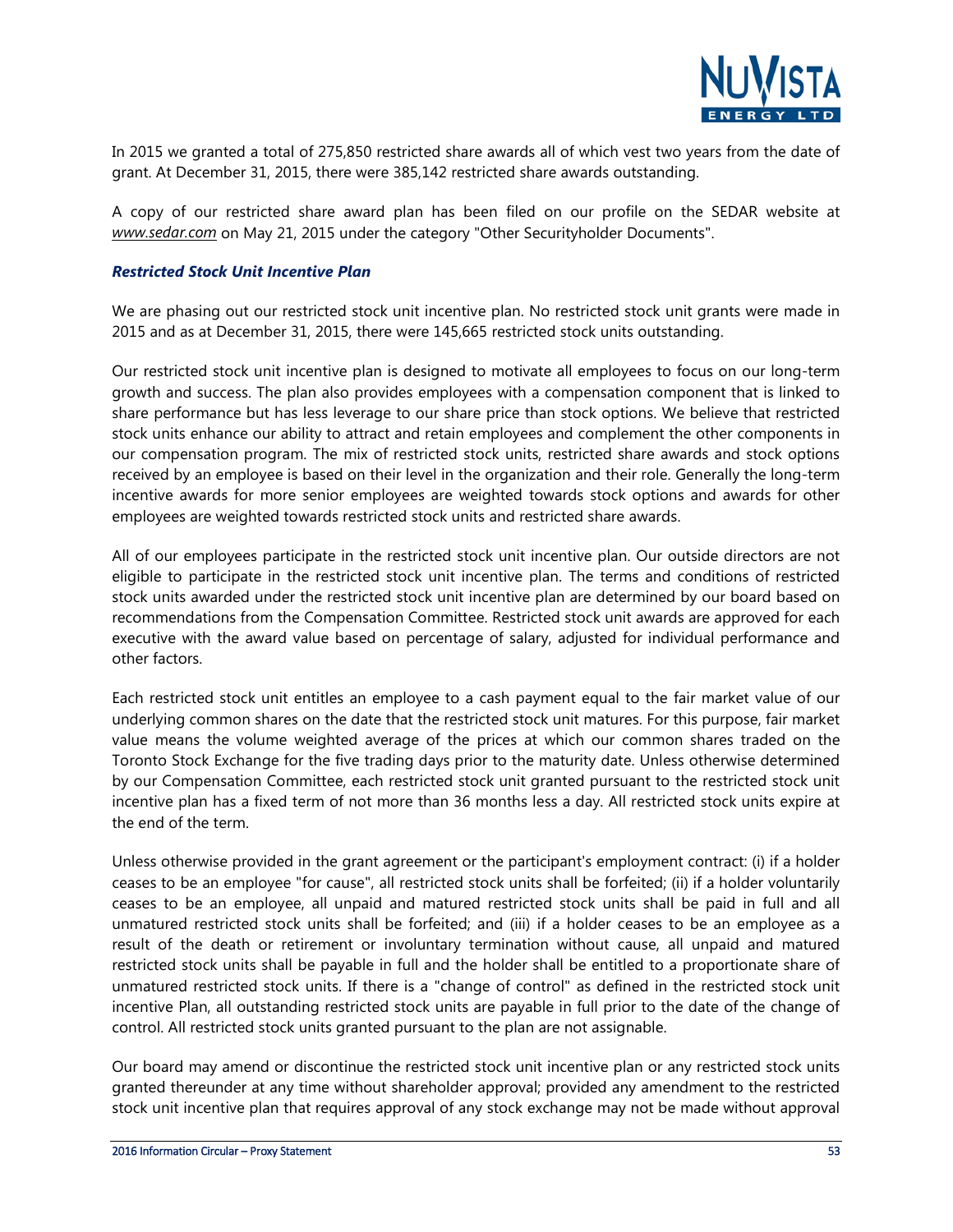

of such stock exchange. In addition, no amendment to the restricted stock unit incentive plan or restricted stock units granted thereunder may be made without the consent of the participant, if it adversely alters or impairs any restricted stock units previously granted to such participant.

#### *Employee Stock Savings Plan*

We have an employee savings plan whereby all employees, including executive officers, are encouraged to contribute up to a maximum of 6% of their salary to the employee stock savings plan. Employees can choose to direct this money into a registered or non-registered savings plan. For each dollar contributed by the employee to the plan, we contribute 1.5 dollars. The funds are used to purchase our common shares in the open market. Both the employee and the employer contributions are subject to a one-year restriction on removal from the plan. Since the plan is available to all employees, it has been successful in encouraging employees to become shareholders of us and promoting the principle of alignment with shareholder interests. The Compensation Committee considers this program to be competitive. There is no other form of retirement or savings program. All NEOs participated in the program in 2015. These amounts are included in the "*All Other Compensation*" on the Summary Compensation Table above.

#### *Deferred Share Unit Plan*

In March of 2016, our board approved the adoption of a new directors' deferred share unit plan. The deferred share unit plan allows our board to grant deferred share units to members of our board of directors, who are not also a full time employee of us or one of our subsidiaries, partnerships, trusts or other controlled entities. Each deferred share unit represents the right to receive a cash payment equivalent to the fair market value of our common shares, or in the case of a deferred share issued in lieu of board and committee retainers and meeting fees only, at our election, a common share issued from treasury.

The purposes of the deferred share unit plan are to: (i) promote greater alignment of the interests between our directors and our shareholders by providing a means to accumulate a financial interest in us that corresponds to the risk, responsibility and commitment of directors; (ii) support compensation that is competitive and rewards our long-term success as measured in total shareholder return; and (iii) attract and retain qualified individuals with the experience and ability to serve as directors.

The deferred share unit plan will be administered by our Compensation Committee. Subject to the Compensation Committee's reporting to and obtaining approval from our board on all matters relating to the deferred share unit plan, the Compensation Committee has sole and absolute discretion to administer the plan.

The Compensation Committee authorizes the amount of deferred share units to be granted to each of the participants for each calendar year, and the date that the grant becomes effective. In cases where a participant becomes a board member after the deferred share units for that calendar year have been granted, deferred share units may be granted as of the date of the appointment to our board and in such amount as determined by the Compensation Committee. The Compensation Committee may also from time to time determine that special circumstances justify the approval of a grant of deferred share units in addition to the other compensation to which the participant is entitled.

Participants may also elect to receive all or part of their annual remuneration in the form of deferred share units. In order to do so, participants must complete a written election form by no later than December 1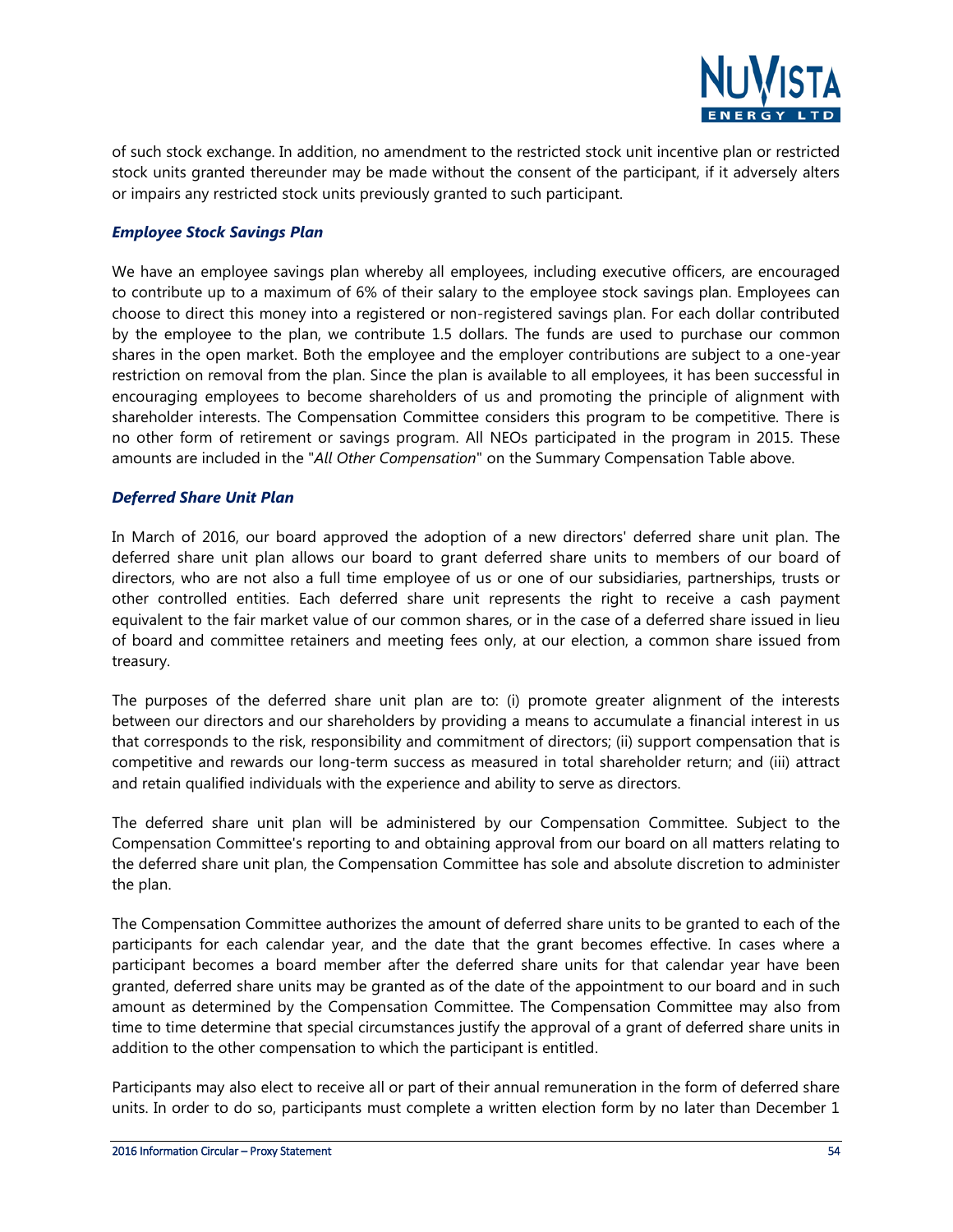

of the calendar year preceding the year in which the participant earns the deferred remuneration. For individuals who become participants after the commencement of a calendar year, and for the year in which the plan is established, participants may make an election within 30 days of becoming a director or the establishment of the plan. A participant's election for the latest calendar year will continue to apply to subsequent calendar years until the participant submits another election in respect of a calendar year. Participants may only file one election in respect of a calendar year, and that election is irrevocable for that calendar year.

Deferred share units are not transferable or assignable.

Subject to an extension for blackouts, we will credit deferred share units in respect of an election to a participant's deferred share unit account on the date that the remuneration would otherwise be payable. The number of deferred share units credited is determined by dividing the amount of the participant's deferred remuneration by the fair market value (as defined in the plan) of our common shares on the date the deferred share units are credited.

The number of common shares reserved for issuance from time to time pursuant to outstanding deferred share units granted and outstanding under the plan is currently limited to 500,000 common shares. If any deferred share units granted under the plan expire, terminate or are cancelled for any reason without the common shares issued thereunder having been issued in full, any unissued common shares to which such deferred share units relate shall be awardable for the purposes of granting of further restricted deferred share units.

The aggregate number of deferred share units granted to any single holder shall not exceed 1% of our issued and outstanding common shares (including common shares issuable upon exchange or conversion of any of our fully paid securities or those of our controlled entities that are exchangeable or convertible into common shares). In accordance with the rules of the Toronto Stock Exchange, the number of common shares issued to insiders within one year pursuant to the plan, and issuable to insiders at any time, under the plan or when combined with all of our other security based compensation arrangements, shall not exceed 10% of our issued and outstanding shares (including common shares issuable upon exchange or conversion of any of our fully paid securities or those of our controlled entities that are exchangeable or convertible into common shares).

Dividends paid on our common shares before the maturity date of the deferred share units will be credited as deferred share units to the participant's account as of the dividend payment date.

Deferred share units vest immediately upon being credited to a participant's account.

Following the date on which the participant ceases to hold all positions with us and our subsidiaries, partnerships, trusts or other controlled entities (the "**Termination Date**"), except as a result of death, all deferred share units credited to a participant's account will be redeemed as of the maturity date. The maturity date for US taxpayers is the Termination Date.

For directors who are not US taxpayers, the maturity date is December 1st of the calendar year immediately following the year of the Termination Date. Directors may file an irrevocable maturity date acceleration election subsequent to the Termination Date. Subject to the exceptions below, the elected maturity date must be no earlier than 180 days after the Termination Date and no later than December 1st of the calendar year following the Termination Date. The elected maturity date may be any time between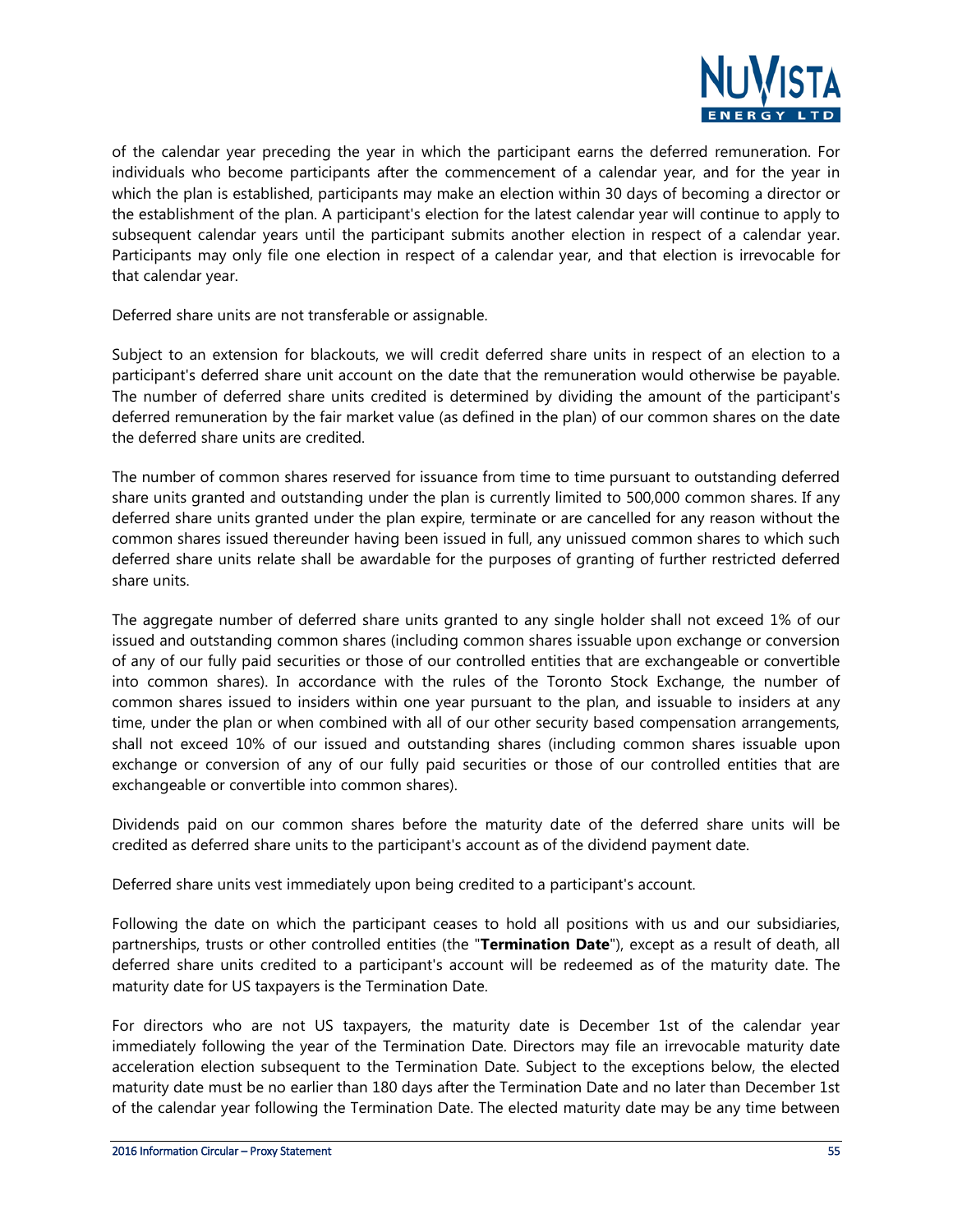

the Termination Date and December 1st of the following calendar year, if one of the following exceptions apply: (i) the director resigns pursuant to the "majority voting" or similar policy; (ii) the director fails to be elected as a director at a shareholder meeting after being included as a nominee in our information circular; or (iii) the director is removed from office by a vote of shareholders.

Following a participant's Termination Date except as a result of death, the participant will have the right to have the deferred share units credited to their account redeemed by us. All deferred share units and dividend entitlements thereon (if any) will be redeemed for a cash payment except that, at our election, we may redeem deterred share units and dividend entitlements thereon (if any) issued as compensation for annual board and committee retainers and meeting attendance fees, in cash or through the issuance of common shares from treasury or purchased on the market and any combination of these. The cash payment will be equal to the number of deferred share units and dividend entitlements thereon (if any) in the participant's account as of the Termination Date, multiplied by the fair market value of our common shares determined at the maturity date.

If a participant dies while in office, or after ceasing to hold any position with us and our subsidiaries, partnerships, trusts or other controlled entities but before the Maturity Date, we must make a lump sum cash payment to the participant's legal representative within 90 days of the participant's death. The cash payment will be equal to the number of deferred share units in the participant's account as of the date of the participant's death, multiplied by the fair market value of our common shares determined at the date of death.

Participants have no further rights respecting any redeemed deferred share units. Deferred share units are deemed cancelled upon redemption.

The deferred share unit plan may be amended, modified or terminated by our board of directors without shareholder approval, subject to any required approval of the Toronto Stock Exchange. Notwithstanding the foregoing, the deferred share unit plan and any deferred share units granted under the plan may not be amended without shareholder approval to: (a) increase the fixed number of common shares available to be issued under outstanding deferred share units at any time; (b) extend the term of any outstanding deferred share units; (c) permit a holder to transfer or assign deferred share units to a new beneficial holder other than in the case of death of the holder; (d) increase the number of common shares that may be issued to participants above the restriction in the deferred share unit plan; (e) increase the number of common shares that may be issued to insiders above the restriction contained in the deferred share unit plan; or (g) amend the amendment provision.

In addition, no amendment to the deferred share unit plan or deferred share units granted pursuant to the plan may be made without the consent of the holder, if it adversely alters or impairs any right previously granted to such holder under the deferred share unit plan.

The deferred share unit plan also contains anti-dilution provisions which allow our board of directors to make such adjustments to the plan and to any deferred share units as our board of directors may, in its sole discretion, consider appropriate in the circumstances to prevent dilution or enlargement of the rights granted to participants thereunder.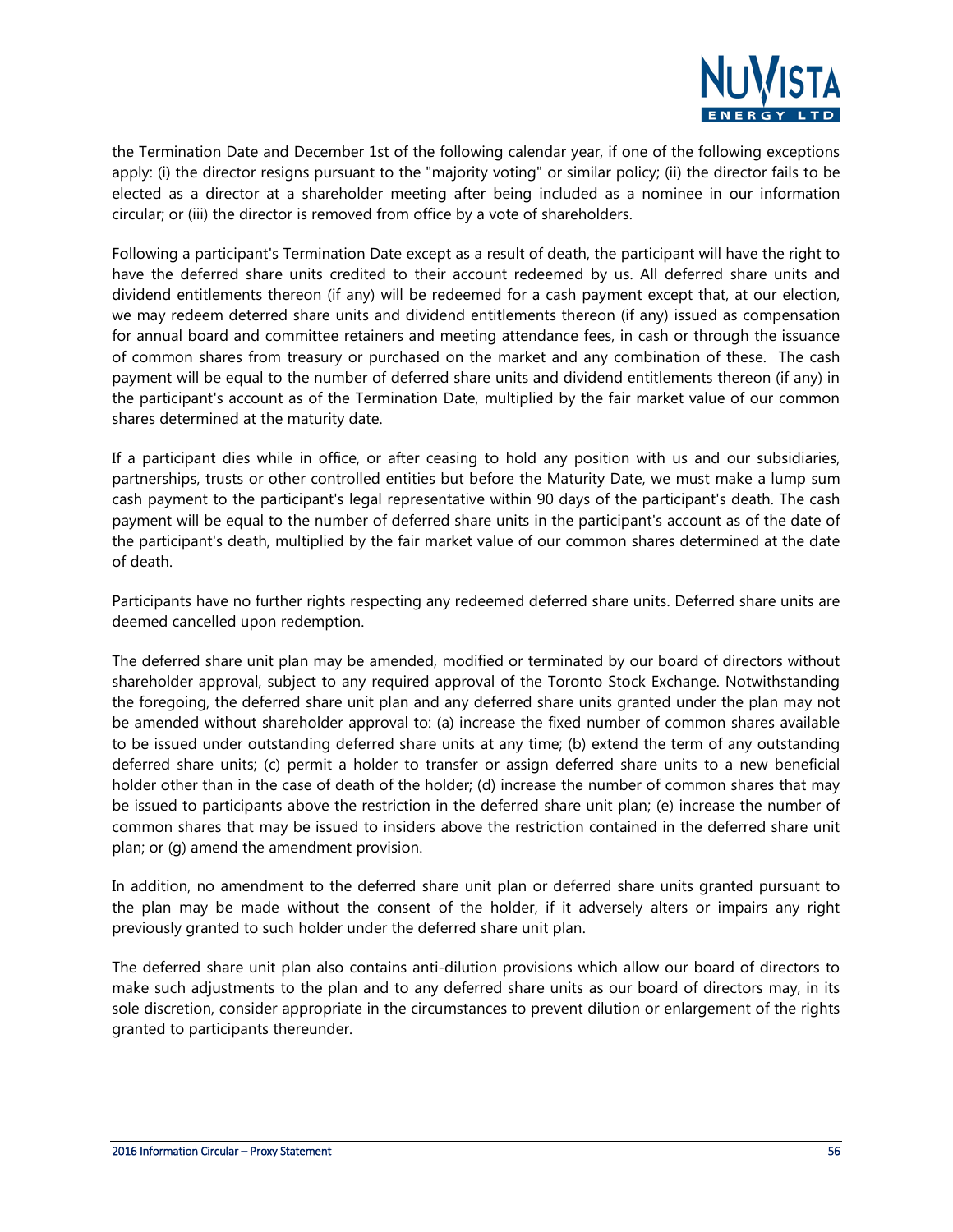

#### *Outstanding Share-Based Awards and Option-Based Awards*

The following table sets forth for each NEO, all option-based awards and share-based awards outstanding at the end of the year ended December 31, 2015:

|                 |                                                                                     |                                           | <b>Option-based Awards</b>          |                                                                              |                                                                                                   | <b>Share-based Awards</b>                                                                                 |                                                                                                                     |
|-----------------|-------------------------------------------------------------------------------------|-------------------------------------------|-------------------------------------|------------------------------------------------------------------------------|---------------------------------------------------------------------------------------------------|-----------------------------------------------------------------------------------------------------------|---------------------------------------------------------------------------------------------------------------------|
| <b>Name</b>     | <b>Number of</b><br>securities<br>underlying<br>unexercised<br>options<br>$($ # $)$ | <b>Option</b><br>exercise<br>price<br>(5) | <b>Option</b><br>expiration<br>date | Value of<br>unexercised<br>in-the-<br>money<br>options <sup>(1)</sup><br>(5) | <b>Number of</b><br>shares or<br>units of<br>shares that<br>have not<br>vested $(2)$<br>$($ # $)$ | <b>Market or</b><br>payout value<br>of share-<br>based awards<br>that have not<br>vested $(3)$<br>$($ \$) | <b>Market or</b><br>payout value<br>of vested<br>share-based<br>awards not<br>paid out or<br>distributed<br>$($ \$) |
| Jonathan Wright | 166,667                                                                             | 9.96                                      | (4)                                 |                                                                              | 47,810                                                                                            | 194,587                                                                                                   |                                                                                                                     |
|                 | 50,000                                                                              | 5.00                                      | (9)                                 |                                                                              |                                                                                                   |                                                                                                           |                                                                                                                     |
|                 | 75,497                                                                              | 4.53                                      | (11)                                |                                                                              |                                                                                                   |                                                                                                           |                                                                                                                     |
|                 | 90,000                                                                              | 5.41                                      | (12)                                |                                                                              |                                                                                                   |                                                                                                           |                                                                                                                     |
|                 | 75,000                                                                              | 8.04                                      | (13)                                |                                                                              |                                                                                                   |                                                                                                           |                                                                                                                     |
|                 | 75,000                                                                              | 7.03                                      | (14)                                |                                                                              |                                                                                                   |                                                                                                           |                                                                                                                     |
|                 | 82,000                                                                              | 10.79                                     | (15)                                |                                                                              |                                                                                                   |                                                                                                           |                                                                                                                     |
|                 | 90,000                                                                              | 9.57                                      | (16)                                |                                                                              |                                                                                                   |                                                                                                           |                                                                                                                     |
|                 | 82,000                                                                              | 8.10                                      | (5)                                 |                                                                              |                                                                                                   |                                                                                                           |                                                                                                                     |
|                 | 90,000                                                                              | 4.25                                      | (6)                                 |                                                                              |                                                                                                   |                                                                                                           |                                                                                                                     |
| Ross Andreachuk | 5,667                                                                               | 8.96                                      | (7)                                 |                                                                              | 24,538                                                                                            | 99,870                                                                                                    |                                                                                                                     |
|                 | 8,667                                                                               | 9.41                                      | (8)                                 |                                                                              |                                                                                                   |                                                                                                           |                                                                                                                     |
|                 | 18,000                                                                              | 5.00                                      | (9)                                 |                                                                              |                                                                                                   |                                                                                                           |                                                                                                                     |
|                 | 34,603                                                                              | 4.53                                      | (11)                                |                                                                              |                                                                                                   |                                                                                                           |                                                                                                                     |
|                 | 28,000                                                                              | 5.41                                      | (12)                                |                                                                              |                                                                                                   |                                                                                                           |                                                                                                                     |
|                 | 24,000                                                                              | 8.04                                      | (13)                                |                                                                              |                                                                                                   |                                                                                                           |                                                                                                                     |
|                 | 26,000                                                                              | 7.03                                      | (14)                                |                                                                              |                                                                                                   |                                                                                                           |                                                                                                                     |
|                 | 30,000                                                                              | 10.79                                     | (15)                                |                                                                              |                                                                                                   |                                                                                                           |                                                                                                                     |
|                 | 44,000                                                                              | 9.57                                      | (16)                                |                                                                              |                                                                                                   |                                                                                                           |                                                                                                                     |
|                 | 50,000                                                                              | 8.10                                      | (5)                                 |                                                                              |                                                                                                   |                                                                                                           |                                                                                                                     |
|                 | 55,000                                                                              | 4.25                                      | (6)                                 |                                                                              |                                                                                                   |                                                                                                           |                                                                                                                     |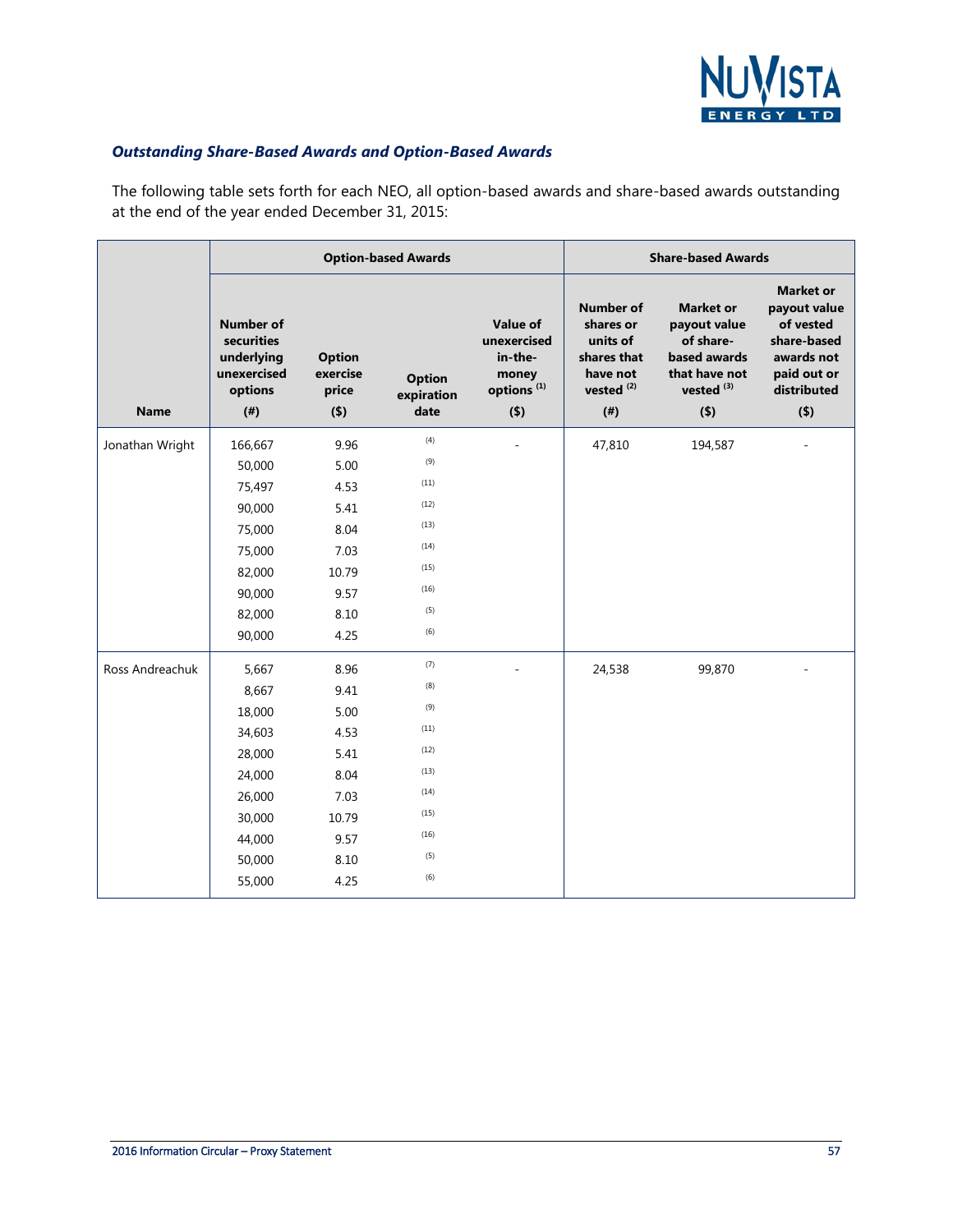

|                 |                                                                                                          |                                                                                               | <b>Option-based Awards</b>                                                                    |                                                                                         | <b>Share-based Awards</b>                                                                        |                                                                                                           |                                                                                                                 |  |
|-----------------|----------------------------------------------------------------------------------------------------------|-----------------------------------------------------------------------------------------------|-----------------------------------------------------------------------------------------------|-----------------------------------------------------------------------------------------|--------------------------------------------------------------------------------------------------|-----------------------------------------------------------------------------------------------------------|-----------------------------------------------------------------------------------------------------------------|--|
| <b>Name</b>     | <b>Number of</b><br>securities<br>underlying<br>unexercised<br>options<br>$($ # $)$                      | <b>Option</b><br>exercise<br>price<br>$($ \$)                                                 | <b>Option</b><br>expiration<br>date                                                           | <b>Value of</b><br>unexercised<br>in-the-<br>money<br>options <sup>(1)</sup><br>$($ \$) | Number of<br>shares or<br>units of<br>shares that<br>have not<br>vested <sup>(2)</sup><br>$($ #) | <b>Market or</b><br>payout value<br>of share-<br>based awards<br>that have not<br>vested $(3)$<br>$($ \$) | <b>Market or</b><br>payout value<br>of vested<br>share-based<br>awards not<br>paid out or<br>distributed<br>(5) |  |
| Chris McDavid   | 6,667<br>8,000<br>17,334<br>40,098<br>40,000<br>33,000<br>36,000<br>38,000<br>44,000<br>50,000           | 8.96<br>9.41<br>5.00<br>4.53<br>5.41<br>8.04<br>7.03<br>10.79<br>9.57<br>8.10                 | (7)<br>(8)<br>(9)<br>(11)<br>(12)<br>(13)<br>(14)<br>(15)<br>(16)<br>(5)                      |                                                                                         | 25,871                                                                                           | 105,295                                                                                                   |                                                                                                                 |  |
|                 | 55,000                                                                                                   | 4.25                                                                                          | (6)                                                                                           |                                                                                         |                                                                                                  |                                                                                                           |                                                                                                                 |  |
| Michael Lawford | 90,000<br>26,424<br>40,000<br>33,000<br>36,000<br>40,000<br>44,000<br>50,000<br>55,000                   | 4.31<br>4.53<br>5.41<br>8.04<br>7.03<br>10.79<br>9.57<br>8.10<br>4.25                         | (10)<br>(11)<br>(12)<br>(13)<br>(14)<br>(15)<br>(16)<br>(5)<br>(6)                            |                                                                                         | 26,205                                                                                           | 106,654                                                                                                   |                                                                                                                 |  |
| Kevin Asman     | 5,167<br>8,000<br>17,334<br>34,603<br>30,000<br>30,000<br>30,000<br>35,000<br>37,500<br>42,000<br>44,000 | 8.96<br>9.41<br>$5.00\,$<br>4.53<br>5.41<br>8.04<br>7.03<br>10.79<br>9.57<br>$8.10\,$<br>4.25 | (7)<br>(8)<br>(9)<br>(11)<br>(12)<br>(13)<br>(14)<br>(15)<br>(16)<br>(5)<br>$\left( 6\right)$ |                                                                                         | 21,978                                                                                           | 89,450                                                                                                    |                                                                                                                 |  |

Notes:

(1) Calculated based on the difference between the market price of our common shares at December 31, 2015 (\$4.07) and the exercise price of the options.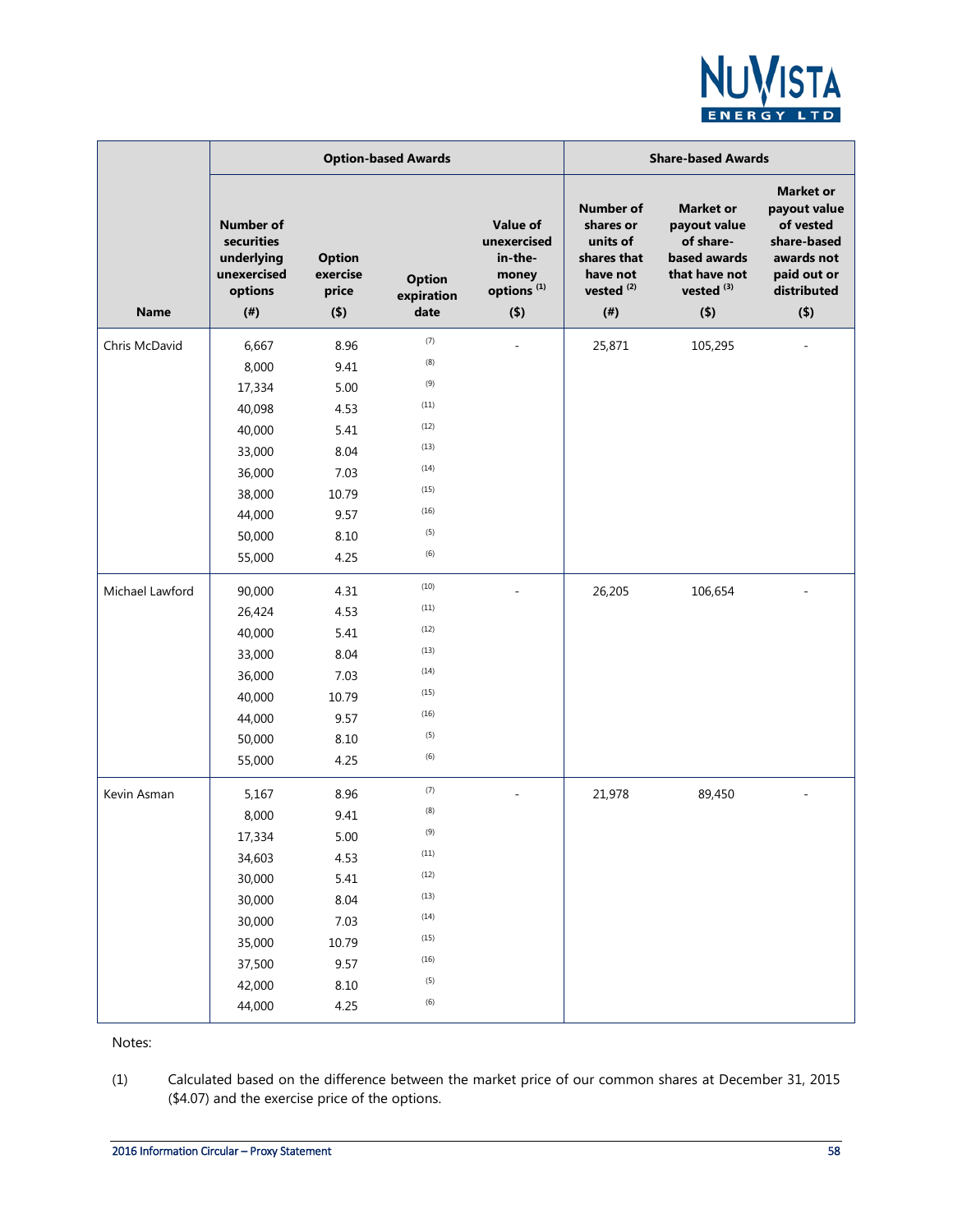

- (2) Includes restricted share awards granted under our restricted share award incentive plan as well as restricted stock units granted under our restricted stock unit incentive plan.
- (3) Calculated based on the value of our common shares at December 31, 2015 (\$4.07).
- (4) All of these options expire on September 30, 2016.
- (5) 33% of the options expire on November 21, 2018, November 21, 2019 and November 20, 2020 respectively.
- (6) 33% of the options expire on May 18, 2019, May 18, 2020 and May 17, 2021 respectively.
- (7) All of these options expire on May 18, 2016.
- (8) All of these options expire on December 2, 2016.
- (9) 50% of the options expire on May 21, 2016 and May 20, 2017 respectively.
- (10) 50% of the options expire on July 31, 2016 and July 30, 2017 respectively.
- (11) 50% of the options expire on December 1, 2016 and November 30, 2017 respectively.
- (12) 33% of the options expire on May 27, 2016, May 27, 2017 and May 26, 2018 respectively.
- (13) 33% of the options expire on December 1, 2016, December 1, 2017 and November 30, 2018 respectively.
- (14) 33% of the options expire on June 20, 2017, June 20, 2018 and June 19, 2019 respectively.
- (15) 33% of the options expire on November 27, 2017, November 27, 2018 and November 26, 2019 respectively.
- (16) 33% of the options expire on May 10, 2018, May 10, 2019 and May 9, 2020 respectively.

#### *Incentive Plan Awards – Value Vested or Earned During the Year*

The following table sets forth for each NEO, the value of option-based awards and share-based awards which vested during the year ended December 31, 2015, and the value of non-equity incentive plan compensation earned during the year ended December 31, 2015:

|                 | <b>Option-based awards - Value</b><br>vested during the year $(1)$ | Share-based awards -<br>Value vested during the<br>year $(2)$ | Non-equity incentive plan<br>compensation - Value<br>earned during the year |
|-----------------|--------------------------------------------------------------------|---------------------------------------------------------------|-----------------------------------------------------------------------------|
| <b>Name</b>     | (\$)                                                               | $($ \$)                                                       | $($ \$)                                                                     |
| Jonathan Wright | 28,689                                                             | 183,446                                                       | 175,000                                                                     |
| Ross Andreachuk | 13.149                                                             | 65,910                                                        | 70,000                                                                      |
| Chris McDavid   | 15,237                                                             | 86,974                                                        | 70,000                                                                      |
| Michael Lawford | 154,737                                                            | 78,876                                                        | 70,000                                                                      |
| Kevin Asman     | 13,149                                                             | 75,928                                                        | 58,000                                                                      |

Notes:

- (1) Calculated based on the difference between the market price of our common shares on the vesting date and the exercise price of the options on the vesting date.
- (2) Calculated based on the five day volume weighted average share price for the five trading days prior to the vesting date.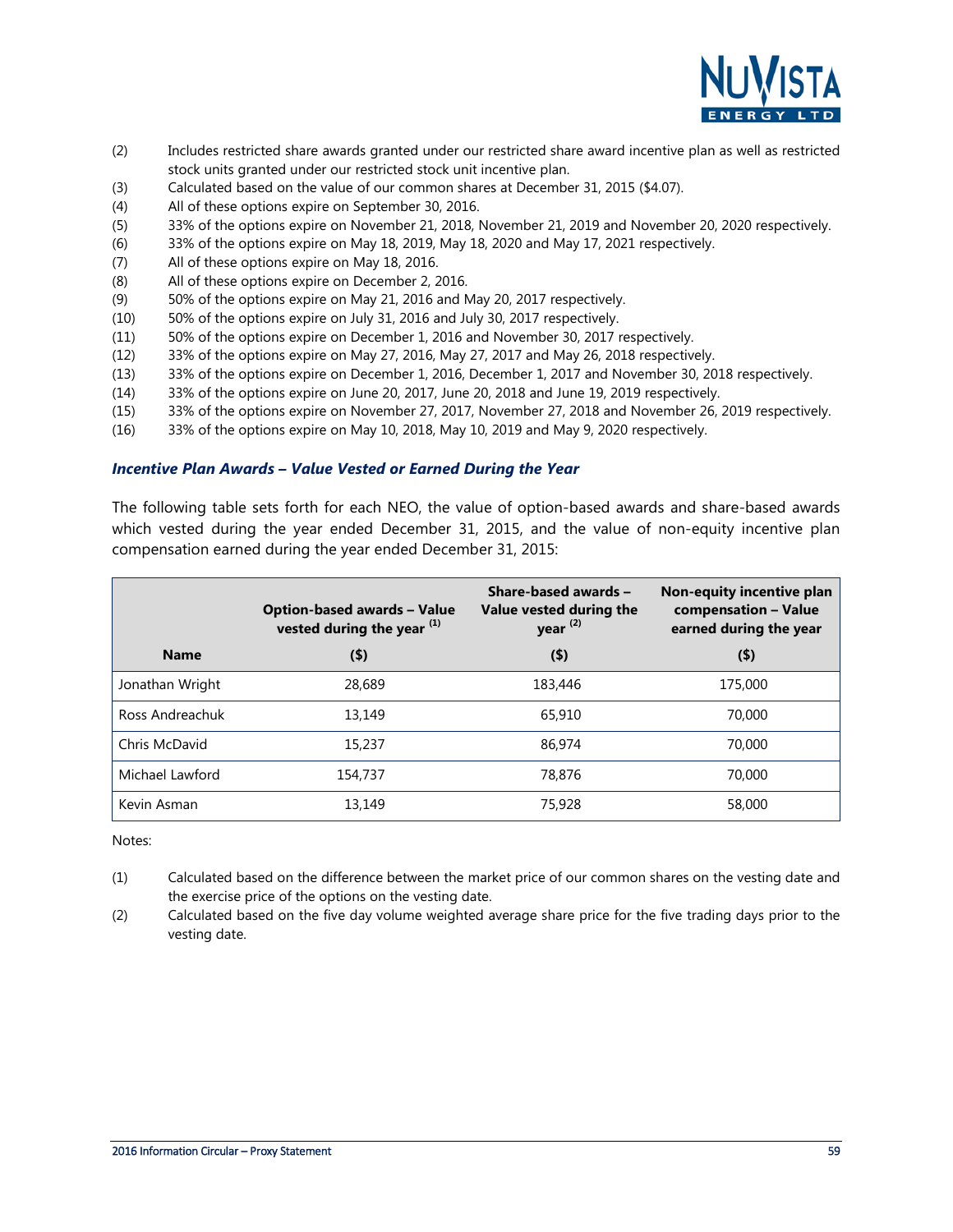

#### **Performance Graph**



|                                            | 2010/12 | 2011/12 | 2012/12 | 2013/12 | 2014/12 | 2015/12 |
|--------------------------------------------|---------|---------|---------|---------|---------|---------|
| NuVista Energy Ltd.                        | 100     | 58      | 64      | 78      |         | 45      |
| ' S&P/TSX Composite Index <sup>(1)</sup>   | 100     | 91      | 98      | 111     | 122     | 112     |
| S&P/TSX Capped Energy Index <sup>(2)</sup> | 100     | 85      | 81      | 92      |         | 58      |

Notes:

(1) The S&P/TSX was previously called the TSE 300 Index.

(2) The S&P/TSX Capped Energy Index.

Our cumulative shareholder return performance reflects both operational and financial performance within our control as well as volatile commodity prices and economic and market conditions beyond our control with the impact of the decline in the global economy and more recently with the collapse of North American natural gas prices and world oil prices.

Salaries and variable pay for our executive officers are based on peer company salary levels and the board's assessment of annual corporate and individual performance based on financial and operating performance metrics and other pertinent considerations. The variable pay amounts awarded do not necessarily track the annual change in the market value of our common shares.

Our long-term incentive plans are designed to align the interests of employees, including NEOs, with shareholders by linking a component of compensation to our common share performance. The mix of stock options and restricted stock units in our NEOs compensation is more heavily weighted towards stock options.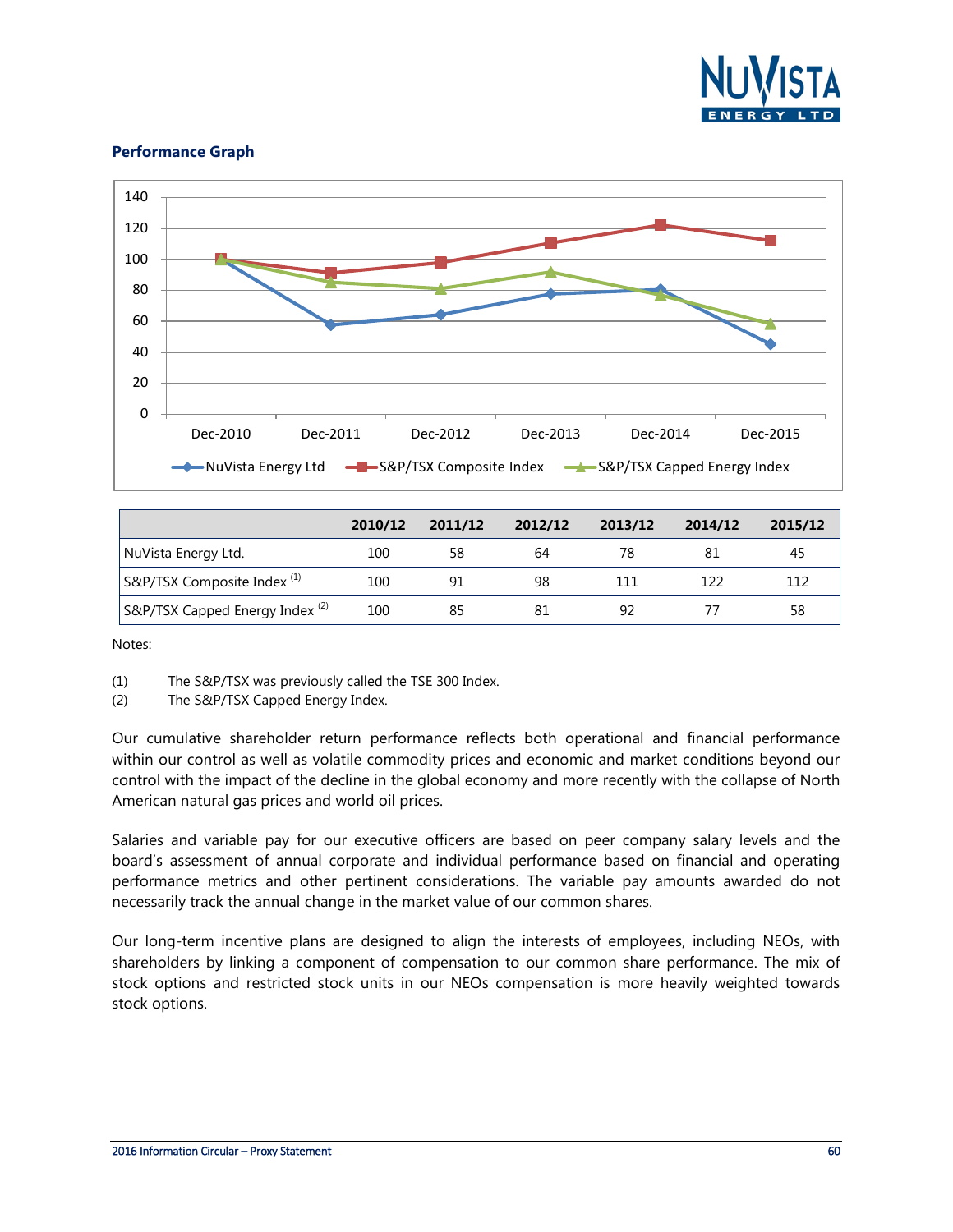

#### *Securities Authorized for Issuance Under Equity Compensation Plans*

The following sets forth information in respect of securities authorized for issuance under our equity compensation plans as at December 31, 2015:

|                                        | <b>Number of securities to</b><br>be issued upon exercise<br>of outstanding options,<br>warrants and rights | <b>Weighted average</b><br>exercise price of<br>outstanding<br>options, warrants<br>and rights | <b>Number of securities</b><br>remaining available<br>for future issuance<br>under equity<br>compensation plans<br>(excluding securities<br>reflected in column<br>(a) |
|----------------------------------------|-------------------------------------------------------------------------------------------------------------|------------------------------------------------------------------------------------------------|------------------------------------------------------------------------------------------------------------------------------------------------------------------------|
| <b>Plan Category</b>                   | (a)                                                                                                         | (b)                                                                                            | (c)                                                                                                                                                                    |
| Equity compensation plans              |                                                                                                             |                                                                                                |                                                                                                                                                                        |
| approved by securityholders:           |                                                                                                             |                                                                                                |                                                                                                                                                                        |
| Stock Option Plan <sup>(1)</sup>       | 4,030,670                                                                                                   | \$7.89                                                                                         | 915,339                                                                                                                                                                |
| Prior Stock Option Plan <sup>(2)</sup> | 2,016,277                                                                                                   | \$5.41                                                                                         |                                                                                                                                                                        |
| Share Award Plan <sup>(3)</sup>        | 385,142                                                                                                     | N/A                                                                                            | 873,048                                                                                                                                                                |
| Equity compensation plans not          |                                                                                                             |                                                                                                |                                                                                                                                                                        |
| approved by securityholders:           |                                                                                                             |                                                                                                |                                                                                                                                                                        |
| Inducement Options <sup>(4)</sup>      | 166,667                                                                                                     | \$9.96                                                                                         | N/A                                                                                                                                                                    |
| Total $(5)(6)$                         | 6.175.098                                                                                                   |                                                                                                | 1,778,387                                                                                                                                                              |

Notes:

- (1) As at December 31, 2015, an aggregate of 4,030,670 stock options were outstanding under our current stock option plan. The maximum number of common shares available under our stock option plan is currently limited to 5,000,000 although we are seeking approval at this meeting to increase this limit to 8,900,000. In addition, if any option granted under this option plan expires, terminates or is cancelled without the underlying common shares having been issued, such common shares will be available for further option grants under the plan.
- (2) As at December 31, 2015, an aggregate of 2,016,277 stock options were outstanding under our prior stock option plan which expired on May 13, 2013 and was replaced by our current stock option plan.
- (3) Under our restricted share award incentive plan, the number of common shares reserved for issuance from time to time pursuant to outstanding share awards granted and outstanding under the plan shall not exceed 1,650,000 common shares. In addition, if any share award granted under the share award plan expires, terminates or is cancelled without the underlying common shares having been issued, such common shares will be available for further grants under the plan.
- (4) Represents inducement options granted to our President and Chief Executive Officer effective March 30, 2011.
- (5) Does not include 500,000 common shares that will be reserved for issuance under our deferred share unit plan if the plan is approved at the meeting.
- (6) During the year ended December 31, 2015, we issued 609,538 common shares pursuant to stock options exercised during the year and 14,779 common shares pursuant to share awards settled during the year.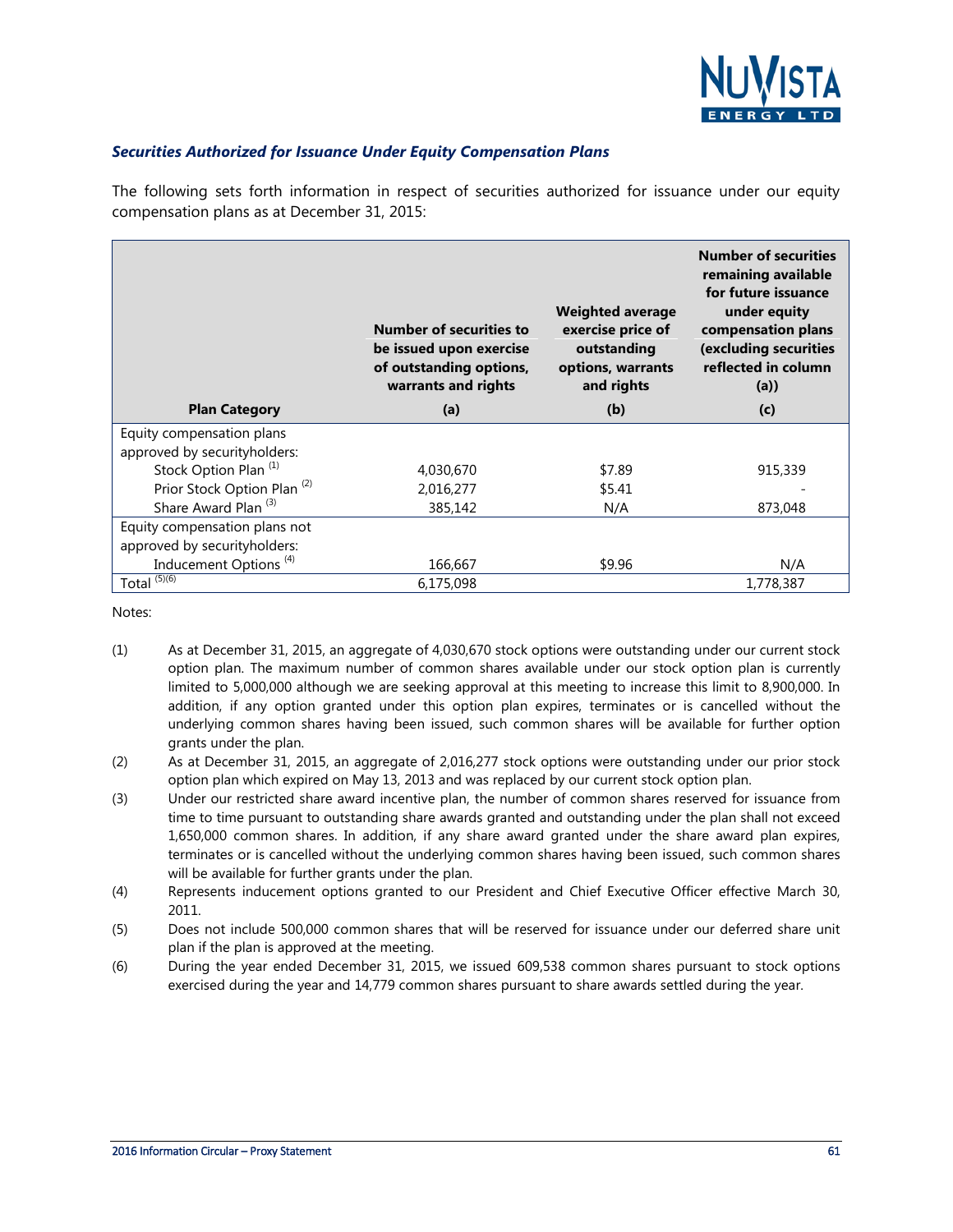

#### **Pension Plan Benefits**

We do not have any pension plans for our employees. We have established a savings plan to assist employees in meeting their savings goals. See "*Compensation Discussion and Analysis – Employee Stock Savings Plan*".

#### **Employment Agreements**

We have entered into employment agreements with each of our current NEOs pursuant to which we have agreed to make certain payments to the executive in the event of termination without cause, a "change of control" without termination and a "change of control" with termination. The following is a description of payments or the nature of the vesting of long-term incentives due to the NEO's departure upon resignation, termination without cause, normal retirement, and change of control without termination and a change of control with termination. For the purpose of the employment agreements, termination includes constructive dismissal.

#### *Resignation*

- Retiring allowance none.
- Stock options prior to the applicable expiry date or within 30 days of ceasing to be an employee, whichever is earlier, the NEO can exercise all stock options vested or vesting within such period.
- Restricted stock units all unpaid and unmatured restricted stock units are forfeited as of the date of ceasing to be an employee.
- Restricted share awards all unvested restricted share awards are forfeited as of the date of ceasing to be an employee.

#### *Termination Without Cause*

- Retiring allowance to be paid within five business days of termination consisting of:
	- One and one-half times the NEO's current base salary; and
	- 20% of such amounts in-lieu of employment benefits; and
	- One times the greater of any cash variable pay amount paid to the NEO in the year prior to termination or an average of the variable pay amount paid to the NEO in the two years prior to termination. Mr. Wright's and Mr. Lawford's employment agreements provide for payment one and one-half times the greater of any cash variable pay amount paid to the NEO in the year prior to termination or an average of the cash variable pay amount paid to the NEO in the two years prior to termination.
- Stock options prior to the applicable expiry date or within 30 days of ceasing to be an employee, whichever is earlier, the NEO can exercise all stock options vesting within one and one-half years of the date of ceasing to be an employee.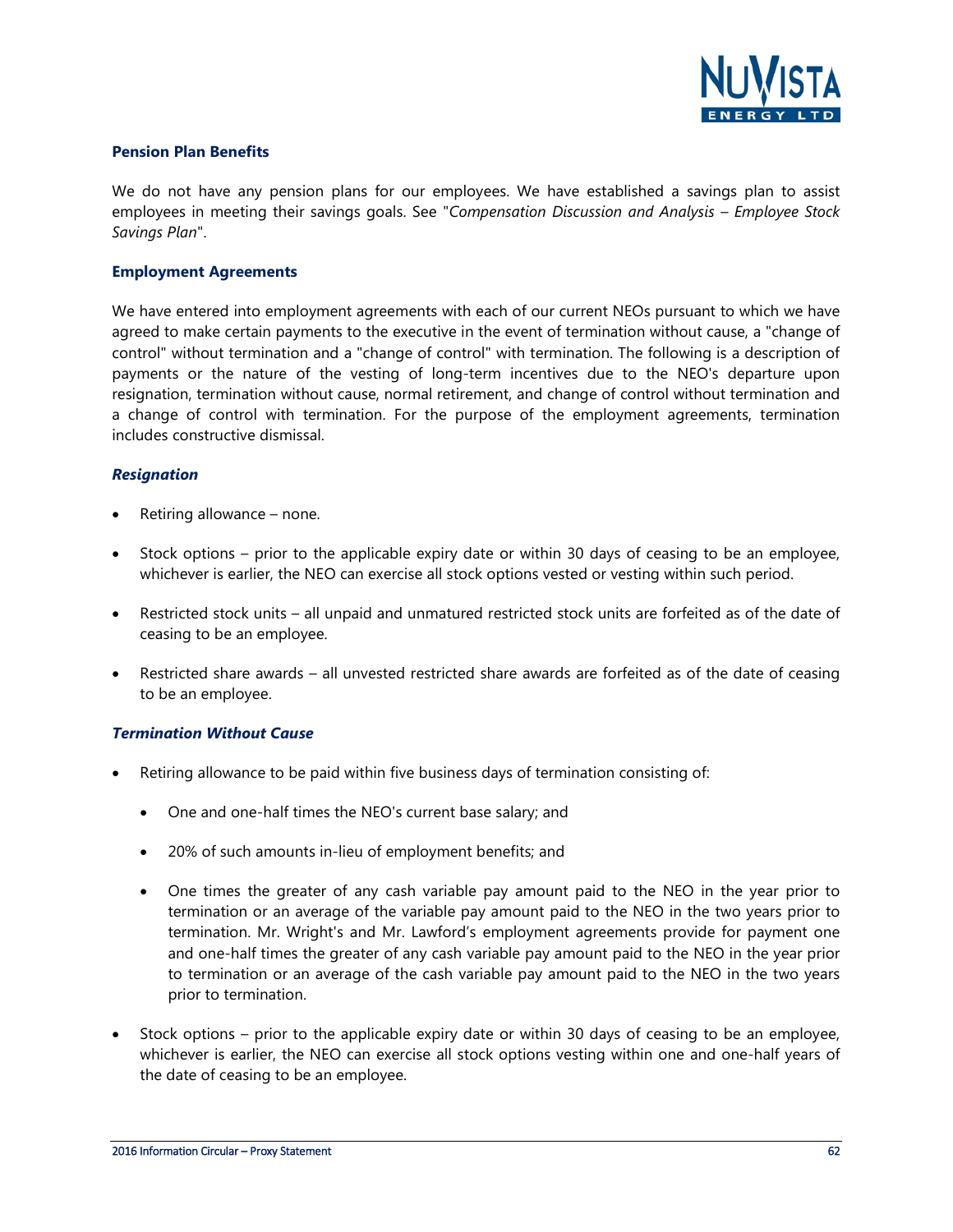

- Restricted stock units payment is received for all unpaid and matured restricted stock units and a proportionate share of unmatured restricted stock units.
- Restricted share awards prior to the applicable expiry date or within 30 days of ceasing to be an employee, whichever is earlier, the NEO can exercise all restricted share awards that have vested on the date of ceasing to be an employee plus a proportionate number of restricted share awards that had not yet vested.

#### *Normal Retirement*

- Retiring allowance none.
- Stock options within six months of ceasing to be an employee, the NEO can exercise all stock options vested or vesting within six months of the date of ceasing to be an employee.
- Restricted stock units payment is received for all unpaid and matured restricted stock units and a proportionate share of unmatured restricted stock units.
- Restricted share awards prior to the applicable expiry date or within 30 days of ceasing to be an employee, whichever is earlier, the NEO can exercise all restricted share awards that have vested on the date of ceasing to be an employee plus a proportionate number of restricted share awards that had not yet vested.
- At the discretion of the CEO, stock options granted under our 2010 and 2013 stock option plans that would have vested had the eligible retiring employee continued employment for two years after the retirement date, will vest on the retirement date, and with respect to options under the 2013 plan the retiring employee will have 6 months after the retirement date to exercise the vested options and with respect to options under the 2010 plan the retiring employee will have 30 days after the retirement date to exercise the vested options.

#### *Change of Control Without Termination*

- Retiring allowance none.
- Stock options all stock options outstanding vest prior to the change of control in accordance with the stock option agreement.
- Restricted stock units all unpaid and matured or unmatured restricted stock units are payable.
- Restricted share awards all outstanding restricted share awards vest on the change of control and the underlying common shares are issued.

#### *Change of Control With Termination*

- Retiring allowance to be paid within five business days of termination consisting of:
	- One and one-half times the NEO's current base salary;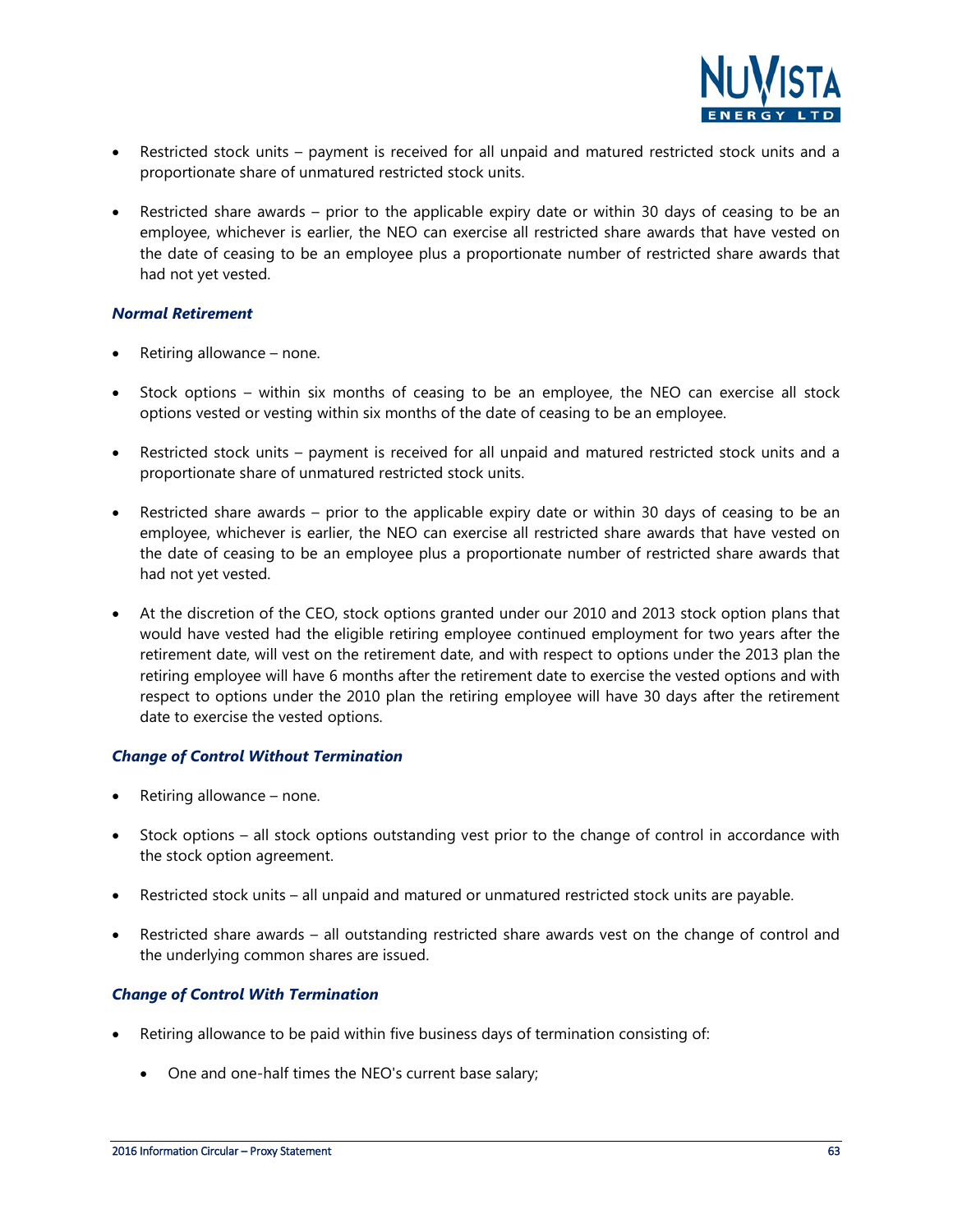

- 20% of such amounts of employment benefits; and
- One times the greater of any cash variable pay amount paid to the NEO in the year prior to termination or an average of the cash variable pay amounts paid to the NEO in the two years prior to termination. Mr. Wright's and Mr. Lawford's employment agreements provide for payment of one and one-half times the greater of any cash variable pay amount paid to the NEO in the year prior to termination or an average of the cash variable pay amounts paid to the NEO in the two years prior to termination.
- Stock options all stock options outstanding vest prior to the change of control in accordance with the stock option agreement.
- Restricted stock units all unpaid and matured or unmatured restricted stock units are payable.
- Restricted share awards all outstanding restricted share awards vest on the change of control and the underlying common shares are issued.

#### **Other key terms of the employment agreements:**

- We are entitled to terminate a NEO's employment for just cause at any time without notice and without any payment to the NEO whatsoever, save and except only for payment of the pro-rata salary earned for services rendered up to and including the termination date, plus any outstanding vacation pay and expenses.
- The NEO may resign by providing us with two months advance written notice of the resignation date.
- Should there be a change of control and an event that constitutes constructive dismissal within six months of the change of control, the NEO has the right, for a period of ninety days following the event or events that constituted the change of control, to elect to terminate his employment upon providing us with one week advance written notice.
- In the event of a change of control and the NEO elects to terminate his employment, the NEO will be required, at our option, to continue his employment with us for a period of up to two months at the NEO's then existing compensation package, to assist us in an orderly transition of management.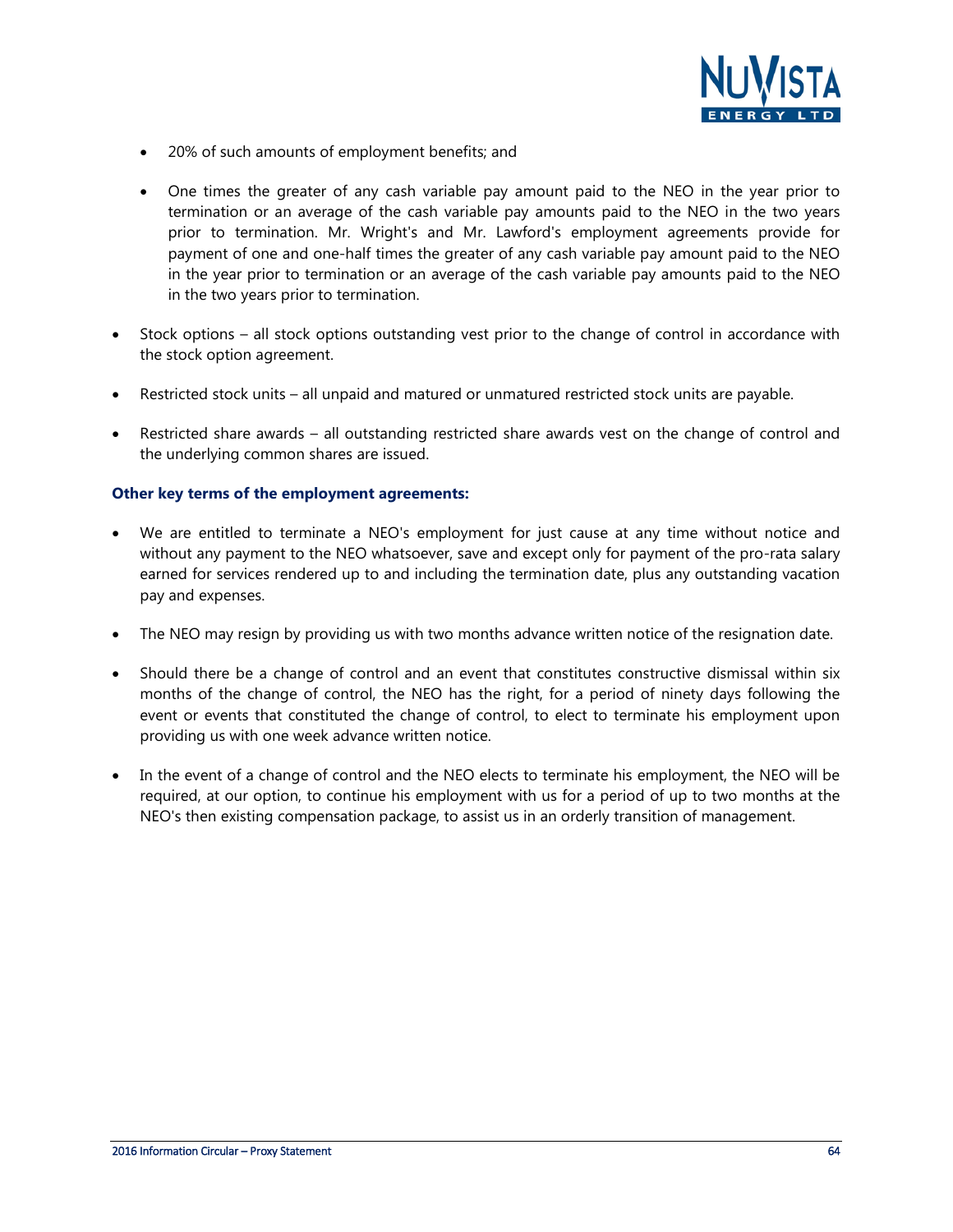

The following table summarizes the estimated payments and benefits to each of our current NEOs as if the employment events listed above had occurred on December 31, 2015:

| <b>Name</b>     | <b>Resignation</b><br>$($ \$) | <b>Termination</b><br>(without<br>cause)<br>$($ \$) | <b>Normal</b><br><b>Retirement</b><br>$($ \$) | <b>Change of</b><br>Control<br>without<br><b>Termination</b><br>$(5)^{(1)}$ | <b>Change of</b><br><b>Control with</b><br><b>Termination</b><br>$($ \$) |
|-----------------|-------------------------------|-----------------------------------------------------|-----------------------------------------------|-----------------------------------------------------------------------------|--------------------------------------------------------------------------|
| Jonathan Wright |                               | 1,219,077                                           | 171,485                                       | 194,587                                                                     | 1,230,587                                                                |
| Ross Andreachuk | Ξ                             | 614,697                                             | 36,207                                        | 99,870                                                                      | 836.041                                                                  |
| Chris McDavid   | $\overline{\phantom{0}}$      | 620.122                                             | 40,501                                        | 105,295                                                                     | 851,357                                                                  |
| Michael Lawford |                               | 657,161                                             | 41,579                                        | 106.654                                                                     | 1,000,738                                                                |
| Kevin Asman     |                               | 536,859                                             | 35,759                                        | 89,450                                                                      | 732,618                                                                  |

Note:

(1) Mr. Wright's contract was amended subsequent to year end to include a double trigger so that he will only be entitled to a retiring allowance on a change of control with termination. Mr. Wright's amounts reflect this amendment.

### **EQUITY OWNERSHIP**

<span id="page-64-0"></span>The following table summarizes the common shares and other securities beneficially owned, controlled or directed (directly or indirectly) by each of our named executive officers and all of our directors as of March 11, 2016 based on information provided by such individuals.

|                                                 | Common Shares <sup>(1)</sup> |           | Stock Options <sup>(2)</sup> |         | Share-based awards <sup>(3)</sup> |         |                    |
|-------------------------------------------------|------------------------------|-----------|------------------------------|---------|-----------------------------------|---------|--------------------|
|                                                 | <b>Amount</b>                | Value     | Amount                       | Value   | Amount                            | Value   | <b>Total Value</b> |
|                                                 | (# )                         | $($ \$)   | $^{(#)}$                     | $($ \$) | $^{(#)}$                          | (4)     | $($ \$)            |
| Jonathan Wright                                 | 241,887                      | 1,187,665 | 876,164                      | 88,089  | 34,143                            | 167,642 | 1,443,396          |
| Ross Andreachuk                                 | 33,119                       | 162,614   | 323,937                      | 49,449  | 19,538                            | 95,932  | 307,995            |
| Chris McDavid                                   | 74,599                       | 366,281   | 368,099                      | 51,537  | 19,538                            | 95,932  | 513,750            |
| Michael Lawford                                 | 82,394                       | 404,555   | 414,424                      | 100,341 | 19,538                            | 95,932  | 600,827            |
| Kevin Asman                                     | 56,876                       | 279,261   | 313,604                      | 42,189  | 16,145                            | 79,272  | 400,722            |
| <b>Total Named</b><br><b>Executive Officers</b> | 488,875                      | 2,400,376 | 2,296,228                    | 331,605 | 108,902                           | 534,709 | 3,266,690          |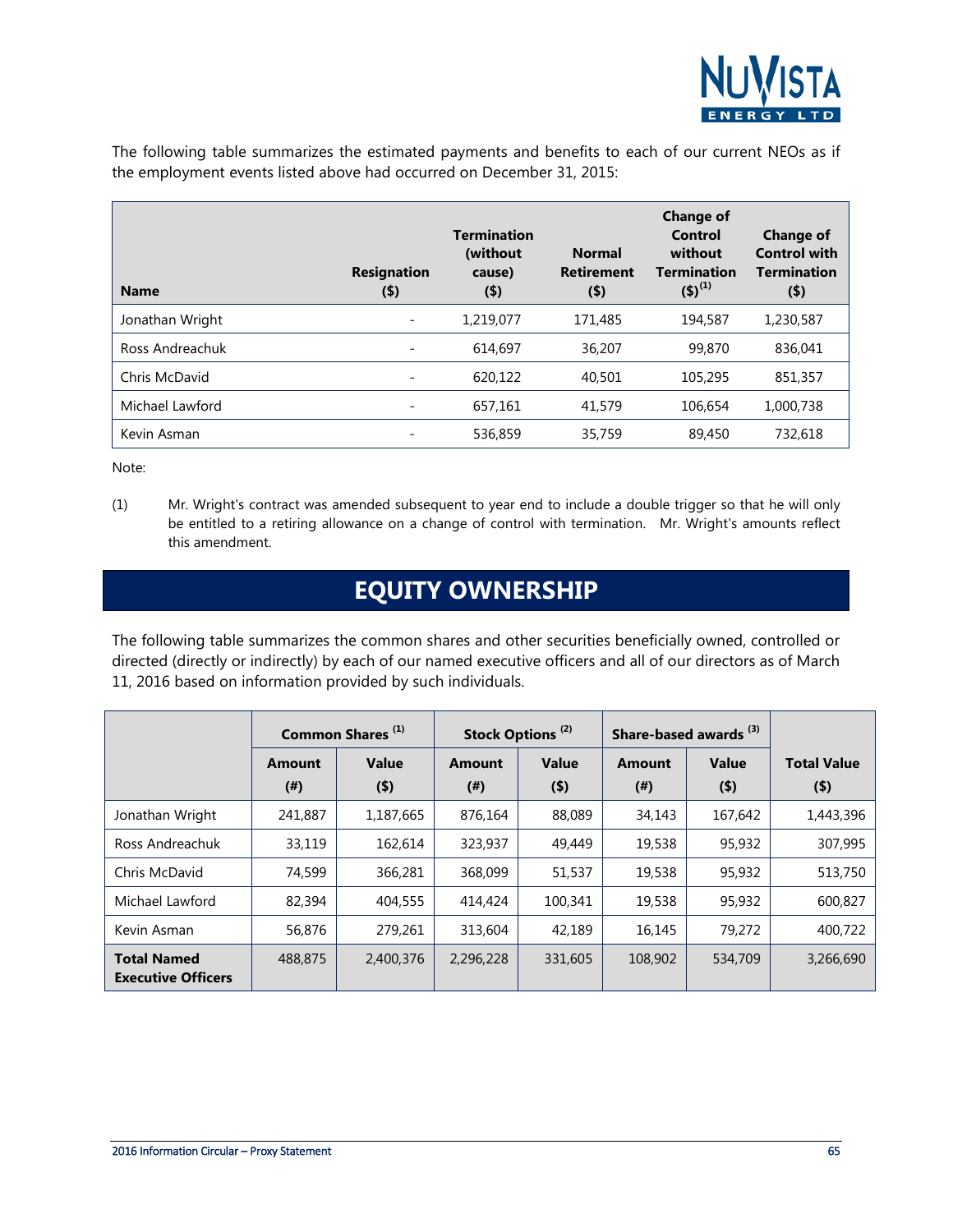

|                                           |               | Common Shares <sup>(1)</sup> |               | Stock Options <sup>(2)</sup> |                          | Share-based awards <sup>(3)</sup> |                    |  |
|-------------------------------------------|---------------|------------------------------|---------------|------------------------------|--------------------------|-----------------------------------|--------------------|--|
|                                           | <b>Amount</b> | Value                        | <b>Amount</b> | Value                        | <b>Amount</b>            | Value                             | <b>Total Value</b> |  |
|                                           | (# )          | (4)                          | (# )          | (5)                          | (# )                     | (5)                               | $($ \$)            |  |
| Keith A. MacPhail                         | 2,603,274     | 12,782,075                   | 31,000        |                              |                          |                                   | 12,782,075         |  |
| W. Peter Comber                           | 23,400        | 114,894                      | 23,000        |                              |                          |                                   | 114,894            |  |
| Ronald J. Eckhardt                        | 145,649       | 715,137                      | 39,000        | -                            | $\overline{\phantom{0}}$ | $\qquad \qquad \blacksquare$      | 715,137            |  |
| Pentti O. Karkkainen                      | 68,000        | 333,880                      | 31,000        |                              | $\overline{\phantom{0}}$ |                                   | 333,880            |  |
| Ronald J. Poelzer                         | 3,486,277     | 17,117,620                   | 31,000        |                              |                          |                                   | 17,117,620         |  |
| Brian G. Shaw                             | 64,301        | 315,718                      | 15,000        |                              |                          |                                   | 315,718            |  |
| Sheldon B. Steeves                        | 20,500        | 100,655                      | 39,000        |                              |                          |                                   | 100,655            |  |
| Grant A. Zawalsky                         | 161,556       | 793,240                      | 31,000        | $\overline{\phantom{a}}$     | -                        | $\overline{\phantom{a}}$          | 793,240            |  |
| <b>Total Outside</b><br><b>Directors</b>  | 6,572,957     | 32,273,219                   | 240,000       |                              |                          | $\overline{\phantom{a}}$          | 32,273,219         |  |
| <b>Total Directors and</b><br><b>NEOs</b> | 7,061,832     | 34,673,595                   | 2,296,208     | 331,605                      | 108,902                  | 534,709                           | 35,539,909         |  |

Notes:

- (1) The value of the common shares was based on the closing price of our common shares on the Toronto Stock Exchange on March 11, 2016 (\$4.91).
- (2) The value of the stock options was calculated based on the difference between the closing price of our common shares on the Toronto Stock Exchange on March 11, 2016 and the exercise price of the stock options.
- <span id="page-65-0"></span>(3) Includes restricted share awards, as applicable. The value of the restricted share awards was based on the closing price of our common shares on the Toronto Stock Exchange on March 11, 2016.

### **OWNERSHIP GUIDELINES**

Our board believes it is important that our directors and our senior officers demonstrate their commitment to our stewardship through common share ownership.

We have established an equity ownership policy that non-management directors must have an equity ownership interest in our common shares within six months of joining our board of at least three times their annual board retainer. Following the phase-in period, directors are expected to be in continuous compliance with these guidelines. In the event that an individual who has achieved the target ownership level subsequently falls below such target ownership level due solely to a decline in the market price of our common shares, such individual will be considered to be in compliance with the ownership guidelines as long as the adjusted cost base of his or her common shares exceeds the target ownership level.

In 2016, following a review of our executive compensation governance practices, we amended our equity ownership policy to include our Chief Executive Officer, Chief Financial Officer and all of our Vice Presidents, although our Chief Executive Officer has always had ownership requirements under his employment contract.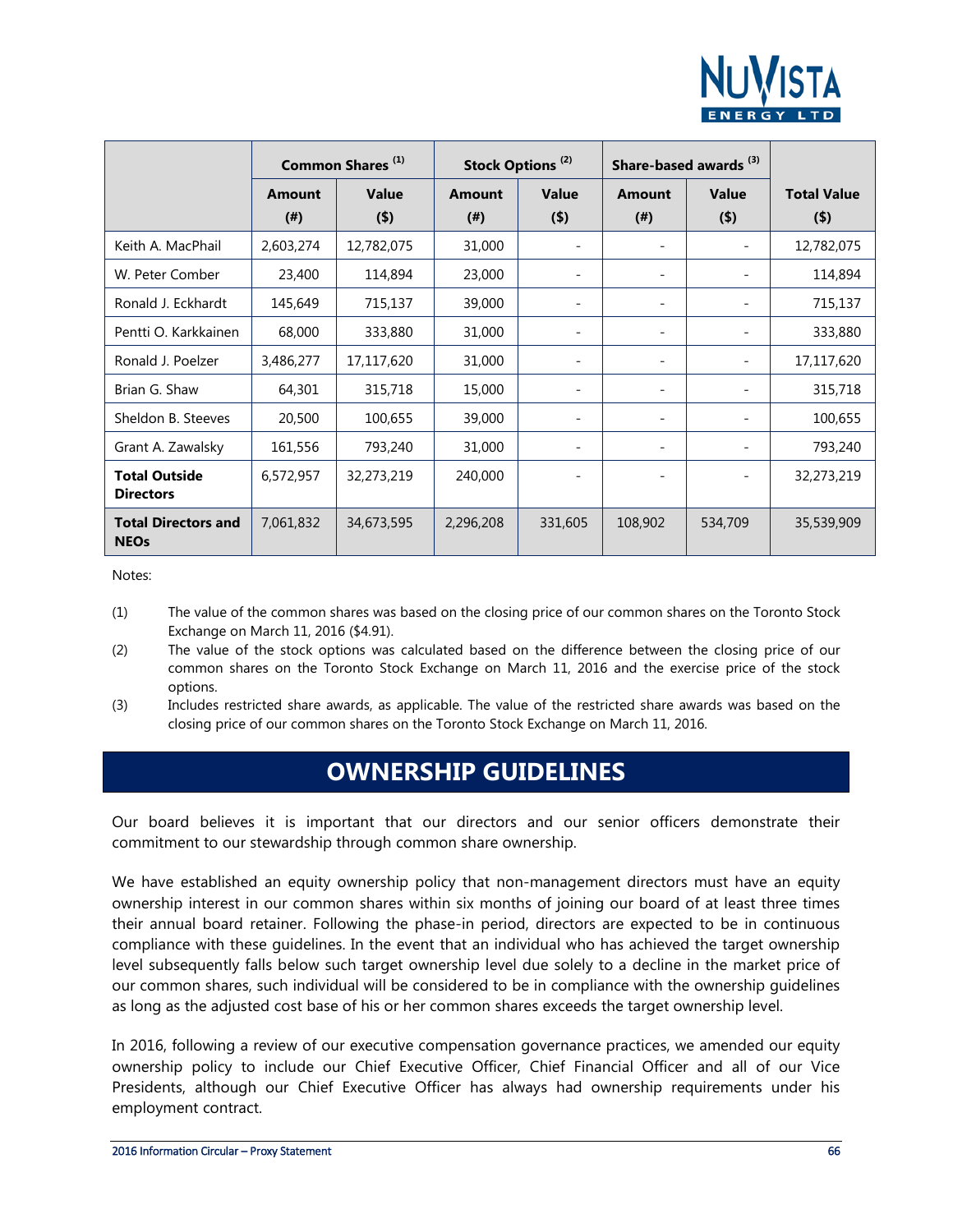

The policy requires our CEO to maintain an equity ownership interest in our common shares equal to at least three times his annual base salary within five years from the later of the commencement of employment or December 31, 2015. Our other officers are required to maintain an equity ownership interest in our common shares equal to at least two times their annual base salary within five years from the later of the commencement of employment or December 31, 2015. Officers are expected to work towards this goal and will be required to meet one-fifth of this requirement cumulatively for each year of the phase-in period. Following the phase-in period, these officers are expected to be in continuous compliance with these guidelines. In the event that an individual who has achieved the target ownership level subsequently falls below such target ownership level due solely to a decline in the market price of our common shares, such individual will be considered to be in compliance with the ownership guidelines as long as the adjusted cost base of his or her common shares exceeds the target ownership level.

The following table sets out the total ownership level of our named executive officers and each of our non-management directors as at March 11, 2016, relative to our equity ownership policy:

|                                  | <b>Amount of</b><br><b>Annual</b> | Ownership                |                        | <b>Guideline Met</b><br>(Y) |
|----------------------------------|-----------------------------------|--------------------------|------------------------|-----------------------------|
|                                  | <b>Salary/Retainer</b>            | <b>Value Guideline</b>   | <b>Ownership Value</b> | or                          |
| <b>Name</b>                      | $($ \$)                           | (4)                      | $(5)^{(1)}$            | (2)(3)<br>Not Met (N)       |
| <b>Named Executive Officers:</b> |                                   |                          |                        |                             |
| Jonathan Wright                  | 455,000                           | 1,365,000                | 1,187,665              | Y                           |
| Ross Andreachuk                  | 264,800                           | 529,600                  | 162,614                | N                           |
| Chris McDavid                    | 264,800                           | 529,600                  | 366,281                | N                           |
| Michael Lawford                  | 265,200                           | 530,400                  | 404,555                | N                           |
| Kevin Asman                      | 231,500                           | 463,000                  | 279,261                | Υ                           |
| <b>Directors:</b>                |                                   |                          |                        |                             |
| Keith A. MacPhail <sup>(5)</sup> |                                   |                          | 12,782,075             | Y                           |
| W. Peter Comber                  | 50,000                            | 150,000                  | 114,894                | Y                           |
| Ronald J. Eckhardt               | 50,000                            | 150,000                  | 715,137                | Υ                           |
| Pentti O. Karkkainen             | 50,000                            | 150,000                  | 333,880                | Υ                           |
| Ronald J. Poelzer <sup>(5)</sup> | $\overline{a}$                    | $\overline{\phantom{0}}$ | 17,117,620             | Y                           |
| Brian G. Shaw                    | 50,000                            | 150,000                  | 315,718                | Y                           |
| Sheldon B. Steeves               | 50,000                            | 150,000                  | 100,655                | Y                           |
| Grant A. Zawalsky                | 50,000                            | 150,000                  | 793,240                | Y                           |

Notes:

- (1) Based on the closing price of the common shares on the Toronto Stock Exchange on March 11, 2016 (being \$4.91).
- (2) For the purposes of compliance with the policy, the value of holdings is based on the higher of average cost base or the current market price. As a result, the value presented may be less than the required multiple although the guideline has been met.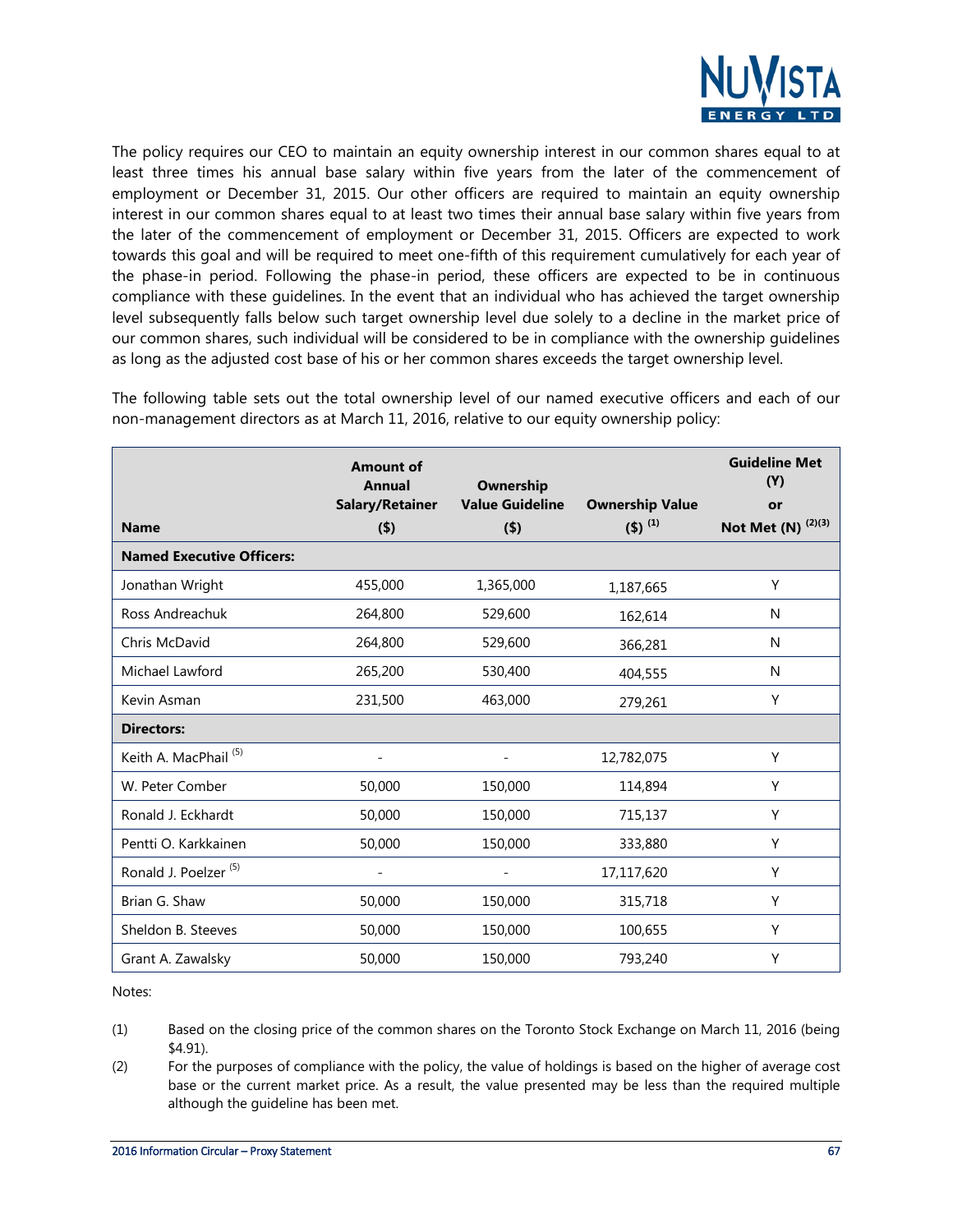

- (3) Officers that do not meet the ownership guideline have until December 31, 2020 to meet the ownership guideline.
- (4) Does not include our Vice President, Land who currently holds common shares which were valued at \$186,030 as of March 11, 2016 based on the closing price of our common shares on that date.
- (5) Mr. MacPhail and Mr. Poelzer have requested that they not receive any retainer or meeting fees. If t hey received the annual retainer paid to our other directors their ownership value guideline would be \$150,000.

### **DIRECTORS' AND OFFICERS' LIABILITY INSURANCE**

For the year ended December 31, 2015, we purchased directors' and officers' liability insurance with an annual aggregate limit of \$30 million. The premium expensed in the fiscal year ended December 31, 2015, for the liability insurance was \$97,000. The program carries a deductible of \$200,000 which would be our responsibility.

In addition, we have entered into indemnity agreements with each of our directors and officers pursuant to which we have agreed to indemnity such directors and officers from liability arising in connection with the performance of their duties. Such indemnity agreements conform to the provisions of the *Business Corporations Act* (Alberta).

### <span id="page-67-0"></span>**INDEBTEDNESS OF DIRECTORS AND EXECUTIVE OFFICERS**

At no time during the most recently completed fiscal period was there any indebtedness of any executive officer, director, employee or any former executive officer, director or employee, or any associate of any of the foregoing to us or to any other entity which is, or at any time since the beginning of the most recently completed financial period, has been the subject of a guarantee, support agreement, letter of credit or other similar arrangement or understanding provided by us.

### <span id="page-67-1"></span>**INTEREST OF INFORMED PERSONS IN MATERIAL TRANSACTIONS**

Except as disclosed herein or as set forth below, there were no material interests, direct or indirect, of our insiders, proposed nominees for election as directors, or any associate or affiliate of such insiders or nominees since January 1, 2015 or in any proposed transaction, which has affected or would materially affect us or any of our subsidiaries.

### <span id="page-67-2"></span>**INTEREST OF CERTAIN PERSONS AND COMPANIES IN MATTERS TO BE ACTED UPON**

Our management is not aware of any material interest, direct or indirect, by way of beneficial ownership of securities or otherwise, of any director or executive officer or anyone who has held office as such since the beginning of our last financial year, any proposed nominee for election as a director, or of any associate or affiliate of any of the foregoing in any matter to be acted on at the meeting, save as is disclosed herein.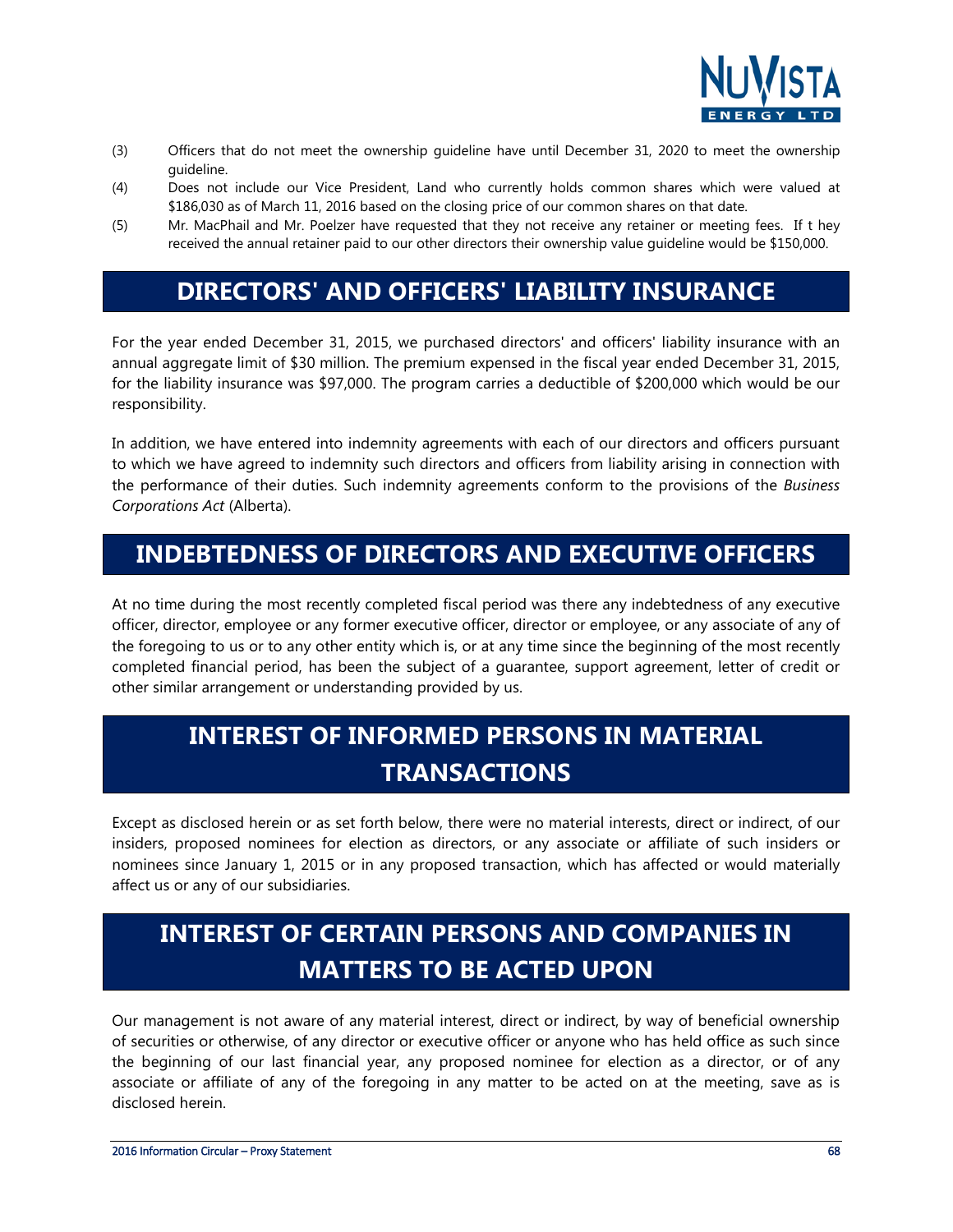

### **ADDITIONAL INFORMATION**

<span id="page-68-0"></span>Upon request, we will provide securityholders with a copy of our 2015 annual financial statements and associated management's discussion and analysis of financial condition and results of operations, as well as a copy of our annual information form, subsequent interim financial statements and management's discussion and analysis and this information circular - proxy statement. Our annual information form also contains disclosure relating to our audit committee and the fees paid to KPMG LLP in 2015.

Copies of these documents may be obtained on request without charge from our Vice President, Finance and Chief Financial Officer at 3500, 700 – 2nd Street S.W., Calgary, Alberta, T2P 2W2, telephone (403) 538- 8500 or by accessing the disclosure documents available through the Internet on SEDAR website at *www.sedar.com*.

### **OTHER MATTERS**

<span id="page-68-1"></span>Our management knows of no amendment, variation or other matter to come before the meeting other than the matters referred to in the notice of annual and special meeting. However, if any other matter properly comes before the meeting, the accompanying proxy will be voted on such matter in accordance with the best judgment of the person voting the proxy.

The contents and the sending of this information circular - proxy statement have been approved by our directors.

Dated: March 24, 2016